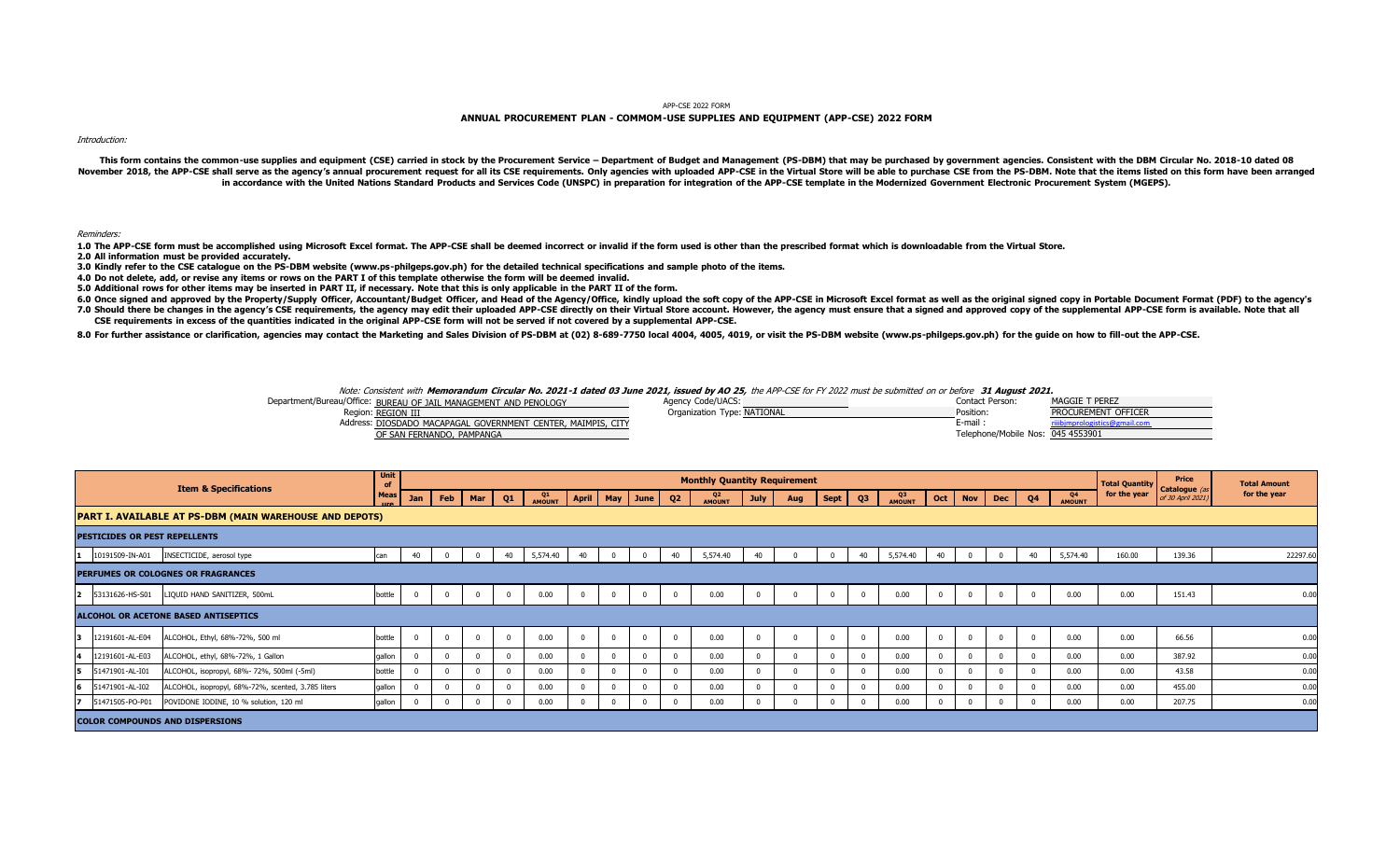|              | 8 12171703-SI-P01 INK, for stamp pad |                                                   | bottle |                         | 40           | $\overline{0}$          | 40             | 1,260.80  | $\overline{0}$ | 40             | $\overline{0}$ | 40                      | 1,260.80  | $\overline{0}$ | 40           | $\mathbf{0}$ | 40                      | 1,260.80  | $\overline{0}$          | 40                      | $\overline{0}$          | 40                      | 1,260.80  | 160.00   | 31.52   | 5043.20   |
|--------------|--------------------------------------|---------------------------------------------------|--------|-------------------------|--------------|-------------------------|----------------|-----------|----------------|----------------|----------------|-------------------------|-----------|----------------|--------------|--------------|-------------------------|-----------|-------------------------|-------------------------|-------------------------|-------------------------|-----------|----------|---------|-----------|
| <b>FILMS</b> |                                      |                                                   |        |                         |              |                         |                |           |                |                |                |                         |           |                |              |              |                         |           |                         |                         |                         |                         |           |          |         |           |
| و ا          | 13111203-AC-F01                      | <b>ACETATE</b>                                    | roll   | $\overline{0}$          | $^{\circ}$   | $\overline{0}$          | $\mathbf{0}$   | 0.00      | $\mathbf{0}$   | $\mathbf 0$    | $\overline{0}$ | $\overline{0}$          | 0.00      | $\mathbf 0$    | $\Omega$     | $^{\circ}$   | $\mathbf{0}$            | 0.00      | $\overline{0}$          | $\overline{0}$          | $\overline{0}$          | $\overline{\mathbf{0}}$ | 0.00      | 0.00     | 847.82  | 0.00      |
|              | 10 13111201-CF-P01                   | CARBON FILM, A4                                   | box    | $\overline{0}$          | $\Omega$     | $\overline{0}$          | $\overline{0}$ | 0.00      | $\overline{0}$ | $\Omega$       | $\overline{0}$ | $\Omega$                | 0.00      | $\Omega$       | $\Omega$     | $\Omega$     | $\Omega$                | 0.00      | $\overline{0}$          | $\mathbf{0}$            | $\Omega$                | $\overline{0}$          | 0.00      | 0.00     | 221.00  | 0.00      |
|              | 11 13111201-CF-P02                   | CARBON FILM, legal                                | box    | $\overline{\mathbf{0}}$ | $\Omega$     | $\overline{0}$          | $\mathbf 0$    | 0.00      | $\mathbf 0$    | $\mathbf 0$    | $\overline{0}$ | $\overline{0}$          | 0.00      | $^{\circ}$     | $\Omega$     | $\Omega$     | $\overline{0}$          | 0.00      | $\overline{0}$          | $\mathbf 0$             | $\mathbf 0$             | $\overline{\mathbf{0}}$ | 0.00      | 0.00     | 208.52  | 0.00      |
|              | <b>PAPER MATERIALS AND PRODUCTS</b>  |                                                   |        |                         |              |                         |                |           |                |                |                |                         |           |                |              |              |                         |           |                         |                         |                         |                         |           |          |         |           |
|              | 12 14111525-CA-A01                   | CARTOLINA, assorted colors                        | pack   | $\mathbf{0}$            |              | 40                      | 40             | 3,348.80  | $\overline{0}$ | $^{\circ}$     | 40             | 40                      | 3,348.80  | $\Omega$       | $\Omega$     | 40           | 40                      | 3,348.80  | $\overline{0}$          | $\mathbf 0$             | 40                      | 40                      | 3,348.80  | 160.00   | 83.72   | 13395.20  |
|              | 13 14111506-CF-L11                   | COMPUTER CONTINUOUS FORM, 1 ply, 280 X 241mm      | box    | $\overline{\mathbf{0}}$ | $\Omega$     | $\overline{0}$          | $\mathbf 0$    | 0.00      | $\mathbf 0$    | $\mathbf{0}$   | $\mathbf 0$    | $\overline{0}$          | 0.00      | $\mathbf 0$    | $\mathbf{0}$ | $\mathbf{0}$ | $\overline{0}$          | 0.00      | $\overline{0}$          | $\mathbf{0}$            | $\mathbf{0}$            | $\overline{\mathbf{0}}$ | 0.00      | 0.00     | 882.55  | 0.00      |
|              | 14 14111506-CF-L12                   | COMPUTER CONTINUOUS FORM, 1 ply, 280 X 378mm      | box    | $\overline{\mathbf{0}}$ | $^{\circ}$   | $\overline{\mathbf{0}}$ | $\mathbf 0$    | 0.00      | $\mathbf{0}$   | $\mathbf{0}$   | $\mathbf{0}$   | $\overline{0}$          | 0.00      | $\mathbf{0}$   | $^{\circ}$   | $\mathbf{0}$ | $\overline{\mathbf{0}}$ | 0.00      | $\overline{\mathbf{0}}$ | $\overline{0}$          | $\overline{\mathbf{0}}$ | $\overline{\mathbf{0}}$ | 0.00      | 0.00     | 1029.60 | 0.00      |
|              | 15 14111506-CF-L22                   | COMPUTER CONTINUOUS FORM, 2 ply, 280 X 378mm      | box    | $\overline{\mathbf{0}}$ | $\Omega$     | $^{\circ}$              | $\mathbf{0}$   | 0.00      | $\overline{0}$ | $\mathbf{0}$   | $\mathbf{0}$   | $\mathbf{0}$            | 0.00      | $\mathbf 0$    | $\mathbf 0$  | $\mathbf{0}$ | $\overline{\mathbf{0}}$ | 0.00      | $\overline{\mathbf{0}}$ | $\mathbf 0$             | $^{\circ}$              | $\overline{\mathbf{0}}$ | 0.00      | 0.00     | 1528.80 | 0.00      |
|              | 16 14111506-CF-L21                   | COMPUTER CONTINUOUS FORM, 2 ply, 280 X 241mm      | box    | $\overline{\mathbf{0}}$ | $\Omega$     | $\overline{\mathbf{0}}$ | $\mathbf{0}$   | 0.00      | $\overline{0}$ | $\mathbf 0$    | $\Omega$       | $\overline{\mathbf{0}}$ | 0.00      | $\Omega$       | $\Omega$     | $\Omega$     | $\mathbf{0}$            | 0.00      | $\overline{\mathbf{0}}$ | $\overline{\mathbf{0}}$ | $\overline{0}$          | $\overline{0}$          | 0.00      | 0.00     | 906.36  | 0.00      |
|              | 17 14111506-CF-L31                   | COMPUTER CONTINUOUS FORM, 3 ply, 280 X 241mm      | box    | $\overline{\mathbf{0}}$ | $\Omega$     | $\overline{0}$          | $\mathbf 0$    | 0.00      | $\overline{0}$ | $\mathbf{0}$   | $\overline{0}$ | $\overline{0}$          | 0.00      | $\mathbf 0$    | $\Omega$     | $\Omega$     | $\Omega$                | 0.00      | $\overline{0}$          | $\mathbf{0}$            | $\mathbf 0$             | $\overline{0}$          | 0.00      | 0.00     | 884.00  | 0.00      |
|              | 18 14111506-CF-L32                   | COMPUTER CONTINUOUS FORM, 3 ply, 280 X 378mm      | box    | $\overline{\mathbf{0}}$ | $\Omega$     | $\overline{0}$          | $\overline{0}$ | 0.00      | $\overline{0}$ | $\mathbf{0}$   | $\overline{0}$ | $\overline{0}$          | 0.00      | $^{\circ}$     | $\Omega$     | $^{\circ}$   | $\overline{0}$          | 0.00      | $\overline{\mathbf{0}}$ | $\mathbf{0}$            | $\Omega$                | $\overline{0}$          | 0.00      | 0.00     | 1508.00 | 0.00      |
|              | 19 14111609-LL-C01                   | LOOSELEAF COVER, legal                            | bundle | $\overline{\mathbf{0}}$ | $\Omega$     | $\overline{0}$          | $\mathbf 0$    | 0.00      | $\mathbf{0}$   | $\overline{0}$ | $\overline{0}$ | $\overline{0}$          | 0.00      | $\mathbf 0$    | $^{\circ}$   | $^{\circ}$   | $\mathbf{0}$            | 0.00      | $\overline{0}$          | $\mathbf{0}$            | $\pmb{0}$               | $\overline{\mathbf{0}}$ | 0.00      | 0.00     | 794.96  | 0.00      |
|              | 20 14111514-NP-S02                   | NOTE PAD, stick on, 50mm x 76mm (2" x 3") min     | pad    | 40                      | 40           | 40                      | 120            | 4,447.20  | 40             | 40             | 40             | 120                     | 4,447.20  | 40             | 40           | 40           | 120                     | 4,447.20  | 40                      | 40                      | 40                      | 120                     | 4,447.20  | 480.00   | 37.06   | 17788.80  |
|              | 21 14111514-NP-S04                   | NOTE PAD, stick on, 76mm x 100mm (3" x 4") min    | pad    | 40                      | 40           | 40                      | 120            | 7,113.60  | 40             | 40             | 40             | 120                     | 7,113.60  | 40             | 40           | 40           | 120                     | 7,113.60  | 40                      | 40                      | 40                      | 120                     | 7,113.60  | 480.00   | 59.28   | 28454.40  |
|              | 22 14111514-NP-S03                   | NOTE PAD, stick on, 3" x 3"                       | pad    | 40                      | 40           | 40                      | 120            | 6,489.60  | 40             | 40             | 40             | 120                     | 6,489.60  | 40             | 40           | 40           | 120                     | 6,489.60  | 40                      | 40                      | 40                      | 120                     | 6,489.60  | 480.00   | 54.08   | 25958.40  |
|              | 23 14111514-NB-S01                   | NOTEBOOK, stenographer                            | piece  | 40                      |              | $\overline{0}$          | 40             | 481.60    | 40             | $\mathbf{0}$   | $\Omega$       | 40                      | 481.60    | 40             | $\Omega$     | $\Omega$     | 40                      | 481.60    | 40                      | $\overline{0}$          | $\Omega$                | 40                      | 481.60    | 160.00   | 12.04   | 1926.40   |
|              | 24 14111507-PP-M01                   | PAPER, MULTICOPY, A4, 80 gsm                      | reams  | 50                      | 50           | 50                      | 150            | 20,499.00 | 50             | 50             | 50             | 150                     | 20,499.00 | 50             | 50           | 50           | 150                     | 20,499.00 | 50                      | 50                      | 50                      | 150                     | 20,499.00 | 600.00   | 136.66  | 81996.00  |
|              | 25 14111507-PP-M02                   | PAPER, MULTICOPY, Legal, 80gsm                    | reams  | 100                     | 100          | 100                     | 300            | 38,313.00 | 100            | 100            | 100            | 300                     | 38,313.00 | 100            | 100          | 100          | 300                     | 38,313.00 | 100                     | 100                     | 100                     | 300                     | 38,313.00 | 1,200.00 | 127.71  | 153252.00 |
|              | 26 14111507-PP-C01                   | PAPER, Multi-Purpose, A4, 70 gsm                  | reams  | $\overline{\mathbf{0}}$ | $\mathbf{0}$ | $\overline{0}$          | $\mathbf 0$    | 0.00      | $\mathbf{0}$   | $\overline{0}$ | $^{\circ}$     | $\overline{0}$          | 0.00      | $\mathbf 0$    | $\mathbf 0$  | $^{\circ}$   | $^{\circ}$              | 0.00      | $\overline{0}$          | $\mathbf 0$             | 0                       | $\overline{\mathbf{0}}$ | 0.00      | 0.00     | 98.26   | 0.00      |
|              | 27 14111507-PP-C02                   | PAPER, multi-purpose, legal, 70gsm                | reams  | $\overline{\mathbf{0}}$ | $\Omega$     | $\overline{0}$          | $\mathbf 0$    | 0.00      | $\mathbf 0$    | $\mathbf{0}$   | $\overline{0}$ | $\overline{0}$          | 0.00      | $\Omega$       | $\mathbf{0}$ | $\mathbf{0}$ | $\Omega$                | 0.00      | $\overline{\mathbf{0}}$ | $\mathbf{0}$            | $\Omega$                | $\overline{0}$          | 0.00      | 0.00     | 118.46  | 0.00      |
|              | 28 14111531-PP-R01                   | PAD PAPER, ruled                                  | pad    | 15                      | 15           | 15                      | 45             | 1,310.40  | 15             | 15             | 15             | 45                      | 1,310.40  | 15             | 15           | 15           | 45                      | 1,310.40  | 15                      | 15                      | 15                      | 45                      | 1,310.40  | 180.00   | 29.12   | 5241.60   |
|              | 29 14111503-PA-P01                   | PAPER, parchment                                  | box    | 10                      | 10           | 10                      | 30             | 2,941.50  | 10             | 10             | 10             | 30                      | 2,941.50  | 10             | 10           | 10           | 30                      | 2,941.50  | 10                      | 10                      | 10                      | 30                      | 2,941.50  | 120.00   | 98.05   | 11766.00  |
|              | 30 14111818-TH-P02                   | Thermal Paper, 55GSM (-5%) ,1/2 Core, 216mm x 30m | roll   | $\overline{0}$          | $\Omega$     | $\Omega$                | $\overline{0}$ | 0.00      | $\overline{0}$ | $\overline{0}$ | $\Omega$       | $\overline{0}$          | 0.00      | $\Omega$       | $\Omega$     | $\Omega$     | $\Omega$                | 0.00      | $\Omega$                | $\mathbf{0}$            | $\Omega$                | $\Omega$                | 0.00      | 0.00     | 55.64   | 0.00      |
|              | 31 14111531-RE-B01                   | RECORD BOOK, 300 PAGES, size: 214mm x 278mm min   | book   | 50                      | 50           | 50                      | 150            | 10,608.00 | 50             | 50             | 50             | 150                     | 10,608.00 | 50             | 50           | 50           | 150                     | 10,608.00 | 50                      | 50                      | 50                      | 150                     | 10,608.00 | 600.00   | 70.72   | 42432.00  |
|              | 32 14111531-RE-B02                   | RECORD BOOK, 500 PAGES, size: 214mm x 278mm min   | book   | 50                      | 50           | 50                      | 150            | 15,288.00 | 50             | 50             | 50             | 150                     | 15,288.00 | 50             | 50           | 50           | 150                     | 15,288.00 | 50                      | 50                      | 50                      | 150                     | 15,288.00 | 600.00   | 101.92  | 61152.00  |
|              | 33 14111704-TT-P02                   | TOILET TISSUE PAPER, 2-ply, 100% recycled         | pack   | 100                     | 100          | 100                     | 300            | 26,052.00 | 100            | 100            | 100            | 300                     | 26,052.00 | 100            | 100          | 100          | 300                     | 26,052.00 | 100                     | 100                     | 100                     | 300                     | 26,052.00 | 1,200.00 | 86.84   | 104208.00 |
|              | 34 14111704-IFPT01                   | TISSUE, interfolded paper towel                   | pack   | 50                      | 50           | 50                      | 150            | 5,226.00  | 50             | 50             | 50             | 150                     | 5,226.00  | 50             | 50           | 50           | 150                     | 5,226.00  | 50                      | 50                      | 50                      | 150                     | 5,226.00  | 600.00   | 34.84   | 20904.00  |
|              | 35 14111704-TT-P04                   | TOILET TISSUE PAPER, Interfolded Paper Towel      | pack   | 50                      | 50           | 50                      | 150            | 5,070.00  | 50             | 50             | 50             | 150                     | 5,070.00  | 50             | 50           | 50           | 150                     | 5,070.00  | 50                      | 50                      | 50                      | 150                     | 5,070.00  | 600.00   | 33.80   | 20280.00  |
|              |                                      | <b>BATTERIES AND CELLS AND ACCESSORIES</b>        |        |                         |              |                         |                |           |                |                |                |                         |           |                |              |              |                         |           |                         |                         |                         |                         |           |          |         |           |
|              | 36 26111702-BT-A02                   | BATTERY, dry Cell, size AA                        | pack   | 40                      | 40           | 40                      | 120            | 4,356.00  | 40             | 40             | 40             | 120                     | 4,356.00  | 40             | 40           | 40           | 120                     | 4,356.00  | 40                      | 40                      | 40                      | 120                     | 4,356.00  | 480.00   | 36.30   | 17424.00  |
|              | 37 26111702-BT-A01                   | BATTERY, dry Cell, size AAA                       | pack   | 40                      | 40           | 40                      | 120            | 2,367.60  | 40             | 40             | 40             | 120                     | 2,367.60  | 40             | 40           | 40           | 120                     | 2,367.60  | 40                      | 40                      | 40                      | 120                     | 2,367.60  | 480.00   | 19.73   | 9470.40   |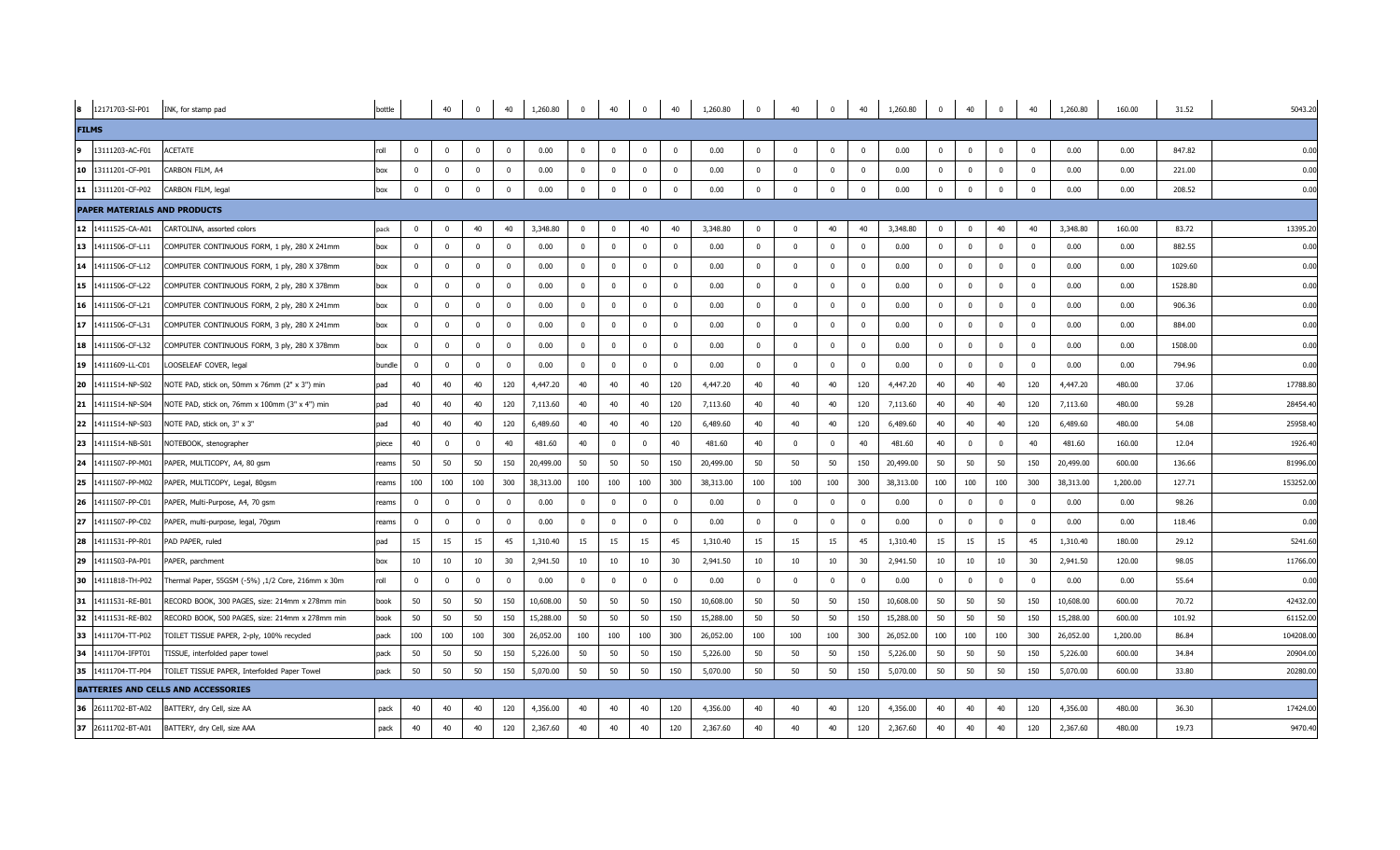|    | 38 26111702-BT-A03 | BATTERY, dry Cell, size D                         | pack             | $\overline{\mathbf{0}}$ | $\bf{0}$     | $\overline{0}$          | $\bf{0}$                | 0.00      | $\overline{0}$          | $\bf{0}$    | $\overline{\mathbf{0}}$ | $\overline{\mathbf{0}}$ | 0.00      | $\mathbf 0$    | $\overline{0}$          | $\overline{0}$ | $\overline{0}$ | 0.00      | $\overline{0}$          | $\overline{0}$ | $\overline{0}$ | $\overline{\mathbf{0}}$ | 0.00      | 0.00   | 96.20   | 0.00     |
|----|--------------------|---------------------------------------------------|------------------|-------------------------|--------------|-------------------------|-------------------------|-----------|-------------------------|-------------|-------------------------|-------------------------|-----------|----------------|-------------------------|----------------|----------------|-----------|-------------------------|----------------|----------------|-------------------------|-----------|--------|---------|----------|
|    |                    | MANUFACTURING COMPONENTS AND SUPPLIES             |                  |                         |              |                         |                         |           |                         |             |                         |                         |           |                |                         |                |                |           |                         |                |                |                         |           |        |         |          |
| 39 | 31201610-GL-J01    | GLUE, all purpose                                 |                  | 40                      | 40           | 40                      | 120                     | 8,580.00  | 40                      | 40          | 40                      | 120                     | 8,580.00  | 40             | 40                      | 40             | 120            | 8,580.00  | 40                      | 40             | 40             | 120                     | 8,580.00  | 480.00 | 71.50   | 34320.00 |
|    | 40 31151804-SW-H01 | STAPLE WIRE, heavy duty, binder type, 23/13       | box              | 40                      | 40           | 40                      | 120                     | 2,371.20  | 40                      | 40          | 40                      | 120                     | 2,371.20  | 40             | 40                      | 40             | 120            | 2,371.20  | 40                      | 40             | 40             | 120                     | 2,371.20  | 480.00 | 19.76   | 9484.80  |
|    | 41 31151804-SW-S01 | STAPLE WIRE, standard                             | box              | 40                      | 40           | 40                      | 120                     | 2,689.20  | 40                      | 40          | 40                      | 120                     | 2,689.20  | 40             | 40                      | 40             | 120            | 2,689.20  | 40                      | 40             | 40             | 120                     | 2,689.20  | 480.00 | 22.41   | 10756.80 |
|    | 42 31201502-TA-E01 | TAPE, electrical                                  | roll             | $\overline{0}$          | $\Omega$     | $\overline{0}$          | $\overline{0}$          | 0.00      | $\overline{\mathbf{0}}$ | $\Omega$    | $\overline{\mathbf{0}}$ | $\mathbf 0$             | 0.00      | $\mathbf 0$    | $\overline{0}$          | $\Omega$       | $\mathbf{0}$   | 0.00      | $\overline{0}$          | $\overline{0}$ | $\mathbf 0$    | $\overline{\mathbf{0}}$ | 0.00      | 0.00   | 18.67   | 0.00     |
|    | 43 31201503-TA-M01 | TAPE, masking, 24mm                               | llo              | 40                      | 40           | 40                      | 120                     | 6,552.00  | 40                      | 40          | 40                      | 120                     | 6,552.00  | 40             | 40                      | 40             | 120            | 6,552.00  | 40                      | 40             | 40             | 120                     | 6,552.00  | 480.00 | 54.60   | 26208.00 |
|    | 44 31201503-TA-M02 | TAPE, MASKING, 48mm                               | Ilo <sup>.</sup> | 40                      | 40           | 40                      | 120                     | 12,792.00 | 40                      | 40          | 40                      | 120                     | 12,792.00 | 40             | 40                      | 40             | 120            | 12,792.00 | 40                      | 40             | 40             | 120                     | 12,792.00 | 480.00 | 106.60  | 51168.00 |
|    | 45 31201517-TA-P01 | TAPE, packaging, 48mm                             | llo              | 40                      | 40           | 40                      | 120                     | 2,683.20  | 40                      | 40          | 40                      | 120                     | 2,683.20  | 40             | 40                      | 40             | 120            | 2,683.20  | 40                      | 40             | 40             | 120                     | 2,683.20  | 480.00 | 22.36   | 10732.80 |
|    | 46 31201512-TA-T01 | TAPE, transparent, 24mm                           | llo <sup>.</sup> | 40                      | 40           | 40                      | 120                     | 1,210.80  | 40                      | 40          | 40                      | 120                     | 1,210.80  | 40             | 40                      | 40             | 120            | 1,210.80  | 40                      | 40             | 40             | 120                     | 1,210.80  | 480.00 | 10.09   | 4843.20  |
|    | 47 31201512-TA-T02 | TAPE, transparent, 48mm                           | roll             | $\overline{\mathbf{0}}$ | 40           | 40                      | 80                      | 1,597.60  | 40                      | $\mathbf 0$ | 40                      | 80                      | 1,597.60  | 40             | $\overline{\mathbf{0}}$ | 40             | 80             | 1,597.60  | 40                      | 40             | $\mathbf 0$    | 80                      | 1,597.60  | 320.00 | 19.97   | 6390.40  |
|    | 48 31151507-TW-P01 | TWINE, plastic                                    | llo <sup>.</sup> | $\overline{0}$          | $\Omega$     | $\overline{0}$          | $\overline{0}$          | 0.00      | $\overline{\mathbf{0}}$ | $\Omega$    | $\mathbf{0}$            | $\mathbf 0$             | 0.00      | $\overline{0}$ | $\Omega$                | $\mathbf{0}$   | $\mathbf 0$    | 0.00      | $\overline{0}$          | $\mathbf 0$    | $\mathbf 0$    | $\mathbf 0$             | 0.00      | 0.00   | 58.24   | 0.00     |
|    |                    | HEATING AND VENTILATION AND AIR CIRCULATION       |                  |                         |              |                         |                         |           |                         |             |                         |                         |           |                |                         |                |                |           |                         |                |                |                         |           |        |         |          |
|    | 49 40101604-EF-G01 | ELECTRIC FAN, industrial, ground type             | unit             | $\mathbf 0$             | $\Omega$     | $\overline{0}$          | $\overline{0}$          | 0.00      | $\overline{\mathbf{0}}$ | $^{\circ}$  | $\overline{\mathbf{0}}$ | $\mathbf 0$             | 0.00      | $\overline{0}$ | $\overline{0}$          | $^{\circ}$     | $\mathbf{0}$   | 0.00      | $\overline{0}$          | $\overline{0}$ | $\mathbf 0$    | $\overline{\mathbf{0}}$ | 0.00      | 0.00   | 1109.68 | 0.00     |
| 50 | 40101604-EF-C01    | ELECTRIC FAN, ceiling mount, orbit type           | unit             | $\overline{0}$          | $\Omega$     | $\Omega$                | $\overline{\mathbf{0}}$ | 0.00      | $\overline{\mathbf{0}}$ | $^{\circ}$  | $\mathbf 0$             | $\mathbf 0$             | 0.00      | $\mathbf 0$    | $\overline{0}$          | $\mathbf 0$    | $\mathbf{0}$   | 0.00      | $\overline{0}$          | $\mathbf 0$    | $\mathbf 0$    | $\Omega$                | 0.00      | 0.00   | 1369.68 | 0.00     |
|    | 51 40101604-EF-S01 | ELECTRIC FAN, stand type                          | unit             | $\mathbf 0$             | $\mathbf{0}$ | $\mathbf 0$             | $\overline{0}$          | 0.00      | $\overline{\mathbf{0}}$ | $\Omega$    | $\overline{\mathbf{0}}$ | $\mathbf 0$             | 0.00      | $\mathbf 0$    | $\Omega$                | $\mathbf{0}$   | $\Omega$       | 0.00      | $\overline{0}$          | $\mathbf{0}$   | $\Omega$       | $\Omega$                | 0.00      | 0.00   | 856.86  | 0.00     |
|    | 52 40101604-EF-W01 | ELECTRIC FAN, wall mount, plastic blade           | unit             | $\overline{0}$          | $\Omega$     | $\Omega$                | $\overline{\mathbf{0}}$ | 0.00      | $\overline{\mathbf{0}}$ | $\Omega$    | $\overline{\mathbf{0}}$ | $\overline{0}$          | 0.00      | $\mathbf{0}$   | $\Omega$                | $\Omega$       | $\mathbf{0}$   | 0.00      | $\overline{\mathbf{0}}$ | $\overline{0}$ | $\Omega$       | $\overline{0}$          | 0.00      | 0.00   | 674.96  | 0.00     |
|    |                    | MEDICAL THERMOMETERS AND ACCESSORIES              |                  |                         |              |                         |                         |           |                         |             |                         |                         |           |                |                         |                |                |           |                         |                |                |                         |           |        |         |          |
|    | 53 41112224-TG-T02 | THERMOGUN                                         | piece            | $\overline{\mathbf{0}}$ | $\mathbf 0$  | $\overline{0}$          | $\overline{0}$          | 0.00      | $\overline{0}$          | $\mathbf 0$ | $\mathbf{0}$            | $\overline{\mathbf{0}}$ | 0.00      | $\bf{0}$       | $\Omega$                | $\overline{0}$ | $\bf{0}$       | 0.00      | $\overline{0}$          | $\overline{0}$ | $\mathbf 0$    | $\overline{\mathbf{0}}$ | 0.00      | 0.00   | 2532.40 | 0.00     |
|    |                    | <b>LIGHTING AND FIXTURES AND ACCESSORIES</b>      |                  |                         |              |                         |                         |           |                         |             |                         |                         |           |                |                         |                |                |           |                         |                |                |                         |           |        |         |          |
|    | 54 39101628-LT-L01 | LINEAR TUBE, Light Emitting Diode (LED), 18 watts | piece            | $\overline{\mathbf{0}}$ | $\mathbf 0$  | $\overline{\mathbf{0}}$ | $\overline{\mathbf{0}}$ | 0.00      | $\overline{0}$          | $\mathbf 0$ | $\overline{\mathbf{0}}$ | $\mathbf 0$             | 0.00      | $\mathbf{0}$   | $\overline{\mathbf{0}}$ | $\mathbf 0$    | $\overline{0}$ | 0.00      | $\overline{\mathbf{0}}$ | $\overline{0}$ | $\pmb{0}$      | $\overline{\mathbf{0}}$ | 0.00      | 0.00   | 205.82  | 0.00     |
|    | 55 39101628-LB-L01 | LIGHT BULB, Light Emitting Diode (LED)            | piece            | $\overline{\mathbf{0}}$ | $\Omega$     | $\overline{0}$          | $\overline{0}$          | 0.00      | $\overline{\mathbf{0}}$ | $\Omega$    | $\overline{0}$          | $\mathbf 0$             | 0.00      | $\mathbf 0$    | $\Omega$                | $\mathbf{0}$   | $\mathbf 0$    | 0.00      | $\overline{0}$          | $\mathbf 0$    | $\mathbf{0}$   | $\overline{0}$          | 0.00      | 0.00   | 82.16   | 0.00     |
|    |                    | MEASURING AND OBSERVING AND TESTING EQUIPMENT     |                  |                         |              |                         |                         |           |                         |             |                         |                         |           |                |                         |                |                |           |                         |                |                |                         |           |        |         |          |
|    | 56 41111604-RU-P02 | RULER, plastic, 450mm                             | piece            |                         | $\mathbf 0$  | $\overline{\mathbf{0}}$ | $\overline{0}$          | 0.00      | $\overline{0}$          | 40          | $\overline{0}$          | 40                      | 707.20    | $\mathbf 0$    | 40                      | $\overline{0}$ | 40             | 707.20    | $\overline{0}$          | $\overline{0}$ | $\overline{0}$ | $\overline{\mathbf{0}}$ | 0.00      | 80.00  | 17.68   | 1414.40  |
|    |                    | <b>CLEANING EQUIPMENT AND SUPPLIES</b>            |                  |                         |              |                         |                         |           |                         |             |                         |                         |           |                |                         |                |                |           |                         |                |                |                         |           |        |         |          |
|    | 57 47131812-AF-A01 | AIR FRESHENER, aerosol type                       | can              | $\mathbf 0$             | $^{\circ}$   | $\overline{0}$          | $\mathbf 0$             | 0.00      | $\overline{\mathbf{0}}$ | $^{\circ}$  | $\overline{\mathbf{0}}$ | $\mathbf 0$             | 0.00      | $\bf{0}$       | $\overline{0}$          | $\mathbf{0}$   | $\mathbf 0$    | 0.00      | $\overline{0}$          | $\mathbf 0$    | $\pmb{0}$      | $\overline{\mathbf{0}}$ | 0.00      | 0.00   | 90.22   | 0.00     |
|    | 58 47131604-BR-S01 | BROOM, soft, tambo                                | piece            | $\overline{0}$          | $\Omega$     | $\overline{\mathbf{0}}$ | $\overline{0}$          | 0.00      | $\overline{\mathbf{0}}$ | $\Omega$    | $\mathbf 0$             | $\mathbf 0$             | 0.00      | $\mathbf 0$    | $\Omega$                | $\mathbf 0$    | $\mathbf{0}$   | 0.00      | $\overline{0}$          | $\mathbf{0}$   | $\mathbf 0$    | $\overline{0}$          | 0.00      | 0.00   | 136.24  | 0.00     |
|    | 59 47131604-BR-T01 | BROOM, stick, ting-ting                           | piece            | $\overline{\mathbf{0}}$ | $\Omega$     | $\overline{\mathbf{0}}$ | $\overline{0}$          | 0.00      | $\overline{0}$          | $\mathbf 0$ | $\mathbf 0$             | $\mathbf{0}$            | 0.00      | $\mathbf 0$    | $\overline{\mathbf{0}}$ | $\overline{0}$ | $\mathbf 0$    | 0.00      | $\overline{0}$          | $\overline{0}$ | $\pmb{0}$      | $\overline{\mathbf{0}}$ | 0.00      | 0.00   | 18.20   | 0.00     |
|    | 60 47131829-TB-C01 | CLEANER, toilet and urinal                        | bottle           | $\overline{\mathbf{0}}$ | $\Omega$     | $\overline{0}$          | $\overline{0}$          | 0.00      | $\overline{\mathbf{0}}$ | $\Omega$    | $\overline{\mathbf{0}}$ | $\overline{0}$          | 0.00      | $\mathbf 0$    | $\overline{0}$          | $\mathbf 0$    | $\mathbf 0$    | 0.00      | $\overline{0}$          | $\mathbf 0$    | $\mathbf 0$    | $\overline{\mathbf{0}}$ | 0.00      | 0.00   | 41.60   | 0.00     |
|    | 61 47131805-CL-P01 | CLEANSER, scouring powder                         | can              | $\overline{0}$          | $\Omega$     | $\overline{\mathbf{0}}$ | $\overline{0}$          | 0.00      | $\overline{\mathbf{0}}$ | $\mathbf 0$ | $\overline{\mathbf{0}}$ | $\mathbf 0$             | 0.00      | $\mathbf 0$    | $\overline{0}$          | $^{\circ}$     | $\mathbf{0}$   | 0.00      | $\overline{0}$          | $\mathbf 0$    | $\mathbf 0$    | $\overline{\mathbf{0}}$ | 0.00      | 0.00   | 23.92   | 0.00     |
|    | 62 47131811-DE-B02 | DETERGENT BAR, 140g                               | piece            | $\Omega$                | $\Omega$     | $\Omega$                | $\overline{0}$          | 0.00      | $\overline{\mathbf{0}}$ | $\Omega$    | $\overline{\mathbf{0}}$ | $\mathbf 0$             | 0.00      | $\mathbf{0}$   | $\Omega$                | $\Omega$       | $\mathbf 0$    | 0.00      | $\overline{0}$          | $\Omega$       | $\Omega$       | $\Omega$                | 0.00      | 0.00   | 8.30    | 0.00     |
|    | 63 47131811-DE-P03 | DETERGENT POWDER, all-purpose, 1kg                | pack             | $\overline{\mathbf{0}}$ | $\mathbf{0}$ | $\overline{0}$          | $\overline{0}$          | 0.00      | $\overline{\mathbf{0}}$ | $\Omega$    | $\mathbf 0$             | $\mathbf 0$             | 0.00      | $\mathbf{0}$   | $\Omega$                | $\mathbf 0$    | $\mathbf{0}$   | 0.00      | $\overline{0}$          | $\mathbf{0}$   | $\mathbf{0}$   | $\Omega$                | 0.00      | 0.00   | 54.08   | 0.00     |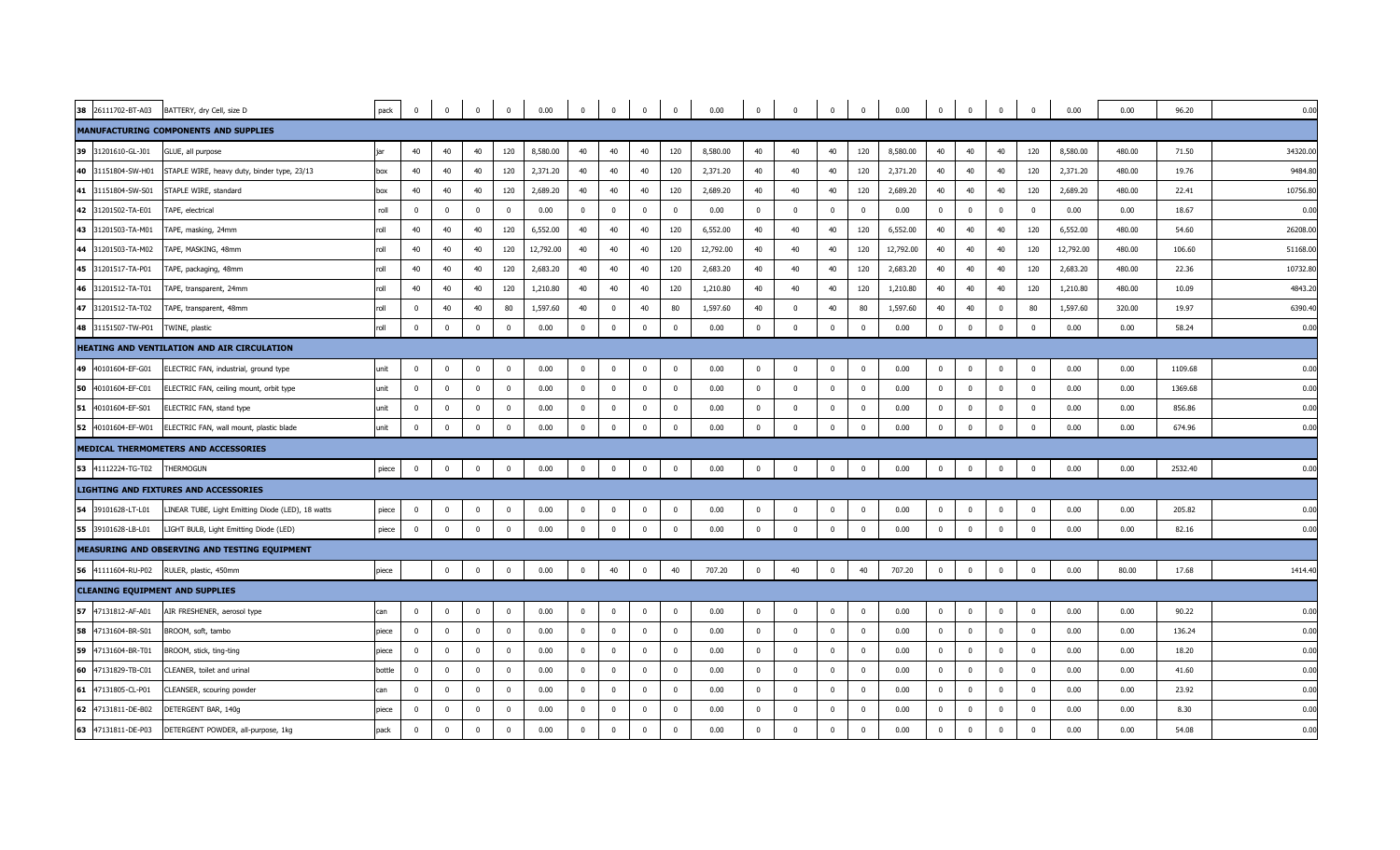| 64 47131803-DS-A01                      | DISINFECTANT SPRAY, aerosol type                                                     | can    | $\overline{0}$          | $\mathbf 0$    | $\mathbf{0}$   | $\overline{0}$          | 0.00     | $\overline{0}$          | $\overline{0}$ | $\overline{0}$           | $\overline{0}$          | 0.00     | $\overline{0}$ | $\Omega$                | $\overline{0}$ | $\overline{0}$          | 0.00     | $\overline{0}$          | $\mathbf{0}$ | $\mathbf 0$    | $\overline{\mathbf{0}}$ | 0.00     | 0.00   | 128.96    | 0.00     |
|-----------------------------------------|--------------------------------------------------------------------------------------|--------|-------------------------|----------------|----------------|-------------------------|----------|-------------------------|----------------|--------------------------|-------------------------|----------|----------------|-------------------------|----------------|-------------------------|----------|-------------------------|--------------|----------------|-------------------------|----------|--------|-----------|----------|
| 65 47131601-DU-P01                      | DUST PAN, non-rigid plastic                                                          | piece  | $\overline{\mathbf{0}}$ | $\mathbf 0$    | $\overline{0}$ | $\overline{0}$          | 0.00     | $\overline{0}$          | $\overline{0}$ | $\overline{\mathbf{0}}$  | $\mathbf 0$             | 0.00     | $\mathbf 0$    | $\overline{\mathbf{0}}$ | $\mathbf{0}$   | $\overline{0}$          | 0.00     | $\overline{0}$          | $\mathbf 0$  | $\overline{0}$ | $\overline{\mathbf{0}}$ | 0.00     | 0.00   | 24.83     | 0.00     |
| 66 51241552-SH-S01                      | SODIUM HYPOCHLORITE, 3.785 liters                                                    | gallon | $\overline{0}$          | $\mathbf{0}$   | $\mathbf 0$    | $\overline{\mathbf{0}}$ | 0.00     | $\overline{0}$          | $\Omega$       | $\overline{0}$           | $\overline{0}$          | 0.00     | $^{\circ}$     | $\Omega$                | $\mathbf 0$    | $\mathbf 0$             | 0.00     | $\mathbf 0$             | $\mathbf 0$  | $\mathbf 0$    | $\overline{0}$          | 0.00     | 0.00   | 131.25    | 0.00     |
| 67 73101612-HS-L01                      | LIQUID HAND SOAP, 500mL                                                              | bottle | $\overline{0}$          | $\overline{0}$ | $\overline{0}$ | $\overline{0}$          | 0.00     | $\Omega$                | $\Omega$       | $\overline{0}$           | $\overline{0}$          | 0.00     | $\mathbf 0$    | $\Omega$                | $\overline{0}$ | $\mathbf{0}$            | 0.00     | $\Omega$                | $\mathbf{0}$ | $\Omega$       | $\Omega$                | 0.00     | 0.00   | 102.96    | 0.00     |
| 68 47131802-FW-P02                      | FLOOR WAX, paste type, red                                                           | can    | $\overline{\mathbf{0}}$ | $\overline{0}$ | $\mathbf 0$    | $\overline{\mathbf{0}}$ | 0.00     | $\overline{\mathbf{0}}$ | $\overline{0}$ | $\overline{\mathbf{0}}$  | $\overline{0}$          | 0.00     | $\mathbf 0$    | $\Omega$                | $\mathbf 0$    | $\mathbf{0}$            | 0.00     | $\overline{\mathbf{0}}$ | $\mathbf 0$  | $\mathbf{0}$   | $\overline{\mathbf{0}}$ | 0.00     | 0.00   | 309.76    | 0.00     |
| 69 47131830-FC-A01                      | FURNITURE CLEANER, aerosol type                                                      | can    | $\overline{0}$          | $\Omega$       | $\mathbf{0}$   | $\overline{0}$          | 0.00     | $\overline{0}$          | $\Omega$       | $\overline{0}$           | $\overline{\mathbf{0}}$ | 0.00     | $\mathbf{0}$   | $\Omega$                | $\mathbf{0}$   | $\mathbf 0$             | 0.00     | $\mathbf 0$             | $\mathbf 0$  | $^{\circ}$     | $\overline{0}$          | 0.00     | 0.00   | 120.12    | 0.00     |
| 70 47121804-MP-B01                      | MOP BUCKET, heavy duty, hard plastic                                                 | unit   | $\overline{0}$          | $\overline{0}$ | $\mathbf 0$    | $\overline{0}$          | 0.00     | $\overline{0}$          | $\mathbf{0}$   | $\overline{0}$           | $\overline{0}$          | 0.00     | $\mathbf 0$    | $\Omega$                | $\mathbf 0$    | $\mathbf 0$             | 0.00     | $\overline{0}$          | $\mathbf 0$  | $\overline{0}$ | $\overline{0}$          | 0.00     | 0.00   | 2288.00   | 0.00     |
| 71 47131613-MP-H02                      | MOPHANDLE, heavy duty, screw type                                                    | piece  | $\overline{0}$          | $\Omega$       | $\Omega$       | $\overline{0}$          | 0.00     | $\mathbf 0$             | $\Omega$       | $\Omega$                 | $\overline{0}$          | 0.00     | $\mathbf 0$    | $\Omega$                | $\Omega$       | $\mathbf 0$             | 0.00     | $\overline{0}$          | $\mathbf{0}$ | $\mathbf 0$    | $\Omega$                | 0.00     | 0.00   | 124.80    | 0.00     |
| 72 47131619-MP-R01                      | MOPHEAD, made of rayon                                                               | piece  | $\overline{0}$          | $\Omega$       | $^{\circ}$     | $\Omega$                | 0.00     | $\overline{0}$          | $\Omega$       | $\Omega$                 | $\overline{0}$          | 0.00     | $\overline{0}$ | $\Omega$                | $\overline{0}$ | $\Omega$                | 0.00     | $\Omega$                | $\mathbf{0}$ | $\Omega$       | $\Omega$                | 0.00     | 0.00   | 123.76    | 0.00     |
| 73 47131501-RG-C01                      | RAGS, all cotton                                                                     | bundle | $\mathbf 0$             | $\overline{0}$ | $^{\circ}$     | $\overline{\mathbf{0}}$ | 0.00     | $\overline{0}$          | $^{\circ}$     | $\overline{\phantom{0}}$ | $\overline{0}$          | 0.00     | $\mathbf{0}$   | $\Omega$                | $\mathbf{0}$   | $\mathbf 0$             | 0.00     | $\overline{\mathbf{0}}$ | $\mathbf 0$  | $\mathbf 0$    | $\mathbf{0}$            | 0.00     | 0.00   | 53.82     | 0.00     |
| 74 47131602-SC-N01                      | SCOURING PAD                                                                         | pack   | $\overline{0}$          | $\mathbf{0}$   | $\mathbf 0$    | $\overline{0}$          | 0.00     | $\mathbf 0$             | $\Omega$       | $\overline{0}$           | $\mathbf 0$             | 0.00     | $\mathbf 0$    |                         | $\mathbf{0}$   | $\mathbf 0$             | 0.00     | $\mathbf 0$             | $\mathbf 0$  | $\mathbf 0$    | $\mathbf{0}$            | 0.00     | 0.00   | 112.32    | 0.00     |
| 75 47121701-TB-P04                      | TRASHBAG, GPP specs, black, 940mmx1016mm                                             | pack   | $\overline{0}$          | $\overline{0}$ | $\mathbf{0}$   | $\overline{0}$          | 0.00     | $\Omega$                | $\Omega$       | $\overline{0}$           | $\overline{0}$          | 0.00     | $\mathbf{0}$   | $\Omega$                | $\overline{0}$ | $\mathbf{0}$            | 0.00     | $\Omega$                | $\mathbf{0}$ | $\Omega$       | $\Omega$                | 0.00     | 0.00   | 134.68    | 0.00     |
| 76 47121702-WB-P01                      | WASTEBASKET, non-rigid plastic                                                       | piece  | $\overline{\mathbf{0}}$ | $\Omega$       | $\mathbf 0$    | $\mathbf 0$             | 0.00     | $\overline{\mathbf{0}}$ | $\mathbf{0}$   | $\overline{0}$           | $\overline{0}$          | 0.00     | $\overline{0}$ | $\Omega$                | $\mathbf 0$    | $\mathbf{0}$            | 0.00     | $\overline{\mathbf{0}}$ | $\mathbf 0$  | $\mathbf 0$    | $\mathbf 0$             | 0.00     | 0.00   | 27.96     | 0.00     |
|                                         | INFORMATION AND COMMUNICATION TECHNOLOGY (ICT) EQUIPMENT AND DEVICES AND ACCESSORIES |        |                         |                |                |                         |          |                         |                |                          |                         |          |                |                         |                |                         |          |                         |              |                |                         |          |        |           |          |
| 77 43211507-DSK001                      | <b>DESKTOP FOR BASIC USERS</b>                                                       | unit   | $\overline{0}$          | $\mathbf{0}$   | $\mathbf 0$    | $\overline{\mathbf{0}}$ | 0.00     | $\mathbf 0$             | $\mathbf{0}$   | $\overline{0}$           | $\overline{0}$          | 0.00     | $\overline{0}$ | $\overline{0}$          | $\bf{0}$       | $\mathbf{0}$            | 0.00     | $\mathbf{0}$            | $\mathbf 0$  | $\mathbf 0$    | $\mathbf 0$             | 0.00     | 0.00   | 24,793.60 | 0.00     |
| 78 43211507-DSK002                      | DESKTOP FOR MID-RANGE USERS                                                          | unit   | $\Omega$                | $\Omega$       | $\Omega$       | $\Omega$                | 0.00     | $\Omega$                | $\Omega$       | $\overline{0}$           | $\overline{0}$          | 0.00     | $\overline{0}$ | $\Omega$                | $\overline{0}$ | $^{\circ}$              | 0.00     | $\Omega$                | $\mathbf{0}$ | $\Omega$       | $\Omega$                | 0.00     | 0.00   | 42,390.40 | 0.00     |
| 79 43211503-LAP001                      | LAPTOP FOR MID-RANGE USERS                                                           | unit   | $\overline{0}$          | $\Omega$       | $\mathbf{0}$   | $\overline{0}$          | 0.00     | $\overline{0}$          | $\Omega$       | $\overline{0}$           | $\overline{0}$          | 0.00     | $\mathbf 0$    | $\Omega$                | $\mathbf 0$    | $\mathbf 0$             | 0.00     | $\overline{0}$          | $\mathbf 0$  | $\mathbf 0$    | $\overline{0}$          | 0.00     | 0.00   | 41,392.00 | 0.00     |
| 80 43201827-HD-X02                      | EXTERNAL HARD DRIVE, 1 TB                                                            | piece  | <sup>1</sup>            | $\overline{1}$ | $\overline{1}$ | $\overline{\mathbf{3}}$ | 7,796.52 | $\overline{0}$          | $^{\circ}$     | $\overline{0}$           | $\overline{0}$          | 0.00     |                | $\overline{1}$          |                | $\overline{\mathbf{3}}$ | 7,796.52 | $\overline{\mathbf{0}}$ | $\mathbf{0}$ | $\mathbf 0$    | $\Omega$                | 0.00     | 6.00   | 2598.84   | 15593.04 |
| 81 43202010-FD-U01                      | FLASH DRIVE, 16 GB                                                                   | piece  | 10                      | 10             | 10             | 30                      | 5,023.20 | $\overline{\mathbf{0}}$ | $\Omega$       | $\overline{\mathbf{0}}$  | $\overline{0}$          | 0.00     | 10             | 10                      | 10             | 30                      | 5,023.20 | $\overline{\mathbf{0}}$ | $\mathbf 0$  | $\mathbf 0$    | $\overline{\mathbf{0}}$ | 0.00     | 60.00  | 167.44    | 10046.40 |
| 82 43211708-MO-O01                      | MOUSE, OPTICAL, USB connection type                                                  | unit   | 5                       | -5             | -5             | 15                      | 1,669.50 | $\overline{\mathbf{0}}$ | $\mathbf{0}$   | $\overline{\mathbf{0}}$  | $\overline{0}$          | 0.00     | 5              | - 5                     | 5              | 15                      | 1,669.50 | $\overline{0}$          | $\mathbf 0$  | $\overline{0}$ | $\overline{0}$          | 0.00     | 30.00  | 111.30    | 3339.00  |
| 83 43211708-MO-O02 MOUSE, WIRELESS, USB |                                                                                      | unit   | 5                       | 5              | 5              | 15                      | 2,310.00 | $\overline{\mathbf{0}}$ | $\Omega$       | $\overline{0}$           | $\overline{\mathbf{0}}$ | 0.00     | 5              | 5                       | 5              | 15                      | 2,310.00 | $\overline{0}$          | $\mathbf 0$  | $^{\circ}$     | $\overline{0}$          | 0.00     | 30.00  | 154.00    | 4620.00  |
| 84 43212102-PR-D02                      | PRINTER, impact, dot matrix, 24 pins, 136 columns                                    | unit   | $\overline{0}$          | $\mathbf 0$    | $\mathbf{0}$   | $\overline{\mathbf{0}}$ | 0.00     | $\overline{0}$          | $^{\circ}$     | $\overline{\mathbf{0}}$  | $\overline{\mathbf{0}}$ | 0.00     | $\mathbf{0}$   | $\Omega$                | $\mathbf{0}$   | $\mathbf 0$             | 0.00     | $\overline{\mathbf{0}}$ | $\mathbf 0$  | $\overline{0}$ | $\overline{\mathbf{0}}$ | 0.00     | 0.00   | 38100.97  | 0.00     |
| 85 43212102-PR-D01                      | PRINTER, impact, dot matrix, 9 pins, 80 columns                                      | unit   | $\overline{\mathbf{0}}$ | $\Omega$       | $\mathbf 0$    | $\overline{\mathbf{0}}$ | 0.00     | $\overline{\mathbf{0}}$ | $\mathbf{0}$   | $\overline{\mathbf{0}}$  | $\overline{0}$          | 0.00     | $\mathbf 0$    | $\Omega$                | $\mathbf 0$    | $\mathbf{0}$            | 0.00     | $\overline{\mathbf{0}}$ | $\mathbf 0$  | $\mathbf 0$    | $\overline{0}$          | 0.00     | 0.00   | 9191.52   | 0.00     |
| 86 43212105-PR-L01                      | PRINTER, laser, monochrome                                                           | unit   | $\overline{0}$          | $\overline{0}$ | $\mathbf{0}$   | $\Omega$                | 0.00     | $\Omega$                | $\Omega$       | $\overline{0}$           | $\overline{0}$          | 0.00     | $\overline{0}$ | $\Omega$                | $\overline{0}$ | $\mathbf 0$             | 0.00     | $\mathbf 0$             | $\mathbf{0}$ | $\Omega$       | $\Omega$                | 0.00     | 0.00   | 724.88    | 0.00     |
| 87 43212105-PR-L02                      | PRINTER, laser, colored                                                              | unit   | $\overline{\mathbf{0}}$ | $\mathbf 0$    | $\overline{0}$ | $\overline{\mathbf{0}}$ | 0.00     | $\overline{\mathbf{0}}$ | $\overline{0}$ | $\overline{0}$           | $\overline{0}$          | 0.00     | $\overline{0}$ | $\overline{0}$          | $\bf{0}$       | $\mathbf{0}$            | 0.00     | $\overline{\mathbf{0}}$ | $\mathbf{0}$ | $\mathbf{0}$   | $\overline{0}$          | 0.00     | 0.00   | 7899.00   | 0.00     |
|                                         | OFFICE EQUIPMENT AND ACCESSORIES AND SUPPLIES                                        |        |                         |                |                |                         |          |                         |                |                          |                         |          |                |                         |                |                         |          |                         |              |                |                         |          |        |           |          |
| 88 44121710-CH-W01                      | CHALK, white enamel                                                                  | box    | $\overline{0}$          | $\mathbf{0}$   | $\mathbf 0$    | $\overline{0}$          | 0.00     | $\overline{\mathbf{0}}$ | $\mathbf{0}$   | $\overline{\mathbf{0}}$  | $\overline{0}$          | 0.00     | $\overline{0}$ | $\overline{0}$          | $\mathbf 0$    | $\mathbf 0$             | 0.00     | $\mathbf{0}$            | $\mathbf 0$  | $\mathbf 0$    | $\overline{0}$          | 0.00     | 0.00   | 29.64     | 0.00     |
| 89 44122105-BF-C01                      | CLIP, backfold, 19mm                                                                 | hox    | $\Omega$                | $\Omega$       | $\mathbf{0}$   | $\Omega$                | 0.00     | $\overline{0}$          | $\mathbf{0}$   | $\overline{0}$           | $\overline{0}$          | 0.00     | $\overline{0}$ | $\Omega$                | $\overline{0}$ | $\mathbf{0}$            | 0.00     | $\overline{0}$          | $\mathbf{0}$ | $\Omega$       | $\overline{0}$          | 0.00     | 0.00   | 8.76      | 0.00     |
| 90 44122105-BF-C02                      | CLIP, backfold, 25mm                                                                 | box    | $\overline{\mathbf{0}}$ | $\mathbf 0$    | $\mathbf 0$    | $\overline{\mathbf{0}}$ | 0.00     | $\overline{0}$          | $\overline{0}$ | $\overline{0}$           | $\overline{0}$          | 0.00     | $\mathbf 0$    | $\overline{0}$          | $\mathbf 0$    | $\overline{0}$          | 0.00     | $\overline{\mathbf{0}}$ | $\mathbf 0$  | $\mathbf 0$    | $\overline{\mathbf{0}}$ | 0.00     | 0.00   | 15.22     | 0.00     |
| 91 44122105-BF-C03                      | CLIP, backfold, 32mm                                                                 | box    | $\overline{0}$          | $\Omega$       | $^{\circ}$     | $\overline{\mathbf{0}}$ | 0.00     | $\mathbf{0}$            | $\mathbf{0}$   | $\overline{0}$           | $\overline{0}$          | 0.00     | $\mathbf 0$    | $\mathbf{0}$            | $\mathbf{0}$   | $\mathbf{0}$            | 0.00     | $\overline{0}$          | $\mathbf 0$  | $\mathbf 0$    | $\mathbf{0}$            | 0.00     | 0.00   | 22.36     | 0.00     |
| 92 44122105-BF-C04                      | CLIP, backfold, 50mm                                                                 | box    | $\Omega$                | $\Omega$       | $\Omega$       | $\Omega$                | 0.00     | $\Omega$                | $\Omega$       | $\overline{0}$           | $\overline{\mathbf{0}}$ | 0.00     | $\mathbf 0$    | $\Omega$                | $\mathbf{0}$   | $\mathbf 0$             | 0.00     | $\Omega$                | $\mathbf 0$  | $\Omega$       | $\overline{0}$          | 0.00     | 0.00   | 54.60     | 0.00     |
| 93 44121801-CT-R02                      | CORRECTION TAPE, 8m                                                                  | piece  | 50                      | 50             | 50             | 150                     | 1,752.00 | 50                      | 50             | 50                       | 150                     | 1,752.00 | $\mathbf 0$    | $\Omega$                | $\mathbf{0}$   | $\mathbf{0}$            | 0.00     | 50                      | 50           | 50             | 150                     | 1,752.00 | 450.00 | 11.68     | 5256.00  |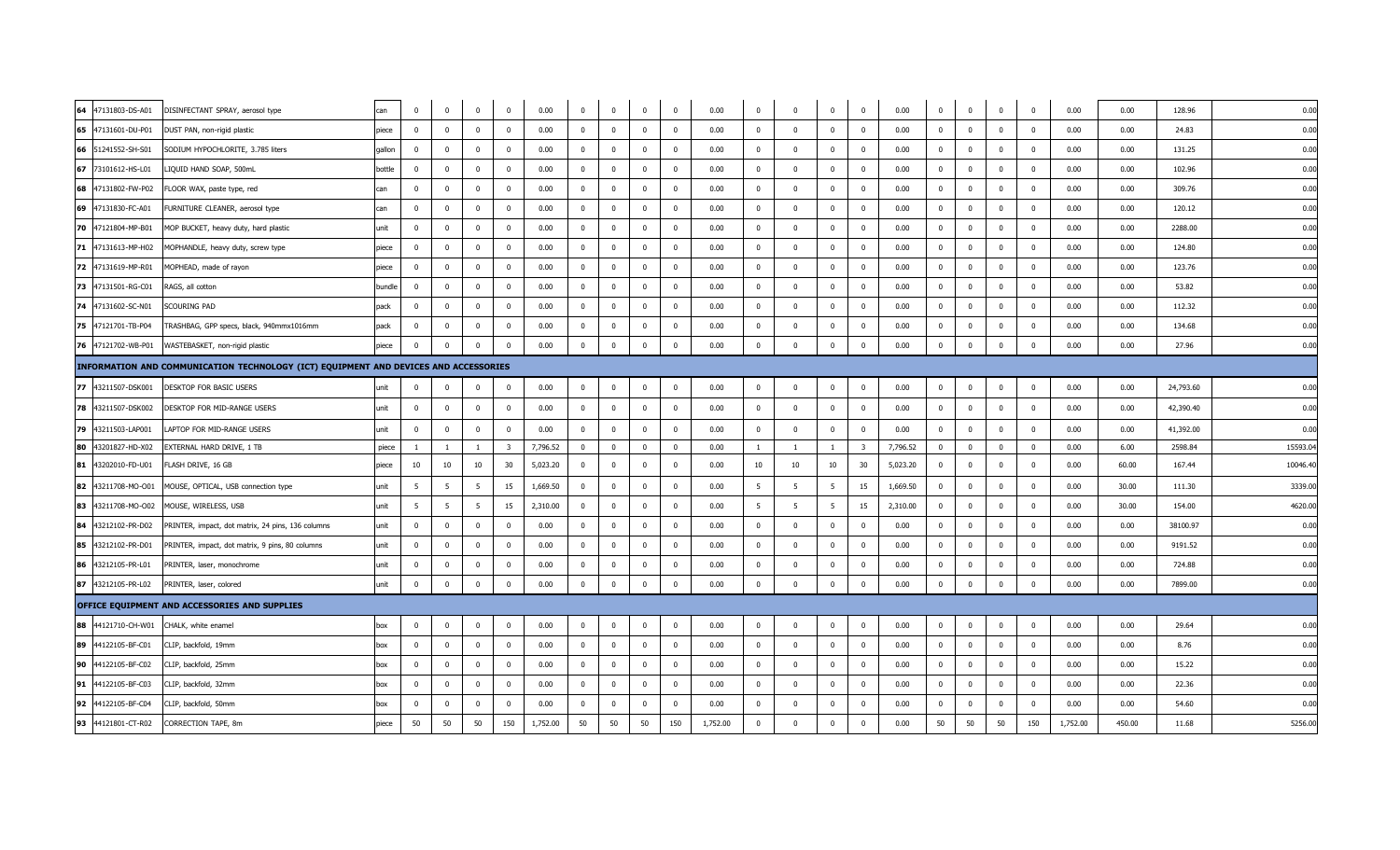| 94 44111515-DF-B01  | DATA FILE BOX                                  | piece  | 20                      | $\mathbf{0}$   | $\overline{\mathbf{0}}$ | 20                      | 1,544.00  | 20                      | $\mathbf 0$    | $\overline{0}$          | 20                      | 1,544.00 | $\overline{0}$ | $\overline{0}$ | $\mathbf{0}$ | $\overline{0}$          | 0.00      | 20                      | $\mathbf{0}$            | $\overline{0}$ | 20                      | 1,544.00  | 60.00  | 77.20  | 4632.00  |
|---------------------|------------------------------------------------|--------|-------------------------|----------------|-------------------------|-------------------------|-----------|-------------------------|----------------|-------------------------|-------------------------|----------|----------------|----------------|--------------|-------------------------|-----------|-------------------------|-------------------------|----------------|-------------------------|-----------|--------|--------|----------|
| 95 44122011-DF-F01  | DATA FOLDER                                    | piece  | 20                      | $\mathbf 0$    | $\overline{0}$          | 20                      | 1,372.80  | 20                      | $\mathbf{0}$   | $\overline{0}$          | 20                      | 1,372.80 | $\mathbf 0$    | $\mathbf 0$    | $\mathbf 0$  | $\overline{0}$          | 0.00      | 20                      | $\overline{0}$          | $\mathbf 0$    | 20                      | 1,372.80  | 60.00  | 68.64  | 4118.40  |
| 96 44121506-EN-D01  | ENVELOPE, documentary, A4                      | box    | $\mathbf{1}$            | $\overline{1}$ | $\mathbf{1}$            | $\overline{\mathbf{3}}$ | 2,019.27  | $\mathbf{1}$            | $\mathbf{1}$   | <sup>1</sup>            | $\overline{\mathbf{3}}$ | 2,019.27 | $\mathbf{0}$   | $\mathbf{0}$   | $\mathbf 0$  | $\mathbf{0}$            | 0.00      | $\overline{1}$          | $\overline{1}$          |                | $\overline{\mathbf{3}}$ | 2,019.27  | 9.00   | 673.09 | 6057.81  |
| 97 44121506-EN-D02  | ENVELOPE, DOCUMENTARY, for legal size document | box    | $\overline{0}$          | 5              | $5^{\circ}$             | 10                      | 9,271.60  | $\mathbf{0}$            | 5 <sub>5</sub> | $5^{\circ}$             | 10                      | 9,271.60 | $\mathbf{0}$   | $\Omega$       | $\mathbf 0$  | $\mathbf 0$             | 0.00      | $\overline{\mathbf{0}}$ | 5                       | 5              | 10                      | 9,271.60  | 30.00  | 927.16 | 27814.80 |
| 98 44121506-EN-X01  | ENVELOPE, expanding, kraft, legal              | box    | $\mathbf{1}$            | $\overline{1}$ | $\overline{1}$          | $\overline{\mathbf{3}}$ | 2,215.20  | $\mathbf{1}$            | $\mathbf{1}$   | $\overline{1}$          | $\overline{\mathbf{3}}$ | 2,215.20 | $\mathbf 0$    | $\mathbf 0$    | $\mathbf 0$  | $\mathbf{0}$            | 0.00      | $\overline{1}$          | $\mathbf{1}$            | $\mathbf{1}$   | $\overline{\mathbf{3}}$ | 2,215.20  | 9.00   | 738.40 | 6645.60  |
| 99 44121506-EN-X02  | ENVELOPE, expanding, plastic                   | piece  | $\mathbf{1}$            | -1             | $\mathbf{1}$            | $\overline{\mathbf{3}}$ | 91.47     | $\mathbf{1}$            | $\mathbf{1}$   | <sup>1</sup>            | $\overline{\mathbf{3}}$ | 91.47    | $\mathbf 0$    | $\mathbf 0$    | $^{\circ}$   | $\overline{\mathbf{0}}$ | 0.00      | - 1                     | $\mathbf{1}$            | -1             | $\overline{\mathbf{3}}$ | 91.47     | 9.00   | 30.49  | 274.41   |
| 100 44121506-EN-M02 | ENVELOPE, mailing                              | box    | $\mathbf{1}$            | $\overline{1}$ | $\overline{1}$          | $\overline{\mathbf{3}}$ | 1,134.60  | $\mathbf{1}$            | $\overline{1}$ | $\overline{1}$          | $\overline{\mathbf{3}}$ | 1,134.60 | $\Omega$       | $\Omega$       | $\Omega$     | $\Omega$                | 0.00      | $\overline{1}$          | $\overline{1}$          | $\overline{1}$ | $\overline{\mathbf{3}}$ | 1,134.60  | 9.00   | 378.20 | 3403.80  |
| 101 44121504-EN-W02 | ENVELOPE, mailing, with window                 | box    | $\overline{0}$          | $\Omega$       | $\overline{\mathbf{0}}$ | $\mathbf 0$             | 0.00      | $\overline{0}$          | $\mathbf{0}$   | $\overline{0}$          | $\overline{0}$          | 0.00     | $^{\circ}$     | $\Omega$       | $^{\circ}$   | $\mathbf 0$             | 0.00      | $\overline{\mathbf{0}}$ | $\mathbf 0$             | $\mathbf 0$    | $\overline{\mathbf{0}}$ | 0.00      | 0.00   | 433.68 | 0.00     |
| 102 44111912-ER-B01 | ERASER, FELT, for blackboard/whiteboard        | piece  | 20                      | $\Omega$       | 20                      | 40                      | 412.00    | 20                      | $\mathbf{0}$   | 20                      | 40                      | 412.00   | 20             | $\Omega$       | 20           | 40                      | 412.00    | 40                      | $\mathbf{0}$            | 40             | 80                      | 824.00    | 200.00 | 10.30  | 2060.00  |
| 103 44122118-FA-P01 | FASTENER, metal, non-sharp edges               | box    | 20                      | 20             | 20                      | 60                      | 5,004.60  | 20                      | 20             | 20                      | 60                      | 5,004.60 | 20             | 20             | 20           | 60                      | 5,004.60  | 40                      | 40                      | 40             | 120                     | 10,009.20 | 300.00 | 83.41  | 25023.00 |
| 104 44111515-FO-X01 | FILE ORGANIZER, expanding, plastic, legal      | piece  | $\overline{\mathbf{0}}$ | $\Omega$       | $\overline{0}$          | $\mathbf 0$             | 0.00      | $\overline{0}$          | $\Omega$       | $\overline{0}$          | $\overline{\mathbf{0}}$ | 0.00     | $\Omega$       | $\Omega$       | $\Omega$     | $\overline{0}$          | 0.00      | $\overline{\mathbf{0}}$ | $\mathbf 0$             | $\mathbf 0$    | $\overline{0}$          | 0.00      | 0.00   | 86.04  | 0.00     |
| 105 44122018-FT-D01 | FILE TAB DIVIDER, bristol board, for A4        | set    | $\overline{\mathbf{0}}$ | $\Omega$       | $\overline{\mathbf{0}}$ | $\mathbf{0}$            | 0.00      | $\overline{0}$          | $^{\circ}$     | $\overline{0}$          | $\overline{0}$          | 0.00     | $^{\circ}$     | $^{\circ}$     | $^{\circ}$   | $\overline{\mathbf{0}}$ | 0.00      | $\overline{\mathbf{0}}$ | $\overline{\mathbf{0}}$ | $\mathbf 0$    | $\overline{\mathbf{0}}$ | 0.00      | 0.00   | 11.13  | 0.00     |
| 106 44122018-FT-D02 | FILE TAB DIVIDER, legal                        | set    | $\overline{\mathbf{0}}$ | $^{\circ}$     | $\overline{\mathbf{0}}$ | $\mathbf 0$             | 0.00      | $\mathbf{0}$            | $\mathbf{0}$   | $\overline{0}$          | $\overline{0}$          | 0.00     | $^{\circ}$     | $^{\circ}$     | $^{\circ}$   | $\overline{0}$          | 0.00      | $\overline{0}$          | $\overline{0}$          | $\overline{0}$ | $\overline{\mathbf{0}}$ | 0.00      | 0.00   | 14.23  | 0.00     |
| 107 44122011-FO-F01 | FOLDER, fancy, with slide, A4                  | bundle | $\overline{0}$          | $\Omega$       | $\overline{0}$          | $\overline{0}$          | 0.00      | $\overline{0}$          | $\mathbf{0}$   | $\overline{0}$          | $\overline{0}$          | 0.00     | $^{\circ}$     | $^{\circ}$     | $\mathbf{0}$ | $\overline{0}$          | 0.00      | $\overline{0}$          | $\mathbf{0}$            | $\Omega$       | $\overline{0}$          | 0.00      | 0.00   | 270.40 | 0.00     |
| 108 44122011-FO-F02 | FOLDER, fancy, with slide, legal               | bundle | $\overline{\mathbf{0}}$ | $\Omega$       | $\overline{\mathbf{0}}$ | $\mathbf{0}$            | 0.00      | $\overline{0}$          | $^{\circ}$     | $\overline{0}$          | $\overline{\mathbf{0}}$ | 0.00     | $\Omega$       | $\Omega$       | $\Omega$     | $\overline{\mathbf{0}}$ | 0.00      | $\overline{\mathbf{0}}$ | $\mathbf 0$             | $^{\circ}$     | $\overline{\mathbf{0}}$ | 0.00      | 0.00   | 311.88 | 0.00     |
| 109 44122011-FO-L01 | FOLDER, L-type, A4                             | pack   | $\overline{\mathbf{0}}$ |                | $\Omega$                | $\mathbf 0$             | 0.00      | $\overline{0}$          | $\Omega$       | $\Omega$                | $\Omega$                | 0.00     | $\Omega$       | $\Omega$       | $\Omega$     | $\Omega$                | 0.00      | $\overline{0}$          | $\Omega$                | $\Omega$       | $\Omega$                | 0.00      | 0.00   | 171.43 | 0.00     |
| 110 44122011-FO-L02 | FOLDER, L-type, legal                          | pack   | $\overline{\mathbf{0}}$ | $^{\circ}$     | $\overline{0}$          | $\mathbf{0}$            | 0.00      | $\overline{0}$          | $\mathbf{0}$   | $\overline{0}$          | $\overline{0}$          | 0.00     | $\mathbf{0}$   | $\mathbf{0}$   | $^{\circ}$   | $\overline{\mathbf{0}}$ | 0.00      | $\overline{0}$          | $\overline{\mathbf{0}}$ | $\overline{0}$ | $\overline{\mathbf{0}}$ | 0.00      | 0.00   | 243.24 | 0.00     |
| 111 44122027-FO-P01 | FOLDER, pressboard                             | box    | $\overline{\mathbf{0}}$ | 40             | $\overline{0}$          | 40                      | 38,105.60 | $\overline{\mathbf{0}}$ | $\mathbf{0}$   | $\overline{0}$          | $\overline{0}$          | 0.00     | $\mathbf 0$    | 40             | $\mathbf 0$  | 40                      | 38,105.60 | $\overline{0}$          | $\overline{0}$          | $\mathbf 0$    | $\overline{\mathbf{0}}$ | 0.00      | 80.00  | 952.64 | 76211.20 |
| 112 44122011-FO-T03 | FOLDER, with tab, A4                           | pack   | $\overline{\mathbf{0}}$ | $\Omega$       | $\overline{\mathbf{0}}$ | $\mathbf{0}$            | 0.00      | $\overline{0}$          | $\mathbf 0$    | $\overline{0}$          | $\overline{0}$          | 0.00     | $^{\circ}$     | $\Omega$       | $^{\circ}$   | $\overline{\mathbf{0}}$ | 0.00      | $\overline{\mathbf{0}}$ | $\overline{\mathbf{0}}$ | $^{\circ}$     | $\overline{0}$          | 0.00      | 0.00   | 279.00 | 0.00     |
| 113 44122011-FO-T04 | FOLDER, with tab, legal                        | pack   | $\overline{\mathbf{0}}$ | $\Omega$       | $\Omega$                | $\overline{0}$          | 0.00      | $\overline{0}$          | $\Omega$       | $\Omega$                | $\Omega$                | 0.00     | $\Omega$       | $\Omega$       | $\Omega$     | $\Omega$                | 0.00      | $\overline{0}$          | $\Omega$                | $\Omega$       | $\Omega$                | 0.00      | 0.00   | 321.36 | 0.00     |
| 114 44122008-IT-T01 | INDEX TAB, self-adhesive, transparent          | box    | 50                      | $^{\circ}$     | $\overline{\mathbf{0}}$ | 50                      | 2,834.00  | $\overline{0}$          | $\mathbf{0}$   | 50                      | 50                      | 2,834.00 | $\mathbf 0$    | $\mathbf{0}$   | 50           | 50                      | 2,834.00  | $\overline{0}$          | $\overline{0}$          | 50             | 50                      | 2,834.00  | 200.00 | 56.68  | 11336.00 |
| 115 44111515-MF-B02 | MAGAZINE FILE BOX, large                       | piece  | $\overline{\mathbf{0}}$ | $^{\circ}$     | $\overline{0}$          | $\mathbf 0$             | 0.00      | $\overline{0}$          | $\mathbf{0}$   | $\overline{0}$          | $\overline{0}$          | 0.00     | $\mathbf 0$    | $\mathbf 0$    | $\mathbf 0$  | $\mathbf 0$             | 0.00      | $\overline{0}$          | $\mathbf{0}$            | $\mathbf 0$    | $\overline{\mathbf{0}}$ | 0.00      | 0.00   | 41.60  | 0.00     |
| 116 44121716-MA-F01 | MARKER, fluorescent                            | set    | $\overline{0}$          | $^{\circ}$     | 40                      | 40                      | 1,466.40  | $\mathbf{0}$            | 40             | $\overline{0}$          | 40                      | 1,466.40 | 40             | $\mathbf{0}$   | $\mathbf 0$  | 40                      | 1,466.40  | $\overline{0}$          | $\overline{0}$          | $\pmb{0}$      | $\overline{\mathbf{0}}$ | 0.00      | 120.00 | 36.66  | 4399.20  |
| 117 44121708-MW-B01 | MARKER, whiteboard, black                      | piece  | $\overline{\mathbf{0}}$ | $\Omega$       | 40                      | 40                      | 535.20    | $\overline{0}$          | 40             | $\Omega$                | 40                      | 535.20   | 40             | $\Omega$       | $^{\circ}$   | 40                      | 535.20    | $\overline{0}$          | $\mathbf{0}$            | $\Omega$       | $\overline{0}$          | 0.00      | 120.00 | 13.38  | 1605.60  |
|                     | 118 44121708-MW-B02 MARKER, whiteboard, blue   | piece  | $\overline{\mathbf{0}}$ | $\Omega$       | 40                      | 40                      | 535.20    | $\overline{0}$          | 40             | $\overline{\mathbf{0}}$ | 40                      | 535.20   | 40             | $\Omega$       | $\Omega$     | 40                      | 535.20    | $\overline{0}$          | $\mathbf{0}$            | $^{\circ}$     | $\overline{\mathbf{0}}$ | 0.00      | 120.00 | 13.38  | 1605.60  |
|                     | 119 44121708-MW-B03 MARKER, whiteboard, red    | piece  | $\overline{\mathbf{0}}$ | $\Omega$       | 40                      | 40                      | 535.20    | $\overline{0}$          | 40             | $\overline{0}$          | 40                      | 535.20   | 40             | $\mathbf 0$    | $\mathbf 0$  | 40                      | 535.20    | $\overline{0}$          | $\mathbf{0}$            | $\mathbf 0$    | $\overline{\mathbf{0}}$ | 0.00      | 120.00 | 13.38  | 1605.60  |
| 120 44121708-MP-B01 | MARKER, permanent, black, bullet type          | piece  | $\overline{\mathbf{0}}$ | $^{\circ}$     | 40                      | 40                      | 359.20    | $\mathbf{0}$            | 40             | $\overline{0}$          | 40                      | 359.20   | 40             | $\mathbf{0}$   | $^{\circ}$   | 40                      | 359.20    | $\overline{0}$          | $\overline{0}$          | $\mathbf 0$    | $\overline{\mathbf{0}}$ | 0.00      | 120.00 | 8.98   | 1077.60  |
| 121 44121708-MP-B02 | MARKER, permanent, blue, bullet type           | piece  | $\overline{0}$          | $^{\circ}$     | 40                      | 40                      | 359.20    | $\mathbf{0}$            | 40             | $\overline{0}$          | 40                      | 359.20   | 40             | $\mathbf{0}$   | $\mathbf 0$  | 40                      | 359.20    | $\overline{0}$          | $\mathbf 0$             | $\mathbf 0$    | $\overline{\mathbf{0}}$ | 0.00      | 120.00 | 8.98   | 1077.60  |
| 122 44121708-MP-B03 | MARKER, permanent, red, bullet type            | piece  | $\overline{\mathbf{0}}$ | $\Omega$       | 40                      | 40                      | 359.20    | $\overline{0}$          | 40             | $\overline{\mathbf{0}}$ | 40                      | 359.20   | 40             | $\Omega$       | $\Omega$     | 40                      | 359.20    | $\overline{0}$          | $\mathbf 0$             | $\mathbf 0$    | $\overline{\mathbf{0}}$ | 0.00      | 120.00 | 8.98   | 1077.60  |
| 123 44122104-PC-G01 | PAPER CLIP, vinyl/plastic coated, 33mm         | box    | $\overline{\mathbf{0}}$ | $\Omega$       | 40                      | 40                      | 310.40    | $\overline{0}$          | 40             | $\overline{0}$          | 40                      | 310.40   | 40             | $^{\circ}$     | $\mathbf 0$  | 40                      | 310.40    | $\overline{0}$          | $\overline{0}$          | $\mathbf 0$    | $\overline{\mathbf{0}}$ | 0.00      | 120.00 | 7.76   | 931.20   |
| 124 44122104-PC-J02 | PAPER CLIP, vinyl/plastic coated, 50mm         | box    | $\overline{\mathbf{0}}$ | $^{\circ}$     | 40                      | 40                      | 551.20    | $\overline{0}$          | 40             | $\overline{0}$          | 40                      | 551.20   | 40             | $^{\circ}$     | $^{\circ}$   | 40                      | 551.20    | $\overline{0}$          | $\overline{0}$          | $\mathbf{0}$   | $\overline{\mathbf{0}}$ | 0.00      | 120.00 | 13.78  | 1653.60  |
| 125 44121706-PE-L01 | PENCIL, lead, with eraser                      | box    | $\overline{\mathbf{0}}$ |                | 40                      | 40                      | 831.60    | $\overline{0}$          | 40             | $^{\circ}$              | 40                      | 831.60   | 40             | $^{\circ}$     | $^{\circ}$   | 40                      | 831.60    | $\overline{0}$          | $\mathbf 0$             | $\mathbf 0$    | $\overline{\mathbf{0}}$ | 0.00      | 120.00 | 20.79  | 2494.80  |
| 126 44122037-RB-P10 | RING BINDER, plastic, 32mm                     | bundle | $\overline{0}$          | $\Omega$       | $\overline{0}$          | $\mathbf 0$             | 0.00      | $\mathbf{0}$            | $\mathbf{0}$   | $\overline{0}$          | $\overline{0}$          | 0.00     | $\mathbf 0$    | $\Omega$       | $\Omega$     | $\mathbf 0$             | 0.00      | $\overline{0}$          | $\mathbf 0$             | $\mathbf 0$    | $\overline{\mathbf{0}}$ | 0.00      | 0.00   | 239.79 | 0.00     |
|                     |                                                |        |                         |                |                         |                         |           |                         |                |                         |                         |          |                |                |              |                         |           |                         |                         |                |                         |           |        |        |          |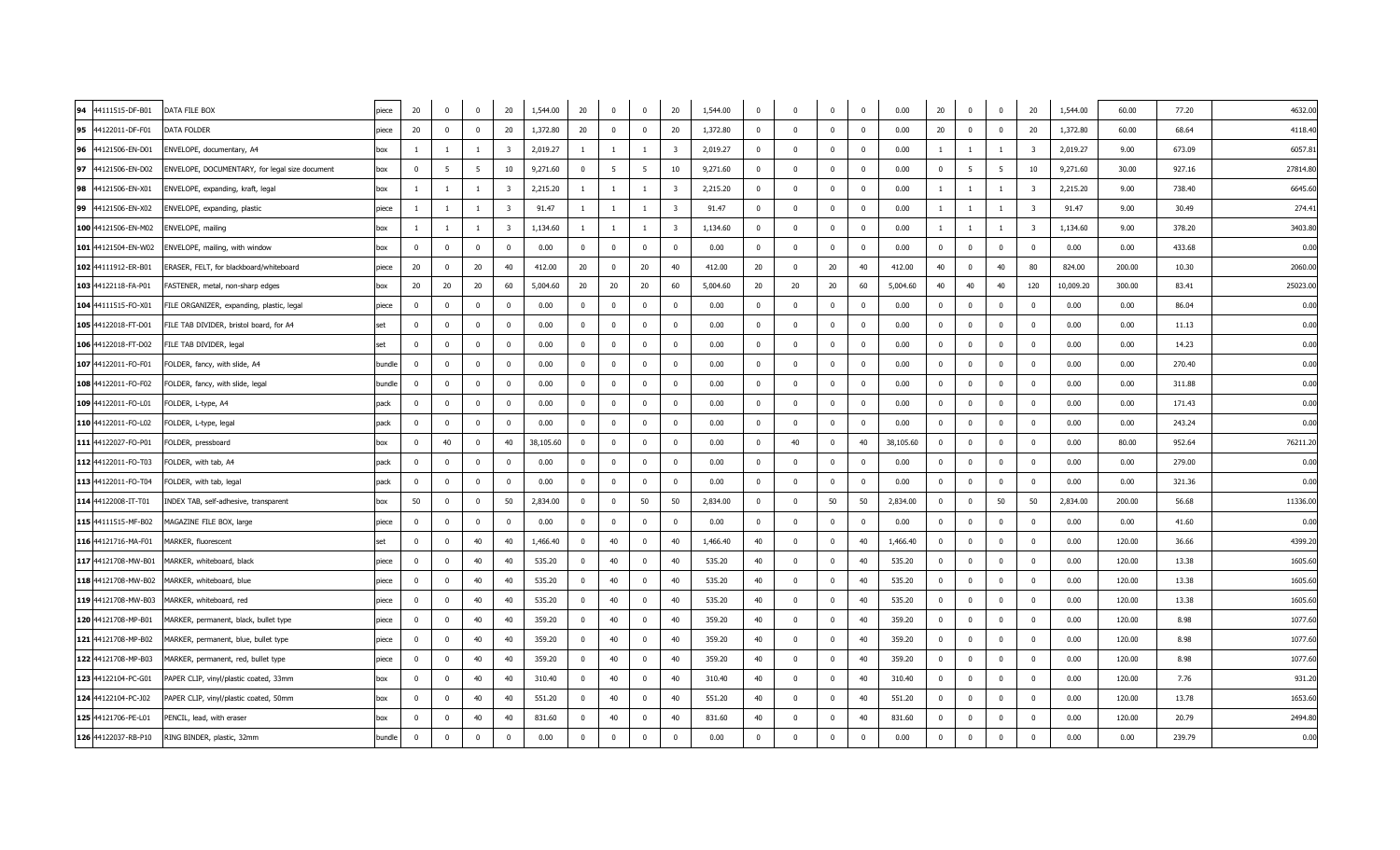| 127 44122101-RU-B01 | RUBBER BAND, No. 18                                 | box   | $\mathbf 0$             | $\mathbf{0}$   | $\overline{0}$          | $\overline{0}$ | 0.00 | $\overline{0}$ | $\mathbf{0}$   | $\overline{0}$          | $\overline{0}$          | 0.00 | $\mathbf{0}$   | $\Omega$     | $\mathbf 0$    | $\overline{0}$          | 0.00 | $\overline{0}$ | $\overline{0}$           | $\bf{0}$<br>$\mathbf 0$                            | 0.00 | 0.00 | 100.05  | 0.00 |  |
|---------------------|-----------------------------------------------------|-------|-------------------------|----------------|-------------------------|----------------|------|----------------|----------------|-------------------------|-------------------------|------|----------------|--------------|----------------|-------------------------|------|----------------|--------------------------|----------------------------------------------------|------|------|---------|------|--|
| 128 44121905-SP-F01 | STAMP PAD, felt                                     | piece | $\overline{0}$          | $\mathbf 0$    | $\overline{0}$          | $\overline{0}$ | 0.00 | $\mathbf 0$    | $\mathbf 0$    | $\overline{0}$          | $\overline{0}$          | 0.00 | $\mathbf{0}$   | $\mathbf{0}$ | $\mathbf 0$    | $\overline{\mathbf{0}}$ | 0.00 | $\overline{0}$ | $\overline{\mathbf{0}}$  | $\overline{0}$<br>$\mathbf 0$                      | 0.00 | 0.00 | 34.95   | 0.00 |  |
| 129 44121612-BL-H01 | BLADE, for general purpose cutter / utility knife   | piece | $\mathbf 0$             | $\mathbf 0$    | $\Omega$                | $\overline{0}$ | 0.00 | $\mathbf 0$    | $\mathbf{0}$   | $\Omega$                | $\overline{0}$          | 0.00 | $^{\circ}$     | $\Omega$     | $\Omega$       | $\overline{0}$          | 0.00 | $\overline{0}$ | $\overline{0}$           | $\mathbf 0$<br>$\overline{0}$                      | 0.00 | 0.00 | 14.82   | 0.00 |  |
| 130 44121612-CU-H01 | CUTTER/UTILITY KNIFE, for general purpose           | piece | $\overline{0}$          | $\mathbf{0}$   | $\Omega$                | $\Omega$       | 0.00 | $^{\circ}$     | $\mathbf{0}$   | $\overline{0}$          | $\Omega$                | 0.00 | $\mathbf{0}$   | $\Omega$     | $^{\circ}$     | $\overline{0}$          | 0.00 | $\overline{0}$ | $\overline{0}$           | $\overline{0}$<br>$\overline{0}$                   | 0.00 | 0.00 | 33.43   | 0.00 |  |
| 131 44103202-DS-M01 | DATING AND STAMPING MACHINE                         | piece | $\overline{\mathbf{0}}$ | $\mathbf 0$    | $\overline{0}$          | $\overline{0}$ | 0.00 | $\mathbf 0$    | $\mathbf 0$    | $\overline{0}$          | $\overline{0}$          | 0.00 | $\mathbf{0}$   | $^{\circ}$   | $\mathbf 0$    | $\overline{\mathbf{0}}$ | 0.00 | $\overline{0}$ | $\overline{\mathbf{0}}$  | $\overline{\mathbf{0}}$<br>$\mathbf 0$             | 0.00 | 0.00 | 453.96  | 0.00 |  |
| 132 44121619-PS-M01 | PENCIL SHARPENER, manual, single cutter head        | piece | $\mathbf 0$             | $\mathbf 0$    | $\mathbf{0}$            | $\mathbf{0}$   | 0.00 | $\mathbf 0$    | $\mathbf 0$    | $\overline{0}$          | $\overline{0}$          | 0.00 | $\mathbf{0}$   | $\Omega$     | $\mathbf{0}$   | $\overline{\mathbf{0}}$ | 0.00 | $\mathbf 0$    | $\overline{0}$           | $\overline{\mathbf{0}}$<br>$\overline{\mathbf{0}}$ | 0.00 | 0.00 | 202.67  | 0.00 |  |
| 133 44101602-PU-P01 | PUNCHER, paper, heavy duty                          | piece | $\overline{0}$          | $\mathbf 0$    | $\Omega$                | $\mathbf{0}$   | 0.00 | $\mathbf 0$    | $\mathbf 0$    | $\mathbf{0}$            | $\mathbf{0}$            | 0.00 | $\mathbf{0}$   | $\Omega$     | $\Omega$       | $\overline{0}$          | 0.00 | $\mathbf 0$    | $\overline{\mathbf{0}}$  | $^{\circ}$<br>$\overline{\mathbf{0}}$              | 0.00 | 0.00 | 150.80  | 0.00 |  |
| 134 44121618-SS-S01 | SCISSORS, symmetrical                               | pair  | $\mathbf 0$             | $\mathbf 0$    | $\overline{0}$          | $\mathbf 0$    | 0.00 | $\mathbf 0$    | $\overline{0}$ | $\overline{0}$          | $\mathbf 0$             | 0.00 | $\mathbf{0}$   | $^{\circ}$   | $^{\circ}$     | $\overline{\mathbf{0}}$ | 0.00 | $\mathbf 0$    | $\overline{0}$           | $\mathbf 0$<br>$\mathbf 0$                         | 0.00 | 0.00 | 40.56   | 0.00 |  |
| 135 44121615-ST-S01 | STAPLER, standard type                              | piece | $\overline{0}$          | $^{\circ}$     | $\Omega$                | $\overline{0}$ | 0.00 | $\overline{0}$ | $\mathbf{0}$   | $\overline{0}$          | $\overline{0}$          | 0.00 | $\mathbf{0}$   | $\Omega$     | $\mathbf{0}$   | $\overline{\mathbf{0}}$ | 0.00 | $\overline{0}$ | $\Omega$                 | $\overline{\mathbf{0}}$<br>$\overline{0}$          | 0.00 | 0.00 | 140.40  | 0.00 |  |
| 136 44121615-ST-B01 | STAPLER, heavy duty, binder type                    | unit  | $\overline{0}$          | $\mathbf 0$    | $\overline{0}$          | $\mathbf{0}$   | 0.00 | $\mathbf 0$    | $\mathbf 0$    | $\overline{0}$          | $\mathbf{0}$            | 0.00 | $\mathbf{0}$   | $^{\circ}$   | $\mathbf{0}$   | $\overline{0}$          | 0.00 | $\mathbf 0$    | $\overline{\phantom{0}}$ | $\overline{\mathbf{0}}$<br>$\overline{\mathbf{0}}$ | 0.00 | 0.00 | 914.22  | 0.00 |  |
| 137 44121613-SR-P01 | STAPLE REMOVER, plier type                          | piece | $\mathbf 0$             | $\mathbf 0$    | $\overline{0}$          | $\overline{0}$ | 0.00 | $\mathbf 0$    | $\mathbf 0$    | $\overline{0}$          | $\mathbf{0}$            | 0.00 | $\mathbf{0}$   | $\Omega$     | $^{\circ}$     | $\overline{0}$          | 0.00 | $\mathbf 0$    | $\overline{0}$           | $\mathbf{0}$<br>$\overline{\mathbf{0}}$            | 0.00 | 0.00 | 24.90   | 0.00 |  |
| 138 44121605-TD-T01 | TAPE DISPENSER, table top                           | piece | $\mathbf 0$             | $\mathbf{0}$   | $\overline{0}$          | $\overline{0}$ | 0.00 | $\mathbf 0$    | $\mathbf{0}$   | $\overline{0}$          | $\overline{0}$          | 0.00 | $\mathbf{0}$   | $^{\circ}$   | $\mathbf{0}$   | $\overline{\mathbf{0}}$ | 0.00 | $\mathbf 0$    | $\overline{0}$           | $\overline{\mathbf{0}}$<br>$\mathbf 0$             | 0.00 | 0.00 | 64.20   | 0.00 |  |
| 139 44101602-PB-M01 | BINDING AND PUNCHING MACHINE, 50mm binding capacit  | unit  | $\mathbf 0$             | $\mathbf{0}$   | $\Omega$                | $\Omega$       | 0.00 | $\mathbf 0$    | $\mathbf{0}$   | $\overline{0}$          | $\mathbf{0}$            | 0.00 | $\mathbf{0}$   | $\Omega$     | $^{\circ}$     | $\overline{\mathbf{0}}$ | 0.00 | $\mathbf 0$    | $\overline{\mathbf{0}}$  | $\overline{\mathbf{0}}$<br>$\mathbf 0$             | 0.00 | 0.00 | 9534.72 | 0.00 |  |
| 140 44101807-CA-C01 | CALCULATOR, compact                                 | unit  | $\overline{\mathbf{0}}$ | $^{\circ}$     | $\overline{\mathbf{0}}$ | $\overline{0}$ | 0.00 | $\overline{0}$ | $\mathbf{0}$   | $\overline{0}$          | $\overline{0}$          | 0.00 | $\mathbf{0}$   | $\Omega$     | $\mathbf{0}$   | $\overline{\mathbf{0}}$ | 0.00 | $\mathbf 0$    | $\overline{0}$           | $\overline{\mathbf{0}}$<br>$\mathbf 0$             | 0.00 | 0.00 | 346.85  | 0.00 |  |
| 141 44101714-FX-M01 | FACSIMILE MACHINE                                   | unit  | $\mathbf{0}$            | $\mathbf 0$    | $\mathbf{0}$            | $\mathbf{0}$   | 0.00 | $\mathbf 0$    | $\mathbf 0$    | $\mathbf{0}$            | $\mathbf{0}$            | 0.00 | $\mathbf{0}$   | $\mathbf{0}$ | $^{\circ}$     | $\overline{\mathbf{0}}$ | 0.00 | $\mathbf 0$    | $\overline{\mathbf{0}}$  | $\overline{\mathbf{0}}$<br>$\overline{\mathbf{0}}$ | 0.00 | 0.00 | 5642.00 | 0.00 |  |
| 142 44101601-PT-M01 | PAPER TRIMMER / CUTTING MACHINE, table top          | unit  | $\overline{0}$          | $\mathbf{0}$   | $\Omega$                | $\overline{0}$ | 0.00 | $\overline{0}$ | $\mathbf 0$    | $\mathbf{0}$            | $\overline{0}$          | 0.00 | $^{\circ}$     | $\Omega$     |                | $\overline{\mathbf{0}}$ | 0.00 | $\overline{0}$ | $\overline{0}$           | $\mathbf 0$<br>$^{\circ}$                          | 0.00 | 0.00 | 9297.60 | 0.00 |  |
| 143 44101603-PS-M01 | PAPER SHREDDER                                      | unit  | $\overline{0}$          | $\overline{0}$ | $\overline{0}$          | $\Omega$       | 0.00 | $\bf{0}$       | $\overline{0}$ | $\overline{0}$          | $\mathbf{0}$            | 0.00 | $\overline{0}$ | $\Omega$     | $\overline{0}$ | $\overline{\mathbf{0}}$ | 0.00 | $\mathbf{0}$   | $\overline{0}$           | $\overline{0}$<br>$\mathbf 0$                      | 0.00 | 0.00 | 5699.20 | 0.00 |  |
|                     | PRINTER OR FACSIMILE OR PHOTOCOPIER SUPPLIES        |       |                         |                |                         |                |      |                |                |                         |                         |      |                |              |                |                         |      |                |                          |                                                    |      |      |         |      |  |
| 144 44103109-BR-D05 | DRUM CART, BROTHER DR-3455, Black                   | Cart  | $\overline{0}$          | $\mathbf 0$    | $\overline{0}$          | $\mathbf{0}$   | 0.00 | $\mathbf 0$    | $\mathbf 0$    | $\overline{0}$          | $\mathbf{0}$            | 0.00 | $\mathbf{0}$   | $^{\circ}$   | $\mathbf{0}$   | $\overline{\mathbf{0}}$ | 0.00 | $\mathbf 0$    | $\overline{\mathbf{0}}$  | $\overline{0}$<br>$\mathbf 0$                      | 0.00 | 0.00 | 6947.20 | 0.00 |  |
| 145 44103105-BR-B04 | INK CART, BROTHER LC67B, Black                      | Cart  | $\overline{0}$          | $^{\circ}$     | $\Omega$                | $\overline{0}$ | 0.00 | $\overline{0}$ | $\mathbf 0$    | $\Omega$                | $\overline{0}$          | 0.00 | $\mathbf{0}$   | $\Omega$     | $\Omega$       | $\overline{0}$          | 0.00 | $\mathbf 0$    | $\overline{0}$           | $\mathbf{0}$<br>$\overline{0}$                     | 0.00 | 0.00 | 910.00  | 0.00 |  |
| 146 44103105-BR-B05 | INK CART, BROTHER LC67HYBK, Black                   | Cart  | $\mathbf 0$             | $\mathbf 0$    | $\overline{0}$          | $\overline{0}$ | 0.00 | $\mathbf 0$    | $\mathbf 0$    | $\overline{0}$          | $\mathbf 0$             | 0.00 | $\mathbf{0}$   | $\mathbf 0$  | $\mathbf 0$    | $\overline{\mathbf{0}}$ | 0.00 | $\mathbf 0$    | $\overline{0}$           | $\overline{\mathbf{0}}$<br>$\mathbf 0$             | 0.00 | 0.00 | 1601.60 | 0.00 |  |
| 147 44103109-BR-D06 | Drum Cart, Brother DR-451CL, high yield 30000 pages | Cart  | $\overline{0}$          | $\mathbf 0$    | $\Omega$                | $\Omega$       | 0.00 | $\mathbf{0}$   | $\mathbf 0$    | $\Omega$                | $\mathbf{0}$            | 0.00 | $\mathbf{0}$   | $\Omega$     | $\Omega$       | $\overline{0}$          | 0.00 | $\mathbf 0$    | $\Omega$                 | $\overline{0}$<br>$\mathbf 0$                      | 0.00 | 0.00 | 6760.00 | 0.00 |  |
| 148 44103103-BR-B16 | Toner Cart, Brother TN-456 BLACK, high yield 6500   | Cart  | $\overline{0}$          | $\mathbf{0}$   | $\Omega$                | $\overline{0}$ | 0.00 | $\mathbf 0$    | $\mathbf 0$    | $\overline{0}$          | $\overline{0}$          | 0.00 | $\mathbf{0}$   | $\Omega$     | $\mathbf{0}$   | $\overline{\mathbf{0}}$ | 0.00 | $\mathbf 0$    | $\overline{0}$           | $\mathbf 0$<br>$\mathbf 0$                         | 0.00 | 0.00 | 5080.40 | 0.00 |  |
| 149 44103103-BR-C03 | Toner Cart, Brother TN-456 CYAN, high yield 6500    | Cart  | $\overline{0}$          | $\mathbf 0$    | $\Omega$                | $\mathbf{0}$   | 0.00 | $\mathbf 0$    | $\mathbf 0$    | $\overline{0}$          | $\mathbf{0}$            | 0.00 | $\mathbf{0}$   | $\Omega$     | $\Omega$       | $\overline{\mathbf{0}}$ | 0.00 | $\mathbf 0$    | $\overline{\mathbf{0}}$  | $\mathbf{0}$<br>$\overline{\mathbf{0}}$            | 0.00 | 0.00 | 8569.60 | 0.00 |  |
| 150 44103103-BR-M03 | Toner Cart, Brother TN-456 MAGENTA, high yield      | Cart  | $\overline{0}$          | $\mathbf 0$    | $\mathbf{0}$            | $\overline{0}$ | 0.00 | $\mathbf 0$    | $\mathbf 0$    | $\overline{0}$          | $\overline{0}$          | 0.00 | $\mathbf{0}$   | $^{\circ}$   | $^{\circ}$     | $\overline{0}$          | 0.00 | $\mathbf 0$    | $\overline{0}$           | $\overline{0}$<br>$\overline{0}$                   | 0.00 | 0.00 | 8569.60 | 0.00 |  |
| 151 44103103-BR-Y03 | Toner Cart, Brother TN-456 YELLOW, high yield 6500  | Cart  | $\overline{0}$          | $\Omega$       | $\Omega$                | $\overline{0}$ | 0.00 | $\mathbf{0}$   | $\mathbf{0}$   | $\Omega$                | $\overline{0}$          | 0.00 | $\mathbf{0}$   | $\Omega$     | $\mathbf{0}$   | $\overline{0}$          | 0.00 | $\overline{0}$ | $\overline{0}$           | $\overline{0}$<br>$\overline{0}$                   | 0.00 | 0.00 | 8569.60 | 0.00 |  |
| 152 44103103-SA-B03 | TONER CART, SAMSUNG ML-D2850B, Black                | Cart  | $\overline{\mathbf{0}}$ | $\mathbf 0$    | $\overline{0}$          | $\overline{0}$ | 0.00 | $\mathbf 0$    | $\mathbf 0$    | $\overline{\mathbf{0}}$ | $\overline{0}$          | 0.00 | $\mathbf{0}$   | $\mathbf{0}$ | $\mathbf{0}$   | $\overline{\mathbf{0}}$ | 0.00 | $\mathbf 0$    | $\overline{0}$           | $\overline{\mathbf{0}}$<br>$\mathbf 0$             | 0.00 | 0.00 | 5116.80 | 0.00 |  |
| 153 44103105-CA-C04 | INK CART, CANON CL-741, Colored                     | cart  | $\Omega$                | $^{\circ}$     | $\Omega$                | $\Omega$       | 0.00 | $\mathbf 0$    | $\mathbf 0$    | $\Omega$                | $\mathbf{0}$            | 0.00 | $\Omega$       | $\Omega$     | $\Omega$       | $\overline{0}$          | 0.00 | $\overline{0}$ | $\Omega$                 | $\mathbf{0}$<br>$\Omega$                           | 0.00 | 0.00 | 989.04  | 0.00 |  |
| 154 44103105-CA-C02 | INK CART, CANON CL-811, Colored                     | cart  | $\Omega$                | $^{\circ}$     | $\Omega$                | $\Omega$       | 0.00 | $\mathbf 0$    | $\mathbf 0$    | $\Omega$                | $\mathbf{0}$            | 0.00 | $\mathbf{0}$   | $\Omega$     | $\Omega$       | $\overline{0}$          | 0.00 | $\mathbf 0$    | $\overline{\mathbf{0}}$  | $\mathbf{0}$<br>$\mathbf{0}$                       | 0.00 | 0.00 | 1029.60 | 0.00 |  |
| 155 44103105-CA-B04 | INK CART, CANON PG-740, Black                       | cart  | $\mathbf 0$             | $\overline{0}$ | $\overline{0}$          | $\overline{0}$ | 0.00 | $\bf{0}$       | $\overline{0}$ | $\overline{0}$          | $\overline{0}$          | 0.00 | $\bf{0}$       | $^{\circ}$   | $\overline{0}$ | $\overline{\mathbf{0}}$ | 0.00 | $\mathbf{0}$   | $\overline{\mathbf{0}}$  | $\overline{\mathbf{0}}$<br>$\mathbf 0$             | 0.00 | 0.00 | 754.00  | 0.00 |  |
| 156 44103105-CA-B02 | INK CART, CANON PG-810, Black                       | cart  | $\overline{0}$          | $^{\circ}$     | $\Omega$                | $\Omega$       | 0.00 | $\mathbf 0$    | $\mathbf{0}$   | $\overline{0}$          | $\overline{\mathbf{0}}$ | 0.00 | $\mathbf{0}$   | $\Omega$     | $^{\circ}$     | $\overline{\mathbf{0}}$ | 0.00 | $\mathbf 0$    | $\overline{0}$           | $\overline{\mathbf{0}}$<br>$\mathbf 0$             | 0.00 | 0.00 | 780.00  | 0.00 |  |
| 157 44103105-EP-B17 | INK CART, EPSON C13T664100 (T6641), Black           | cart  | $\overline{0}$          | $\mathbf 0$    | $\overline{0}$          | $\Omega$       | 0.00 | $\overline{0}$ | $\mathbf 0$    | $\overline{0}$          | $\Omega$                | 0.00 | $\mathbf{0}$   | $\Omega$     | $\Omega$       | $\overline{0}$          | 0.00 | $\mathbf 0$    | $\overline{\mathbf{0}}$  | $\mathbf{0}$<br>$\overline{0}$                     | 0.00 | 0.00 | 249.60  | 0.00 |  |
|                     |                                                     |       |                         |                |                         |                |      |                |                |                         |                         |      |                |              |                |                         |      |                |                          |                                                    |      |      |         |      |  |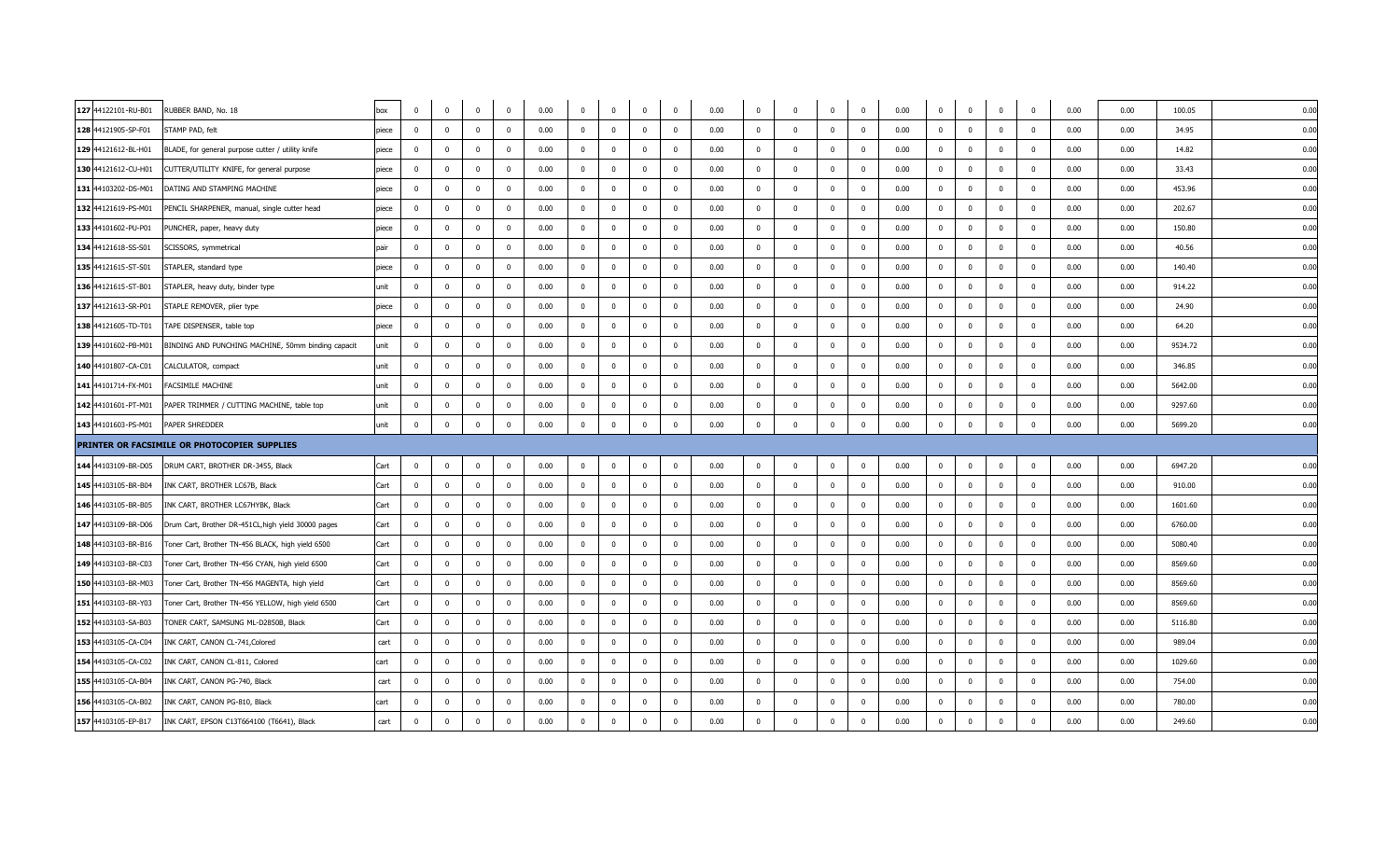| 158 44103105-EP-C17 | INK CART, EPSON C13T664200 (T6642), Cyan          | cart | $\overline{0}$ | $\mathbf 0$  | $\mathbf{0}$            | $\overline{0}$          | 0.00 | $\overline{0}$ | $\overline{\mathbf{0}}$ | $\mathbf 0$             | $\mathbf{0}$   | 0.00 | $\Omega$     | $\Omega$                | $\mathbf{0}$ | $\overline{0}$          | 0.00 | $\mathbf 0$    | $\overline{0}$          | $\mathbf 0$             | $\mathbf 0$             | 0.00 | 0.00 | 249.60  | 0.00 |  |
|---------------------|---------------------------------------------------|------|----------------|--------------|-------------------------|-------------------------|------|----------------|-------------------------|-------------------------|----------------|------|--------------|-------------------------|--------------|-------------------------|------|----------------|-------------------------|-------------------------|-------------------------|------|------|---------|------|--|
| 159 44103105-EP-M17 | INK CART, EPSON C13T664300 (T6643), Magenta       | cart | $\mathbf 0$    | $\mathbf 0$  | $\overline{0}$          | $\Omega$                | 0.00 | $\mathbf 0$    | $\mathbf 0$             | $\overline{\mathbf{0}}$ | $\mathbf 0$    | 0.00 | $\mathbf{0}$ | $\mathbf{0}$            | $\mathbf 0$  | $\overline{\mathbf{0}}$ | 0.00 | $\mathbf 0$    | $\overline{\mathbf{0}}$ | $\overline{0}$          | $\overline{0}$          | 0.00 | 0.00 | 249.60  | 0.00 |  |
| 160 44103105-EP-Y17 | INK CART, EPSON C13T664400 (T6644), Yellow        | cart | $^{\circ}$     | $\mathbf 0$  | $\mathbf{0}$            | $\Omega$                | 0.00 | $^{\circ}$     | $\mathbf 0$             | $\mathbf{0}$            | $^{\circ}$     | 0.00 | $^{\circ}$   | $\mathbf{0}$            | $\Omega$     | $\overline{\mathbf{0}}$ | 0.00 | $\overline{0}$ | $\overline{\mathbf{0}}$ | $\mathbf 0$             | $\Omega$                | 0.00 | 0.00 | 249.60  | 0.00 |  |
| 161 44103105-HP-B40 | Ink Cartridge, HP C2P04AA (HP62) Black            | cart | $^{\circ}$     | $\Omega$     | $\mathbf{0}$            | $^{\circ}$              | 0.00 | $\mathbf 0$    | $\mathbf{0}$            | $\mathbf{0}$            | $\mathbf 0$    | 0.00 | $\Omega$     | $\Omega$                | $\mathbf{0}$ | $\overline{0}$          | 0.00 | $\overline{0}$ | $\overline{0}$          | $\mathbf 0$             | $\Omega$                | 0.00 | 0.00 | 773.76  | 0.00 |  |
| 162 44103105-HP-T40 | Ink Cartridge, HP C2P06AA (HP62) Tri-color        | cart | $\mathbf{0}$   | $\mathbf 0$  | $\overline{0}$          | $^{\circ}$              | 0.00 | $\mathbf{0}$   | $\mathbf{0}$            | $\mathbf 0$             | $\mathbf 0$    | 0.00 | $\mathbf{0}$ | $^{\circ}$              | $\mathbf 0$  | $\mathbf 0$             | 0.00 | $\mathbf 0$    | $\overline{\mathbf{0}}$ | $\mathbf 0$             | $\overline{0}$          | 0.00 | 0.00 | 950.56  | 0.00 |  |
| 163 44103105-HP-B09 | INK CART, HP C9351AA, (HP21), Black               | cart | $\Omega$       | $\Omega$     | $\Omega$                |                         | 0.00 | $\Omega$       | $\mathbf{0}$            | $\Omega$                |                | 0.00 |              |                         |              | $\overline{\mathbf{0}}$ | 0.00 | $\Omega$       | $\Omega$                | $\mathbf{0}$            |                         | 0.00 | 0.00 | 795.60  | 0.00 |  |
| 164 44103105-HP-T10 | INK CART, HP C9352AA, (HP22), Tri-color           | cart | $\mathbf{0}$   | $\Omega$     | $\mathbf{0}$            | $\Omega$                | 0.00 | $\mathbf 0$    | $\mathbf{0}$            | $\mathbf{0}$            | $\mathbf 0$    | 0.00 | $\mathbf{0}$ | $\Omega$                | $\mathbf{0}$ | $\overline{\mathbf{0}}$ | 0.00 | $\overline{0}$ | $\overline{\mathbf{0}}$ | $\mathbf 0$             | $\Omega$                | 0.00 | 0.00 | 920.40  | 0.00 |  |
| 165 44103105-HP-P48 | Ink Cartridge, HP C9397A (HP72) 69ml Photo Black  | cart | $\mathbf 0$    | $\mathbf 0$  | $\overline{0}$          | $\mathbf 0$             | 0.00 | $\bf{0}$       | $\pmb{0}$               | $\overline{0}$          | $\mathbf 0$    | 0.00 | $\mathbf{0}$ | $\overline{\mathbf{0}}$ | $\mathbf 0$  | $\overline{\mathbf{0}}$ | 0.00 | $\overline{0}$ | $\overline{\mathbf{0}}$ | $\mathbf 0$             | $\overline{0}$          | 0.00 | 0.00 | 1996.80 | 0.00 |  |
| 166 44103105-HP-C48 | Ink Cartridge, HP C9398A (HP72) 69ml Cyan         | cart | $\Omega$       | $\Omega$     | $\Omega$                | $\Omega$                | 0.00 | $\Omega$       | $\Omega$                | $\Omega$                | $\Omega$       | 0.00 | $\Omega$     | $\Omega$                | $\Omega$     | $\overline{0}$          | 0.00 | $\Omega$       | $\Omega$                | $\mathbf{0}$            | $\Omega$                | 0.00 | 0.00 | 1996.80 | 0.00 |  |
| 167 44103105-HP-M48 | Ink Cartridge, HP C9399A (HP72) 69ml Magenta      | cart | $\Omega$       | $\Omega$     | $\Omega$                | $\Omega$                | 0.00 | $\mathbf 0$    | $\mathbf 0$             | $\mathbf{0}$            | $\Omega$       | 0.00 | $\mathbf{0}$ | $\Omega$                | $\Omega$     | $\overline{\mathbf{0}}$ | 0.00 | $\overline{0}$ | $\overline{0}$          | $\mathbf{0}$            | $\Omega$                | 0.00 | 0.00 | 1996.80 | 0.00 |  |
| 168 44103105-HP-Y48 | Ink Cartridge, HP C9400A (HP72) 69ml Yellow       | cart | $\mathbf{0}$   | $\mathbf 0$  | $\mathbf{0}$            | $^{\circ}$              | 0.00 | $\overline{0}$ | $\mathbf 0$             | $\mathbf 0$             | $\mathbf 0$    | 0.00 | $\mathbf{0}$ | 0                       | $\mathbf 0$  | $\overline{\mathbf{0}}$ | 0.00 | $\mathbf 0$    | $\overline{\mathbf{0}}$ | $\bf{0}$                | $\Omega$                | 0.00 | 0.00 | 1996.80 | 0.00 |  |
| 169 44103105-HP-G48 | Ink Cartridge, HP C9401A (HP72) 69ml Gray         | cart | $\mathbf{0}$   | $\Omega$     | $\mathbf{0}$            | $\Omega$                | 0.00 | $\mathbf{0}$   | $\Omega$                | $\mathbf{0}$            | $\Omega$       | 0.00 | $\Omega$     | $\Omega$                | $\Omega$     | $\overline{0}$          | 0.00 | $\overline{0}$ | $\Omega$                | $\mathbf 0$             | $\Omega$                | 0.00 | 0.00 | 1996.80 | 0.00 |  |
| 170 44103105-HP-B48 | Ink Cartridge, HP C9403A (HP72) 130ml Matte Black | cart | $\Omega$       | $\mathbf 0$  | $\mathbf{0}$            | $\Omega$                | 0.00 | $\mathbf{0}$   | $\mathbf 0$             | $\mathbf{0}$            | $\Omega$       | 0.00 | $\mathbf{0}$ | $\Omega$                | $\Omega$     | $\overline{0}$          | 0.00 | $\overline{0}$ | $\overline{\mathbf{0}}$ | $\mathbf 0$             | $\Omega$                | 0.00 | 0.00 | 3016.00 | 0.00 |  |
| 171 44103105-HP-B17 | INK CART, HP CC640WA, (HP60), Black               | cart | $\mathbf 0$    | $\Omega$     | $\Omega$                | $\Omega$                | 0.00 | $\overline{0}$ | $\mathbf 0$             | $\mathbf 0$             | $\Omega$       | 0.00 | $\Omega$     | $\Omega$                | $\Omega$     | $\overline{0}$          | 0.00 | $\mathbf 0$    | $\Omega$                | $\mathbf 0$             | $\Omega$                | 0.00 | 0.00 | 769.60  | 0.00 |  |
| 172 44103105-HP-T17 | INK CART, HP CC643WA, (HP60), Tri-color           | cart | $\Omega$       | $\Omega$     | $\Omega$                | $\Omega$                | 0.00 | $\Omega$       | $\Omega$                | $\mathbf{0}$            | $\Omega$       | 0.00 |              | $\Omega$                | $\Omega$     | $\overline{0}$          | 0.00 | $\overline{0}$ | $\Omega$                | $\mathbf 0$             | $\Omega$                | 0.00 | 0.00 | 915.20  | 0.00 |  |
| 173 44103105-HP-B35 | INK CART, HP CD887AA, (HP703), Black              | cart | $^{\circ}$     | $^{\circ}$   | $^{\circ}$              | $\Omega$                | 0.00 | $\mathbf 0$    | $\mathbf 0$             | $\overline{\mathbf{0}}$ | $^{\circ}$     | 0.00 | $\mathbf{0}$ | $^{\circ}$              | $^{\circ}$   | $\mathbf{0}$            | 0.00 | $\overline{0}$ | $\overline{0}$          | $\overline{\mathbf{0}}$ | $\mathbf 0$             | 0.00 | 0.00 | 366.08  | 0.00 |  |
| 174 44103105-HP-T35 | INK CART, HP CD888AA, (HP703), Tri-color          | cart | $\Omega$       | $\Omega$     | $\Omega$                | $\Omega$                | 0.00 | $\mathbf{0}$   | $\mathbf 0$             | $\mathbf{0}$            | $\Omega$       | 0.00 | $\Omega$     | $\Omega$                | $\Omega$     | $\mathbf 0$             | 0.00 | $\overline{0}$ | $\Omega$                | $\mathbf 0$             | $\Omega$                | 0.00 | 0.00 | 366.08  | 0.00 |  |
| 175 44103105-HX-C40 | INK CART, HP CD972AA, (HP 920XL), Cyan            | cart | $\mathbf 0$    | $\Omega$     | $\mathbf{0}$            | $\Omega$                | 0.00 | $\overline{0}$ | $\Omega$                | $\mathbf{0}$            | $\overline{0}$ | 0.00 | $\Omega$     | $\Omega$                | $\Omega$     | $\overline{0}$          | 0.00 | $\overline{0}$ | $\Omega$                | $\mathbf 0$             | $\Omega$                | 0.00 | 0.00 | 641.68  | 0.00 |  |
| 176 44103105-HX-M40 | INK CART, HP CD973AA, (HP 920XL), Magenta         | cart | $\mathbf 0$    | $^{\circ}$   | $^{\circ}$              | $\Omega$                | 0.00 | $^{\circ}$     | $\mathbf 0$             | $\mathbf{0}$            | $\mathbf{0}$   | 0.00 | $^{\circ}$   | $\mathbf 0$             | $\mathbf{0}$ | $\mathbf{0}$            | 0.00 | $\overline{0}$ | $\overline{0}$          | $\overline{\mathbf{0}}$ | $\overline{\mathbf{0}}$ | 0.00 | 0.00 | 641.68  | 0.00 |  |
| 177 44103105-HX-Y40 | INK CART, HP CD974AA, (HP 920XL), Yellow,         | cart | $\mathbf{0}$   | $\Omega$     | $\Omega$                | $\Omega$                | 0.00 | $\mathbf 0$    | $\Omega$                | $\mathbf{0}$            | $\overline{0}$ | 0.00 | $\Omega$     | $\Omega$                | $\mathbf{0}$ | $\overline{0}$          | 0.00 | $\overline{0}$ | $\Omega$                | $\mathbf 0$             | $\Omega$                | 0.00 | 0.00 | 641.68  | 0.00 |  |
| 178 44103105-HX-B40 | INK CART, HP CD975AA, (HP 920XL), Black           | cart | $\Omega$       | $\Omega$     | $\Omega$                | $\Omega$                | 0.00 | $\mathbf{0}$   | $\Omega$                | $\mathbf{0}$            | $\Omega$       | 0.00 | $\Omega$     | $\Omega$                | $\Omega$     | $\overline{0}$          | 0.00 | $\overline{0}$ | $\overline{0}$          | $\overline{\mathbf{0}}$ | $\Omega$                | 0.00 | 0.00 | 1346.80 | 0.00 |  |
| 179 44103105-HP-B20 | INK CART, HP CH561WA, (HP61), Black               | cart | $^{\circ}$     | $^{\circ}$   | $\mathbf 0$             | $\mathbf{0}$            | 0.00 | $^{\circ}$     | $\pmb{0}$               | $\mathbf 0$             | $^{\circ}$     | 0.00 | $^{\circ}$   | $^{\circ}$              | $^{\circ}$   | $\overline{\mathbf{0}}$ | 0.00 | $\mathbf 0$    | $\overline{\mathbf{0}}$ | $\overline{0}$          | $\overline{\mathbf{0}}$ | 0.00 | 0.00 | 756.08  | 0.00 |  |
| 180 44103105-HP-T20 | INK CART, HP CH562WA, (HP61), Tricolor            | cart | $\Omega$       | $\Omega$     | $\Omega$                | $\Omega$                | 0.00 | $\mathbf{0}$   | $\Omega$                | $\Omega$                | $\overline{0}$ | 0.00 | $\Omega$     | $\Omega$                | $\mathbf{0}$ | $\Omega$                | 0.00 | $\overline{0}$ | $\Omega$                | $\overline{0}$          | $\Omega$                | 0.00 | 0.00 | 931.84  | 0.00 |  |
| 181 44103105-HP-B49 | Ink Cartridge, HP CH565A (HP82) Black             | cart | $\Omega$       | $\Omega$     | $\mathbf{0}$            | $\Omega$                | 0.00 | $\mathbf{0}$   | $\mathbf 0$             | $\mathbf{0}$            | $\Omega$       | 0.00 | $\Omega$     | $\Omega$                | $\Omega$     | $\overline{0}$          | 0.00 | $\overline{0}$ | $\overline{0}$          | $\mathbf{0}$            | $\Omega$                | 0.00 | 0.00 | 1944.80 | 0.00 |  |
| 182 44103105-HP-C49 | Ink Cartridge, HP CH566A (HP82) Cyan              | cart | $^{\circ}$     | $\mathbf 0$  | $\mathbf 0$             | $^{\circ}$              | 0.00 | $\mathbf 0$    | $\mathbf 0$             | $\mathbf 0$             | $^{\circ}$     | 0.00 | $^{\circ}$   | $\mathbf{0}$            | $^{\circ}$   | $\overline{0}$          | 0.00 | $\mathbf 0$    | $\overline{0}$          | $\mathbf 0$             | $\overline{0}$          | 0.00 | 0.00 | 1539.20 | 0.00 |  |
| 183 44103105-HP-M49 | Ink Cartridge, HP CH567A (HP82) Magenta           | cart | $\mathbf 0$    | $\Omega$     | $\mathbf{0}$            | $\overline{\mathbf{0}}$ | 0.00 | $\overline{0}$ | $\mathbf 0$             | $\mathbf{0}$            | $\mathbf 0$    | 0.00 | $\mathbf{0}$ | $\Omega$                | $\mathbf{0}$ | $\overline{0}$          | 0.00 | $\mathbf 0$    | $\overline{\mathbf{0}}$ | $\mathbf 0$             | $\overline{0}$          | 0.00 | 0.00 | 1539.20 | 0.00 |  |
| 184 44103105-HP-Y49 | Ink Cartridge, HP CH568A (HP82) Yellow            | cart | $^{\circ}$     | $^{\circ}$   | $\overline{\mathbf{0}}$ | $\Omega$                | 0.00 | $^{\circ}$     | $\mathbf 0$             | $\mathbf{0}$            | $\Omega$       | 0.00 | $\Omega$     | $\overline{0}$          | $\Omega$     | $\overline{\mathbf{0}}$ | 0.00 | $\overline{0}$ | $\overline{0}$          | $\overline{\mathbf{0}}$ | $\Omega$                | 0.00 | 0.00 | 1539.20 | 0.00 |  |
| 185 44103105-HX-B43 | INK CART, HP CN045AA, (HP950XL), Black            | cart | $\mathbf{0}$   | $\mathbf{0}$ | $\mathbf{0}$            | $\Omega$                | 0.00 | $\mathbf{0}$   | $\mathbf 0$             | $\pmb{0}$               | $\mathbf 0$    | 0.00 | $^{\circ}$   | $\mathbf{0}$            | $\Omega$     | $\overline{\mathbf{0}}$ | 0.00 | $\overline{0}$ | $\overline{0}$          | $\mathbf 0$             | $\Omega$                | 0.00 | 0.00 | 1786.72 | 0.00 |  |
| 186 44103105-HX-C43 | INK CART, HP CN046AA, (HP951XL), Cyan             | cart | $^{\circ}$     | $\Omega$     | $\mathbf 0$             | $^{\circ}$              | 0.00 | $\mathbf 0$    | $\overline{0}$          | $\mathbf{0}$            | $\mathbf 0$    | 0.00 | $\mathbf{0}$ | $\Omega$                | $\mathbf{0}$ | $\overline{\mathbf{0}}$ | 0.00 | $\overline{0}$ | $\overline{\mathbf{0}}$ | $\mathbf 0$             | $\mathbf{0}$            | 0.00 | 0.00 | 1326.00 | 0.00 |  |
| 187 44103105-HX-M43 | INK CART, HP CN047AA, (HP951XL), Magenta          | cart | $^{\circ}$     | $^{\circ}$   | $\overline{\mathbf{0}}$ | $\mathbf{0}$            | 0.00 | $^{\circ}$     | $\mathbf 0$             | $\overline{0}$          | $\mathbf{0}$   | 0.00 | $\mathbf{0}$ | $\overline{0}$          | $\mathbf{0}$ | $\overline{\mathbf{0}}$ | 0.00 | $\overline{0}$ | $\overline{0}$          | $\overline{\mathbf{0}}$ | $\overline{0}$          | 0.00 | 0.00 | 1326.00 | 0.00 |  |
| 188 44103105-HX-Y43 | INK CART, HP CN048AA, (HP951XL). Yellow           | cart | $\Omega$       | $\mathbf 0$  | $\mathbf{0}$            | $\Omega$                | 0.00 | $\mathbf{0}$   | $\mathbf 0$             | $\mathbf 0$             | $^{\circ}$     | 0.00 | $^{\circ}$   | $\Omega$                | $\Omega$     | $\overline{\mathbf{0}}$ | 0.00 | $\overline{0}$ | $\mathbf{0}$            | $\mathbf 0$             | $\mathbf 0$             | 0.00 | 0.00 | 1326.00 | 0.00 |  |
| 189 44103105-HP-B36 | INK CART, HP CN692AA, (HP704), Black              | cart | $\mathbf{0}$   | $\mathbf 0$  | $\mathbf{0}$            | $\mathbf 0$             | 0.00 | $\mathbf 0$    | $\mathbf{0}$            | $\mathbf{0}$            | $\Omega$       | 0.00 | $\Omega$     | $\Omega$                | $\Omega$     | $\overline{0}$          | 0.00 | $\mathbf 0$    | $\Omega$                | $\mathbf 0$             | $\overline{0}$          | 0.00 | 0.00 | 366.08  | 0.00 |  |
|                     |                                                   |      |                |              |                         |                         |      |                |                         |                         |                |      |              |                         |              |                         |      |                |                         |                         |                         |      |      |         |      |  |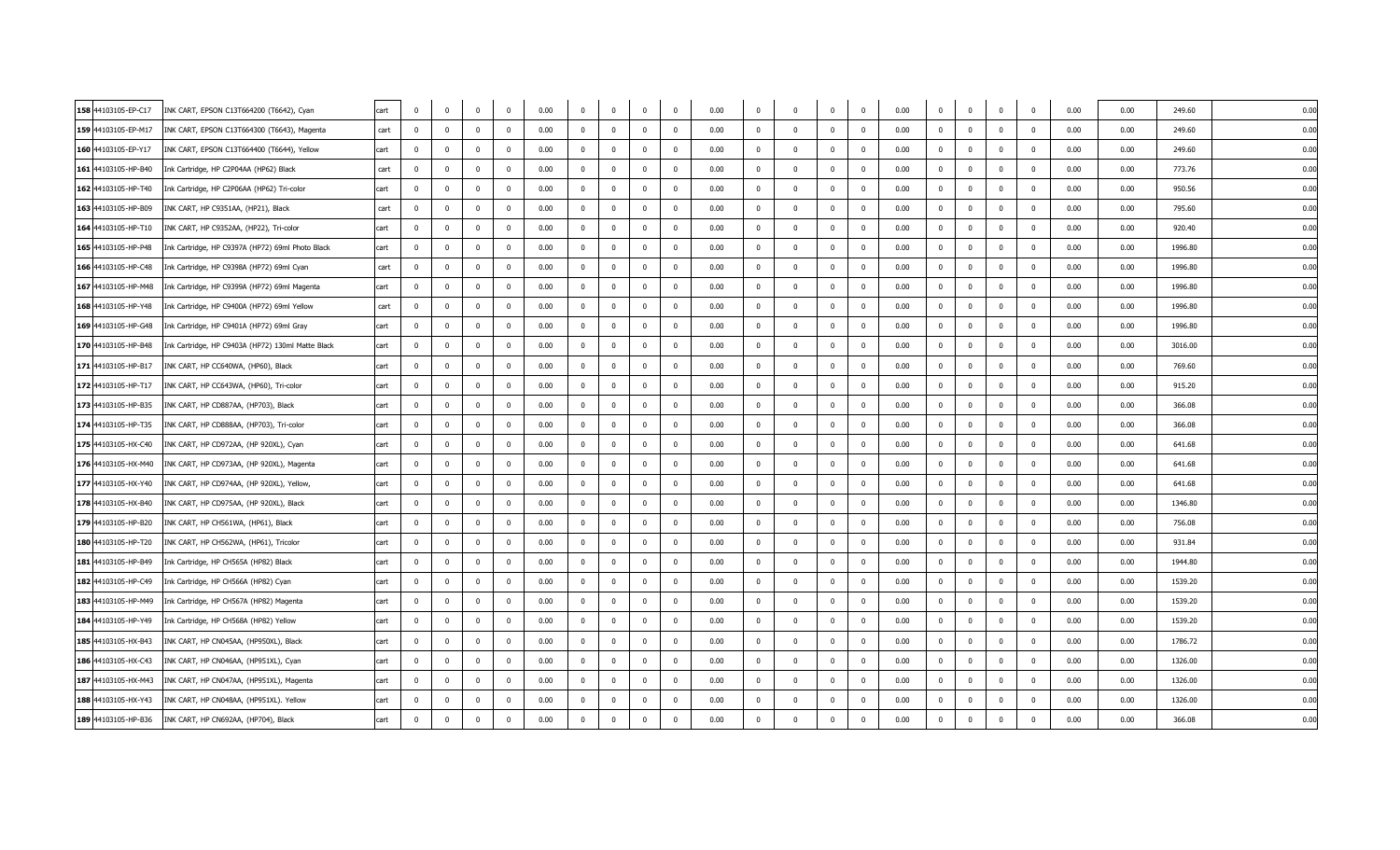| 190 44103105-HP-T36 | INK CART, HP CN693AA, (HP704), Tri-color       | cart | $\overline{0}$ | $\mathbf 0$             | $\overline{0}$          | $\overline{0}$ | 0.00 | $\overline{0}$ | $\mathbf{0}$ | $\mathbf 0$             | $\mathbf{0}$   | 0.00 | $^{\circ}$   | $\Omega$                | $\mathbf{0}$ | $\mathbf{0}$            | 0.00 | $\mathbf 0$    | $\overline{\mathbf{0}}$ | $\mathbf 0$             | $\mathbf 0$             | 0.00 | 0.00 | 366.08  | 0.00 |  |
|---------------------|------------------------------------------------|------|----------------|-------------------------|-------------------------|----------------|------|----------------|--------------|-------------------------|----------------|------|--------------|-------------------------|--------------|-------------------------|------|----------------|-------------------------|-------------------------|-------------------------|------|------|---------|------|--|
| 191 44103105-HP-B33 | INK CART, HP CZ107AA, (HP678), Black           | cart | $\mathbf 0$    | $\mathbf 0$             | $\mathbf{0}$            | $\mathbf 0$    | 0.00 | $\mathbf 0$    | $\mathbf 0$  | $\mathbf 0$             | $\mathbf 0$    | 0.00 | $\mathbf{0}$ | $\overline{0}$          | $\mathbf 0$  | $\overline{\mathbf{0}}$ | 0.00 | $\mathbf 0$    | $\overline{\mathbf{0}}$ | $\mathbf 0$             | $\overline{0}$          | 0.00 | 0.00 | 366.08  | 0.00 |  |
| 192 44103105-HP-T33 | INK CART, HP CZ108AA, (HP678), Tricolor        | cart | $^{\circ}$     | $^{\circ}$              | $\mathbf{0}$            | $\mathbf{0}$   | 0.00 | $^{\circ}$     | $\mathbf 0$  | $\mathbf 0$             | $^{\circ}$     | 0.00 | $^{\circ}$   | $\mathbf 0$             | $^{\circ}$   | $\overline{0}$          | 0.00 | $\overline{0}$ | $\overline{\mathbf{0}}$ | $\mathbf 0$             | $\overline{\mathbf{0}}$ | 0.00 | 0.00 | 366.08  | 0.00 |  |
| 193 44103105-HP-B42 | INK CART, HP CZ121A (HP685A), Black            | cart | $^{\circ}$     | $\Omega$                | $\mathbf{0}$            | $^{\circ}$     | 0.00 | $\mathbf 0$    | $\mathbf{0}$ | $\mathbf{0}$            | $\mathbf 0$    | 0.00 | $\Omega$     | $\Omega$                | $\mathbf{0}$ | $\overline{\mathbf{0}}$ | 0.00 | $\overline{0}$ | $\overline{\mathbf{0}}$ | $\mathbf 0$             | $\mathbf{0}$            | 0.00 | 0.00 | 312.00  | 0.00 |  |
| 194 44103105-HP-C33 | INK CART, HP CZ122A (HP685A), Cyan             | cart | $\Omega$       | $\Omega$                | $\Omega$                | $\Omega$       | 0.00 | $\Omega$       | $\Omega$     | $\mathbf{0}$            | $\Omega$       | 0.00 | $\Omega$     | $\Omega$                | $\Omega$     | $\mathbf 0$             | 0.00 | $\overline{0}$ | $\Omega$                | $\mathbf 0$             | $\Omega$                | 0.00 | 0.00 | 256.88  | 0.00 |  |
| 195 44103105-HP-M33 | INK CART, HP CZ123A (HP685A), Magenta          | cart | $\Omega$       | $^{\circ}$              | $\Omega$                |                | 0.00 | $^{\circ}$     | $\mathbf{0}$ | $\mathbf 0$             | $\Omega$       | 0.00 |              | - 0                     | $\Omega$     | $\overline{\mathbf{0}}$ | 0.00 | $\overline{0}$ | $\Omega$                | $\mathbf 0$             | $\Omega$                | 0.00 | 0.00 | 256.88  | 0.00 |  |
| 196 44103105-HP-Y33 | INK CART, HP CZ124A (HP685A), Yellow           | cart | $\mathbf{0}$   | $\Omega$                | $\mathbf 0$             | $\mathbf 0$    | 0.00 | $\bf{0}$       | $\mathbf{0}$ | $\mathbf 0$             | $\mathbf 0$    | 0.00 | $\Omega$     | - 0                     | $\mathbf{0}$ | $\overline{\mathbf{0}}$ | 0.00 | $\mathbf 0$    | $\overline{0}$          | $\bf{0}$                | $\Omega$                | 0.00 | 0.00 | 256.88  | 0.00 |  |
| 197 44103105-HP-T43 | Ink Cartridge, HP F6V26AA (HP680) Tri-color    | cart | $\mathbf{0}$   | $\mathbf{0}$            | $\overline{\mathbf{0}}$ | $^{\circ}$     | 0.00 | $\mathbf 0$    | $\mathbf 0$  | $\overline{\mathbf{0}}$ | $\mathbf 0$    | 0.00 | $^{\circ}$   | $\overline{0}$          | $\mathbf{0}$ | $\overline{\mathbf{0}}$ | 0.00 | $\mathbf 0$    | $\overline{\mathbf{0}}$ | $\mathbf 0$             | $\Omega$                | 0.00 | 0.00 | 405.60  | 0.00 |  |
| 198 44103105-HP-B43 | Ink Cartridge, HP F6V27AA (HP680) Black        | cart | $\Omega$       | $^{\circ}$              | $\Omega$                | $\Omega$       | 0.00 | $^{\circ}$     | $\mathbf{0}$ | $\mathbf 0$             | $\Omega$       | 0.00 |              | $\Omega$                | $\Omega$     | $\overline{0}$          | 0.00 | $\Omega$       | $\Omega$                | $^{\circ}$              |                         | 0.00 | 0.00 | 405.60  | 0.00 |  |
| 199 44103105-HP-C50 | Ink Cartridge, HP L0S51AA (HP955) Cyan         | cart | $\Omega$       | $\Omega$                | $\Omega$                | $\Omega$       | 0.00 | $\mathbf{0}$   | $\Omega$     | $\Omega$                | $\Omega$       | 0.00 | $\Omega$     | $\Omega$                | $\Omega$     | $\overline{\mathbf{0}}$ | 0.00 | $\Omega$       | $\Omega$                | $\mathbf 0$             | $\Omega$                | 0.00 | 0.00 | 995.75  | 0.00 |  |
| 200 44103105-HP-M50 | Ink Cartridge, HP L0S54AA (HP955) Magenta      | cart | $^{\circ}$     | $^{\circ}$              | $\mathbf{0}$            | $\mathbf{0}$   | 0.00 | $\mathbf{0}$   | $\mathbf{0}$ | $\mathbf{0}$            | $^{\circ}$     | 0.00 | $^{\circ}$   | $\overline{0}$          | $^{\circ}$   | $\overline{\mathbf{0}}$ | 0.00 | $\mathbf 0$    | $\overline{0}$          | $\mathbf 0$             | $\overline{0}$          | 0.00 | 0.00 | 995.75  | 0.00 |  |
| 201 44103105-HP-Y50 | Ink Cartridge, HP L0S57AA (HP955) Yellow       | cart | $\Omega$       | $\Omega$                | $\Omega$                | $\Omega$       | 0.00 | $\Omega$       | $\Omega$     | $\Omega$                | $\Omega$       | 0.00 | $\Omega$     | $\Omega$                | $\Omega$     | $\overline{0}$          | 0.00 | $\Omega$       | $\Omega$                | $\mathbf 0$             | $\Omega$                | 0.00 | 0.00 | 995.75  | 0.00 |  |
| 202 44103105-HP-B50 | Ink Cartridge, HP L0S60AA (HP955) Black        | cart | $\Omega$       | $\Omega$                | $\Omega$                | $\Omega$       | 0.00 | $\mathbf{0}$   | $\Omega$     | $\Omega$                | $\Omega$       | 0.00 | $\mathbf{0}$ | $\Omega$                | $\mathbf{0}$ | $\overline{\mathbf{0}}$ | 0.00 | $\overline{0}$ | $\overline{0}$          | $\mathbf 0$             | $\Omega$                | 0.00 | 0.00 | 4956.60 | 0.00 |  |
| 203 44103105-HX-C48 | Ink Cartridge, HP L0S63AA (HP955XL) Cyan       | cart | $\mathbf{0}$   | $\mathbf 0$             | $\overline{0}$          | $\mathbf 0$    | 0.00 | $\bf{0}$       | $\pmb{0}$    | $\overline{0}$          | $\mathbf 0$    | 0.00 | $\mathbf{0}$ | $\overline{\mathbf{0}}$ | $\mathbf 0$  | $\overline{\mathbf{0}}$ | 0.00 | $\mathbf 0$    | $\overline{\mathbf{0}}$ | $\bf{0}$                | $\overline{0}$          | 0.00 | 0.00 | 1212.64 | 0.00 |  |
| 204 44103105-HX-M48 | Ink Cartridge, HP L0S66AA (HP955XL) Magenta    | cart | $\Omega$       | $\Omega$                | $\Omega$                | $\Omega$       | 0.00 | $\Omega$       | $\Omega$     | $\Omega$                | $\Omega$       | 0.00 | $\Omega$     | $\Omega$                | $\Omega$     | $\overline{0}$          | 0.00 | $\Omega$       | $\Omega$                | $\mathbf{0}$            | $\Omega$                | 0.00 | 0.00 | 1212.64 | 0.00 |  |
| 205 44103105-HX-Y48 | Ink Cartridge, HP L0S69AA (HP955XL) Yellow     | cart | $\Omega$       | $^{\circ}$              | $^{\circ}$              | $\Omega$       | 0.00 | $\mathbf 0$    | $\mathbf 0$  | $^{\circ}$              | $^{\circ}$     | 0.00 | $\mathbf{0}$ | $\Omega$                | $\Omega$     | $\overline{\mathbf{0}}$ | 0.00 | $\overline{0}$ | $\overline{\mathbf{0}}$ | $\overline{\mathbf{0}}$ | $\overline{0}$          | 0.00 | 0.00 | 1212.64 | 0.00 |  |
| 206 44103105-HX-B48 | Ink Cartridge, HP L0S72AA (HP955XL) Black      | cart | $\mathbf{0}$   | $\mathbf{0}$            | $\overline{\mathbf{0}}$ | $\mathbf 0$    | 0.00 | $\mathbf 0$    | $\mathbf 0$  | $\mathbf 0$             | $\mathbf 0$    | 0.00 | $\mathbf{0}$ | $\overline{0}$          | $\mathbf{0}$ | $\overline{0}$          | 0.00 | $\mathbf 0$    | $\overline{\mathbf{0}}$ | $\bf{0}$                | $\overline{0}$          | 0.00 | 0.00 | 1644.24 | 0.00 |  |
| 207 44103105-HP-C51 | Ink Cartridge, HP T6L89AA (HP905) Cyan         | cart | $\overline{0}$ | $\Omega$                | $\mathbf{0}$            | $^{\circ}$     | 0.00 | $\overline{0}$ | $\mathbf 0$  | $\mathbf{0}$            | $\mathbf 0$    | 0.00 | $\Omega$     | $\Omega$                | $\mathbf{0}$ | $\overline{\mathbf{0}}$ | 0.00 | $\overline{0}$ | $\overline{0}$          | $\mathbf 0$             | $\overline{\mathbf{0}}$ | 0.00 | 0.00 | 453.62  | 0.00 |  |
| 208 44103105-HP-M51 | Ink Cartridge, HP T6L93AA (HP905) Magenta      | cart | $\Omega$       | $\mathbf 0$             | $\mathbf{0}$            | $\Omega$       | 0.00 | $\mathbf{0}$   | $\mathbf 0$  | $\mathbf{0}$            | $\mathbf 0$    | 0.00 | $\Omega$     | $\Omega$                | $\Omega$     | $\mathbf 0$             | 0.00 | $\mathbf 0$    | $\overline{\mathbf{0}}$ | $\mathbf{0}$            | $\Omega$                | 0.00 | 0.00 | 453.62  | 0.00 |  |
| 209 44103105-HP-Y51 | Ink Cartridge, HP T6L97AA (HP905) Yellow       | cart | $^{\circ}$     | $\mathbf 0$             | $\Omega$                | $\Omega$       | 0.00 | $\mathbf 0$    | $\mathbf 0$  | $\mathbf{0}$            | $\Omega$       | 0.00 | $\Omega$     | $\Omega$                | $\Omega$     | $\overline{\mathbf{0}}$ | 0.00 | $\overline{0}$ | $\Omega$                | $\mathbf 0$             | $\Omega$                | 0.00 | 0.00 | 453.62  | 0.00 |  |
| 210 44103105-HP-B51 | Ink Cartridge, HP T6M01AA (HP905) Black        | cart | $\overline{0}$ | $\Omega$                | $\mathbf{0}$            | $^{\circ}$     | 0.00 | $\overline{0}$ | $\mathbf 0$  | $\mathbf{0}$            | $\mathbf{0}$   | 0.00 | $\Omega$     | $\Omega$                | $\mathbf{0}$ | $\overline{\mathbf{0}}$ | 0.00 | $\overline{0}$ | $\overline{\mathbf{0}}$ | $\overline{\mathbf{0}}$ | $\Omega$                | 0.00 | 0.00 | 741.28  | 0.00 |  |
| 211 44103112-EP-R05 | RIBBON CART, EPSON C13S015516 (#8750), Black   | cart | $\Omega$       | $\Omega$                | $\Omega$                | $\Omega$       | 0.00 | $\mathbf{0}$   | $\mathbf 0$  | $\Omega$                | $\Omega$       | 0.00 | $\mathbf{0}$ | $\Omega$                | $\Omega$     | $\overline{\mathbf{0}}$ | 0.00 | $\overline{0}$ | $\overline{0}$          | $\mathbf 0$             | $\mathbf{0}$            | 0.00 | 0.00 | 77.43   | 0.00 |  |
| 212 44103112-EP-R07 | RIBBON CART, EPSON C13S015531 (S015086), Black | cart | $\mathbf 0$    | $\mathbf 0$             | $\mathbf{0}$            | $\Omega$       | 0.00 | $\mathbf 0$    | $\mathbf 0$  | $\mathbf{0}$            | $\mathbf 0$    | 0.00 | $^{\circ}$   | $^{\circ}$              | $\mathbf 0$  | $\overline{0}$          | 0.00 | $\overline{0}$ | $\overline{0}$          | $\mathbf 0$             | $\Omega$                | 0.00 | 0.00 | 736.32  | 0.00 |  |
| 213 44103112-EP-R13 | RIBBON CART, EPSON C13S015632, Black           | cart | $\overline{0}$ | $\mathbf 0$             | $\mathbf{0}$            | $\mathbf 0$    | 0.00 | $\overline{0}$ | $\mathbf 0$  | $\mathbf 0$             | $\mathbf 0$    | 0.00 | $\Omega$     | $\Omega$                | $\mathbf{0}$ | $\overline{\mathbf{0}}$ | 0.00 | $\mathbf 0$    | $\overline{0}$          | $\bf{0}$                | $\overline{0}$          | 0.00 | 0.00 | 77.94   | 0.00 |  |
| 214 44103103-BR-B03 | TONER CART, BROTHER TN-2025, Black             | cart | $^{\circ}$     | $^{\circ}$              | $^{\circ}$              | $\Omega$       | 0.00 | $\mathbf 0$    | $\mathbf 0$  | $\mathbf{0}$            | $^{\circ}$     | 0.00 | $\mathbf{0}$ | $^{\circ}$              | $^{\circ}$   | $\overline{0}$          | 0.00 | $\mathbf 0$    | $\overline{0}$          | $\overline{\mathbf{0}}$ | $\overline{0}$          | 0.00 | 0.00 | 2685.28 | 0.00 |  |
| 215 44103103-BR-B04 | TONER CART, BROTHER TN-2130, Black             | cart | $^{\circ}$     | $^{\circ}$              | $\overline{0}$          | $\Omega$       | 0.00 | $\mathbf 0$    | $\mathbf 0$  | $\mathbf{0}$            | $\mathbf 0$    | 0.00 | $\Omega$     | $\overline{0}$          | $^{\circ}$   | $\overline{\mathbf{0}}$ | 0.00 | $\overline{0}$ | $\overline{\mathbf{0}}$ | $\mathbf 0$             | $\Omega$                | 0.00 | 0.00 | 1892.80 | 0.00 |  |
| 216 44103103-BR-B05 | TONER CART, BROTHER TN-2150, Black             | cart | $\overline{0}$ | $\Omega$                | $\mathbf{0}$            | $\Omega$       | 0.00 | $\overline{0}$ | $\mathbf 0$  | $\overline{\mathbf{0}}$ | $\overline{0}$ | 0.00 | $\Omega$     | $\Omega$                | $\mathbf{0}$ | $\overline{\mathbf{0}}$ | 0.00 | $\overline{0}$ | $\overline{0}$          | $\mathbf 0$             | $\Omega$                | 0.00 | 0.00 | 2685.28 | 0.00 |  |
| 217 44103103-BR-B09 | TONER CART, BROTHER TN-3320, Black             | cart | $^{\circ}$     | $^{\circ}$              | $^{\circ}$              | $\mathbf{0}$   | 0.00 | $\mathbf 0$    | $\mathbf 0$  | $\mathbf{0}$            | $^{\circ}$     | 0.00 | $\mathbf{0}$ | $^{\circ}$              | $^{\circ}$   | $\overline{0}$          | 0.00 | $\mathbf 0$    | $\overline{0}$          | $\overline{\mathbf{0}}$ | $\overline{0}$          | 0.00 | 0.00 | 3567.20 | 0.00 |  |
| 218 44103103-BR-B11 | TONER CART, BROTHER TN-3350, Black             | cart | $\Omega$       | $\Omega$                | $\Omega$                | $\Omega$       | 0.00 | $\mathbf{0}$   | $\mathbf 0$  | $\mathbf{0}$            | $\overline{0}$ | 0.00 | $\Omega$     | $\Omega$                | $\mathbf{0}$ | $\overline{0}$          | 0.00 | $\overline{0}$ | $\Omega$                | $\mathbf 0$             | $\Omega$                | 0.00 | 0.00 | 5002.40 | 0.00 |  |
| 219 44103103-HP-B12 | TONER CART, HP CB435A, Black                   | cart | $\Omega$       | $\Omega$                | $\mathbf{0}$            | $\Omega$       | 0.00 | $\overline{0}$ | $\mathbf 0$  | $\mathbf{0}$            | $\overline{0}$ | 0.00 | $\mathbf{0}$ | $\Omega$                | $\mathbf{0}$ | $\overline{0}$          | 0.00 | $\overline{0}$ | $\overline{\mathbf{0}}$ | $\mathbf 0$             | $\overline{\mathbf{0}}$ | 0.00 | 0.00 | 3380.00 | 0.00 |  |
| 220 44103103-HP-B14 | TONER CART, HP CB540A, Black                   | cart | $\Omega$       | $\overline{\mathbf{0}}$ | $\mathbf 0$             | $\mathbf{0}$   | 0.00 | $\mathbf{0}$   | $\pmb{0}$    | $\mathbf 0$             | $\mathbf{0}$   | 0.00 | $\mathbf{0}$ | 0                       | $\mathbf{0}$ | $\overline{\mathbf{0}}$ | 0.00 | $\overline{0}$ | $\overline{\mathbf{0}}$ | $\mathbf 0$             | $\overline{\mathbf{0}}$ | 0.00 | 0.00 | 3337.36 | 0.00 |  |
| 221 44103103-HP-B18 | TONER CART, HP CE255A, Black                   | cart | $\Omega$       | $\mathbf 0$             | $\mathbf{0}$            | $\Omega$       | 0.00 | $\Omega$       | $\mathbf 0$  | $\mathbf{0}$            | $\Omega$       | 0.00 | $\Omega$     | $\Omega$                | $\Omega$     | $\overline{0}$          | 0.00 | $\mathbf 0$    | $\Omega$                | $\mathbf 0$             | $\overline{0}$          | 0.00 | 0.00 | 7332.00 | 0.00 |  |
|                     |                                                |      |                |                         |                         |                |      |                |              |                         |                |      |              |                         |              |                         |      |                |                         |                         |                         |      |      |         |      |  |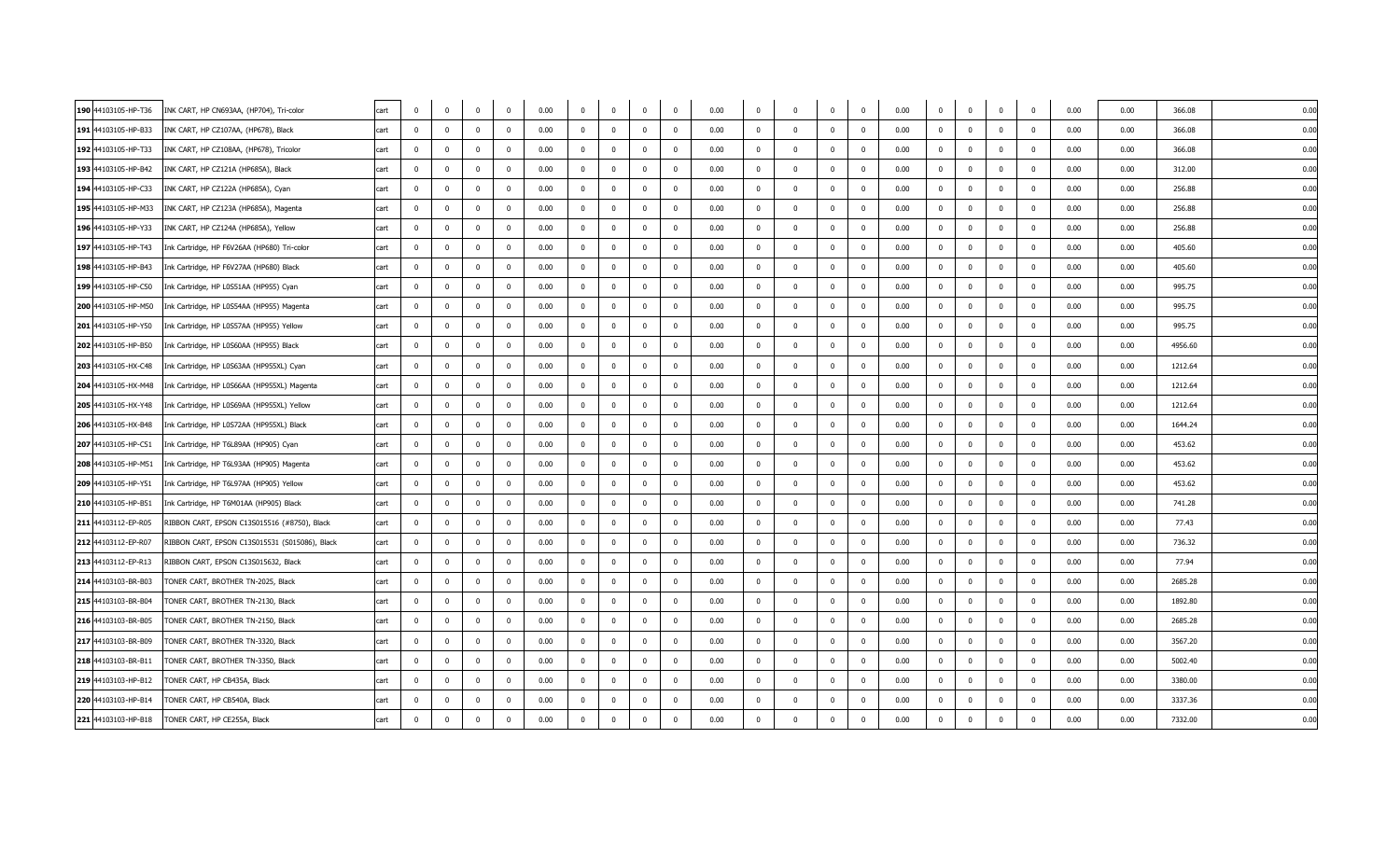| 222 44103103-HP-B21 | TONER CART, HP CE278A, Black                       | cart | $\mathbf{0}$   | $\mathbf 0$    | $\overline{0}$          | $\overline{0}$ | 0.00 | $\overline{0}$ | $\mathbf 0$    | $\overline{\mathbf{0}}$ | $\overline{0}$ | 0.00 | $\mathbf{0}$ | $\Omega$       | $\mathbf{0}$ | $\overline{0}$          | 0.00 | $\mathbf 0$    | $\overline{0}$          | $\overline{\mathbf{0}}$<br>$\mathbf 0$    | 0.00 | 0.00 | 3952.00  | 0.00 |  |
|---------------------|----------------------------------------------------|------|----------------|----------------|-------------------------|----------------|------|----------------|----------------|-------------------------|----------------|------|--------------|----------------|--------------|-------------------------|------|----------------|-------------------------|-------------------------------------------|------|------|----------|------|--|
| 223 44103103-HP-B22 | TONER CART, HP CE285A (HP85A), Black               | cart | $\mathbf 0$    | $\mathbf{0}$   | $\Omega$                | $\mathbf{0}$   | 0.00 | $\mathbf 0$    | $\mathbf 0$    | $\overline{0}$          | $\mathbf 0$    | 0.00 | $\mathbf{0}$ | $\overline{0}$ | $\mathbf 0$  | $\overline{\mathbf{0}}$ | 0.00 | $\mathbf 0$    | $\overline{0}$          | $\overline{0}$<br>$\mathbf 0$             | 0.00 | 0.00 | 3432.00  | 0.00 |  |
| 224 44103103-HP-B23 | TONER CART, HP CE310A, Black                       | cart | $\overline{0}$ | $\mathbf 0$    | $\Omega$                | $\Omega$       | 0.00 | $\Omega$       | $\mathbf 0$    | $\mathbf{0}$            | $\mathbf{0}$   | 0.00 | $\mathbf{0}$ | $\Omega$       | $\Omega$     | $\overline{\mathbf{0}}$ | 0.00 | $\mathbf 0$    | $\overline{\mathbf{0}}$ | $\mathbf{0}$<br>$\mathbf 0$               | 0.00 | 0.00 | 2614.56  | 0.00 |  |
| 225 44103103-HP-C23 | TONER CART, HP CE311A, Cyan                        | cart | $\mathbf 0$    | $\mathbf 0$    | $\overline{0}$          | $\overline{0}$ | 0.00 | $\mathbf 0$    | $\mathbf 0$    | $\overline{0}$          | $\overline{0}$ | 0.00 | $\mathbf{0}$ | $\Omega$       | $\mathbf 0$  | $\overline{\mathbf{0}}$ | 0.00 | $\mathbf 0$    | $\overline{0}$          | $\mathbf{0}$<br>$\mathbf 0$               | 0.00 | 0.00 | 2542.80  | 0.00 |  |
| 226 44103103-HP-Y23 | TONER CART, HP CE312A, Yellow                      | cart | $\mathbf 0$    | $\mathbf 0$    | $\overline{\mathbf{0}}$ | $\mathbf{0}$   | 0.00 | $\mathbf 0$    | $\mathbf 0$    | $\overline{\mathbf{0}}$ | $\mathbf{0}$   | 0.00 | $\mathbf{0}$ | $^{\circ}$     | $\mathbf{0}$ | $\overline{\mathbf{0}}$ | 0.00 | $\mathbf 0$    | $\overline{\mathbf{0}}$ | $\mathbf{0}$<br>$\overline{\mathbf{0}}$   | 0.00 | 0.00 | 2542.80  | 0.00 |  |
| 227 44103103-HP-M23 | TONER CART, HP CE313A, Magenta                     | cart | $\Omega$       | $\overline{0}$ | $\Omega$                | $\Omega$       | 0.00 | $\Omega$       | $\overline{0}$ | $\mathbf 0$             | $\mathbf 0$    | 0.00 | $\bf{0}$     | $\Omega$       | $\mathbf 0$  | $\overline{\mathbf{0}}$ | 0.00 | $\mathbf{0}$   | $\Omega$                | $\overline{\mathbf{0}}$<br>$\overline{0}$ | 0.00 | 0.00 | 2542.80  | 0.00 |  |
| 228 44103103-HP-B24 | TONER CART, HP CE320A, Black                       | cart | $\mathbf 0$    | $^{\circ}$     | $\overline{0}$          | $\overline{0}$ | 0.00 | $\mathbf 0$    | $\mathbf 0$    | $\overline{0}$          | $\overline{0}$ | 0.00 | $\mathbf{0}$ | $\Omega$       | $\mathbf 0$  | $\overline{\mathbf{0}}$ | 0.00 | $\mathbf 0$    | $\overline{0}$          | $\overline{\mathbf{0}}$<br>$\mathbf 0$    | 0.00 | 0.00 | 2916.16  | 0.00 |  |
| 229 44103103-HP-C24 | TONER CART, HP CE321A, Cyan                        | cart | $\overline{0}$ | $\mathbf 0$    | $\overline{0}$          | $\mathbf{0}$   | 0.00 | $\overline{0}$ | $\mathbf 0$    | $\overline{0}$          | $\mathbf{0}$   | 0.00 | $\mathbf{0}$ | $^{\circ}$     | $^{\circ}$   | $\overline{\mathbf{0}}$ | 0.00 | $\mathbf 0$    | $\overline{\mathbf{0}}$ | $\overline{0}$<br>$\overline{\mathbf{0}}$ | 0.00 | 0.00 | 3072.16  | 0.00 |  |
| 230 44103103-HP-Y24 | TONER CART, HP CE322A, Yellow                      | cart | $\overline{0}$ | $\mathbf 0$    | $\Omega$                | $\overline{0}$ | 0.00 | $\overline{0}$ | $\overline{0}$ | $\mathbf{0}$            | $\overline{0}$ | 0.00 | $^{\circ}$   | $\Omega$       |              | $\overline{\mathbf{0}}$ | 0.00 | $\overline{0}$ | $\overline{0}$          | $\mathbf 0$<br>$\mathbf 0$                | 0.00 | 0.00 | 3072.16  | 0.00 |  |
| 231 44103103-HP-M24 | TONER CART, HP CE323A, Magenta                     | cart | $\overline{0}$ | $^{\circ}$     | $\Omega$                | $\Omega$       | 0.00 | $\mathbf 0$    | $\mathbf 0$    | $\overline{0}$          | $\mathbf 0$    | 0.00 | $\mathbf{0}$ | $\Omega$       | $\mathbf{0}$ | $\overline{\mathbf{0}}$ | 0.00 | $\mathbf 0$    | $\overline{0}$          | $\overline{\mathbf{0}}$<br>$\mathbf 0$    | 0.00 | 0.00 | 3072.16  | 0.00 |  |
| 232 44103103-HP-B25 | TONER CART, HP CE390A, Black                       | cart | $\overline{0}$ | $\mathbf 0$    | $\overline{0}$          | $\mathbf{0}$   | 0.00 | $\overline{0}$ | $\mathbf 0$    | $\overline{0}$          | $\mathbf{0}$   | 0.00 | $\mathbf{0}$ | $^{\circ}$     | $^{\circ}$   | $\overline{\mathbf{0}}$ | 0.00 | $\mathbf 0$    | $\overline{\mathbf{0}}$ | $\mathbf 0$<br>$\overline{\mathbf{0}}$    | 0.00 | 0.00 | 8476.00  | 0.00 |  |
| 233 44103103-HP-B26 | TONER CART, HP CE400A, Black                       | cart | $\overline{0}$ | $\mathbf{0}$   | $\Omega$                | $\overline{0}$ | 0.00 | $\overline{0}$ | $\mathbf{0}$   | $\mathbf{0}$            | $\overline{0}$ | 0.00 | $^{\circ}$   | $\Omega$       | $^{\circ}$   | $\overline{\mathbf{0}}$ | 0.00 | $\mathbf 0$    | $\overline{0}$          | $\mathbf 0$<br>$\overline{0}$             | 0.00 | 0.00 | 6900.40  | 0.00 |  |
| 234 44103103-HP-C26 | TONER CART, HP CE401A, Cyan                        | cart | $\Omega$       | $\mathbf{0}$   | $\Omega$                | $\Omega$       | 0.00 | $\Omega$       | $\mathbf{0}$   | $\Omega$                | $\Omega$       | 0.00 | $\mathbf{0}$ | $\Omega$       | $\Omega$     | $\overline{\mathbf{0}}$ | 0.00 | $\mathbf 0$    | $\overline{0}$          | $\mathbf{0}$<br>$\overline{0}$            | 0.00 | 0.00 | 10193.04 | 0.00 |  |
| 235 44103103-HP-Y26 | TONER CART, HP CE402A, Yellow                      | cart | $\mathbf 0$    | $\mathbf 0$    | $\overline{0}$          | $\mathbf{0}$   | 0.00 | $\mathbf 0$    | $\overline{0}$ | $\overline{0}$          | $\mathbf{0}$   | 0.00 | $\mathbf{0}$ | $^{\circ}$     | $^{\circ}$   | $\overline{\mathbf{0}}$ | 0.00 | $\mathbf 0$    | $\overline{\mathbf{0}}$ | $\mathbf 0$<br>$\overline{0}$             | 0.00 | 0.00 | 10193.04 | 0.00 |  |
| 236 44103103-HP-M26 | TONER CART, HP CE403A, Magenta                     | cart | $\overline{0}$ | $^{\circ}$     | $\mathbf 0$             | $\overline{0}$ | 0.00 | $\overline{0}$ | $\mathbf{0}$   | $\mathbf{0}$            | $\overline{0}$ | 0.00 | $\mathbf{0}$ | $\Omega$       | $^{\circ}$   | $\overline{0}$          | 0.00 | $\mathbf 0$    | $\overline{\mathbf{0}}$ | $\mathbf 0$<br>$\overline{0}$             | 0.00 | 0.00 | 10193.04 | 0.00 |  |
| 237 44103103-HP-B27 | TONER CART, HP CE410A, (HP305), Black              | cart | $\overline{0}$ | $^{\circ}$     | $\Omega$                | $\Omega$       | 0.00 | $\Omega$       | $\mathbf{0}$   | $\Omega$                | $\Omega$       | 0.00 | $\mathbf{0}$ | $\Omega$       | $\Omega$     | $\overline{0}$          | 0.00 | $\mathbf 0$    | $\overline{0}$          | $\overline{\mathbf{0}}$<br>$\overline{0}$ | 0.00 | 0.00 | 4201.60  | 0.00 |  |
| 238 44103103-HP-C27 | TONER CART, HP CE411A, (HP305), Cyan               | cart | $\mathbf 0$    | $\mathbf 0$    | $\Omega$                | $\mathbf{0}$   | 0.00 | $\mathbf 0$    | $\overline{0}$ | $\mathbf{0}$            | $\overline{0}$ | 0.00 | $\mathbf{0}$ | $\Omega$       | $^{\circ}$   | $\overline{\mathbf{0}}$ | 0.00 | $\mathbf 0$    | $\overline{\mathbf{0}}$ | $\mathbf 0$<br>$\overline{\mathbf{0}}$    | 0.00 | 0.00 | 6011.20  | 0.00 |  |
| 239 44103103-HP-Y27 | TONER CART, HP CE412A, (HP305), Yellow             | cart | $\mathbf 0$    | $\mathbf{0}$   | $\Omega$                | $\overline{0}$ | 0.00 | $\mathbf 0$    | $\mathbf{0}$   | $\mathbf{0}$            | $\overline{0}$ | 0.00 | $\mathbf{0}$ | $\Omega$       | $\Omega$     | $\overline{\mathbf{0}}$ | 0.00 | $\mathbf 0$    | $\overline{0}$          | $\mathbf 0$<br>$\overline{0}$             | 0.00 | 0.00 | 6011.20  | 0.00 |  |
| 240 44103103-HP-M27 | TONER CART, HP CE413A, (HP305), Magenta            | cart | $\Omega$       | $\Omega$       | $\Omega$                | $\Omega$       | 0.00 | $\Omega$       | $\mathbf{0}$   | $\Omega$                | $\Omega$       | 0.00 | $\mathbf{0}$ | $\Omega$       |              | $\overline{0}$          | 0.00 | $\mathbf 0$    | $\overline{0}$          | $\mathbf{0}$<br>$\mathbf{0}$              | 0.00 | 0.00 | 6011.20  | 0.00 |  |
| 241 44103103-HP-B28 | TONER CART, HP CE505A, Black                       | cart | $\overline{0}$ | $\mathbf 0$    | $\Omega$                | $\overline{0}$ | 0.00 | $\overline{0}$ | $\mathbf{0}$   | $\overline{0}$          | $\overline{0}$ | 0.00 | $\mathbf{0}$ | $\Omega$       | $^{\circ}$   | $\overline{\mathbf{0}}$ | 0.00 | $\mathbf 0$    | $\overline{0}$          | $\mathbf{0}$<br>$\overline{0}$            | 0.00 | 0.00 | 4466.80  | 0.00 |  |
| 242 44103103-HX-B28 | TONER CART, HP CE505X, Black, high cap             | cart | $\mathbf{0}$   | $\mathbf{0}$   | $\Omega$                | $\Omega$       | 0.00 | $\mathbf{0}$   | $\mathbf{0}$   | $\overline{0}$          | $\Omega$       | 0.00 | $\mathbf{0}$ | $\Omega$       | $\Omega$     | $\overline{\mathbf{0}}$ | 0.00 | $\mathbf 0$    | $\Omega$                | $\overline{\mathbf{0}}$<br>$\overline{0}$ | 0.00 | 0.00 | 7332.00  | 0.00 |  |
| 243 44103103-HP-B52 | Toner Cartridge, HP CF217A (HP17A) Black Laser Jet | cart | $\Omega$       | $\mathbf 0$    | $\Omega$                | $\Omega$       | 0.00 | $\Omega$       | $\mathbf 0$    | $\Omega$                | $\Omega$       | 0.00 | $\mathbf{0}$ | $\Omega$       | $\Omega$     | $\overline{\mathbf{0}}$ | 0.00 | $\mathbf 0$    | $\overline{\mathbf{0}}$ | $\overline{\mathbf{0}}$<br>$\mathbf 0$    | 0.00 | 0.00 | 3044.08  | 0.00 |  |
| 244 44103103-HP-B53 | Toner Cartridge, HP CF226A (HP26A) Black LaserJet  | cart | $\mathbf 0$    | $^{\circ}$     | $\Omega$                | $\Omega$       | 0.00 | $\Omega$       | $\mathbf 0$    | $\Omega$                | $\Omega$       | 0.00 | $\mathbf{0}$ | - 0            | $\Omega$     | $\overline{\mathbf{0}}$ | 0.00 | $\mathbf{0}$   | $\Omega$                | $\mathbf{0}$<br>$\overline{0}$            | 0.00 | 0.00 | 5787.60  | 0.00 |  |
| 245 44103103-HP-B55 | Toner Cartridge, HP CF280A, LaserJet Pro M401/M425 | cart | $\mathbf 0$    | $^{\circ}$     | $\Omega$                | $\overline{0}$ | 0.00 | $\mathbf 0$    | $\mathbf{0}$   | $\mathbf{0}$            | $\overline{0}$ | 0.00 | $\mathbf{0}$ | $\Omega$       | $\Omega$     | $\overline{0}$          | 0.00 | $\mathbf 0$    | $\overline{0}$          | $\mathbf 0$<br>$\overline{\mathbf{0}}$    | 0.00 | 0.00 | 5200.00  | 0.00 |  |
| 246 44103103-HP-B51 | TONER CART, HP CF280XC, Black                      | cart | $\Omega$       | $\mathbf 0$    | $\Omega$                | $\Omega$       | 0.00 | $^{\circ}$     | $\mathbf 0$    | $\overline{0}$          | $\mathbf{0}$   | 0.00 | $\mathbf{0}$ | $\Omega$       | $\Omega$     | $\overline{0}$          | 0.00 | $\mathbf 0$    | $\Omega$                | $\mathbf 0$<br>$\overline{0}$             | 0.00 | 0.00 | 9004.32  | 0.00 |  |
| 247 44103103-HP-B56 | Toner Cartridge, HP CF281A (HP81A) Black LaserJet  | cart | $\overline{0}$ | $^{\circ}$     | $\overline{0}$          | $\overline{0}$ | 0.00 | $\mathbf 0$    | $\mathbf 0$    | $\overline{0}$          | $\overline{0}$ | 0.00 | $\mathbf{0}$ | $\Omega$       | $\mathbf 0$  | $\overline{\mathbf{0}}$ | 0.00 | $\mathbf 0$    | $\overline{0}$          | $\overline{\mathbf{0}}$<br>$\mathbf 0$    | 0.00 | 0.00 | 8606.00  | 0.00 |  |
| 248 44103103-HP-B57 | Toner Cartridge, HP CF283A (HP83A) LaserJet Black  | cart | $\overline{0}$ | $\mathbf 0$    | $\overline{0}$          | $\mathbf{0}$   | 0.00 | $\mathbf 0$    | $\mathbf 0$    | $\overline{0}$          | $\mathbf{0}$   | 0.00 | $\Omega$     | $\Omega$       | $\Omega$     | $\overline{0}$          | 0.00 | $\mathbf 0$    | $\overline{\mathbf{0}}$ | $^{\circ}$<br>$\overline{\mathbf{0}}$     | 0.00 | 0.00 | 3241.70  | 0.00 |  |
| 249 44103103-HX-B51 | Toner Cartridge, HP CF283XC (HP83X) Black LJ       | cart | $\Omega$       | $\mathbf 0$    | $\Omega$                | $\Omega$       | 0.00 | $\Omega$       | $\mathbf 0$    | $\Omega$                | $\Omega$       | 0.00 | $\Omega$     | $\Omega$       | $\Omega$     | $\overline{\mathbf{0}}$ | 0.00 | $\mathbf{0}$   | $\Omega$                | $\mathbf{0}$<br>$\Omega$                  | 0.00 | 0.00 | 4056.00  | 0.00 |  |
| 250 44103103-HP-B58 | Toner Cartridge, HP CF287A (HP87) Black            | cart | $\mathbf 0$    | $^{\circ}$     | $\overline{0}$          | $\overline{0}$ | 0.00 | $\mathbf 0$    | $\mathbf{0}$   | $\overline{0}$          | $\overline{0}$ | 0.00 | $\mathbf{0}$ | $\Omega$       | $\mathbf 0$  | $\overline{\mathbf{0}}$ | 0.00 | $\mathbf 0$    | $\overline{\mathbf{0}}$ | $\overline{\mathbf{0}}$<br>$\mathbf 0$    | 0.00 | 0.00 | 10051.00 | 0.00 |  |
| 251 44103103-HX-B52 | Toner Cartridge, HP CF325XC (HP25X) Black LaserJet | cart | $\overline{0}$ | $\mathbf 0$    | $\overline{\mathbf{0}}$ | $\mathbf{0}$   | 0.00 | $\overline{0}$ | $\mathbf 0$    | $\overline{0}$          | $\mathbf{0}$   | 0.00 | $\mathbf{0}$ | $\mathbf 0$    | $^{\circ}$   | $\overline{\mathbf{0}}$ | 0.00 | $\mathbf 0$    | $\overline{\mathbf{0}}$ | $\overline{0}$<br>$\overline{\mathbf{0}}$ | 0.00 | 0.00 | 13156.00 | 0.00 |  |
| 252 44103103-HP-B60 | Toner Cartridge, HP CF350A Black LJ                | cart | $\Omega$       | $\Omega$       | $\Omega$                | $\Omega$       | 0.00 | $\Omega$       | $\Omega$       | $\Omega$                | $\Omega$       | 0.00 | $\Omega$     | $\Omega$       | $\Omega$     | $\overline{\mathbf{0}}$ | 0.00 | $\Omega$       | $\Omega$                | $\mathbf 0$<br>$\Omega$                   | 0.00 | 0.00 | 2901.60  | 0.00 |  |
| 253 44103103-HP-C60 | Toner Cartridge, HP CF351A Cyan LJ                 | cart | $\Omega$       | $\mathbf{0}$   | $\overline{0}$          | $\overline{0}$ | 0.00 | $\mathbf 0$    | $\mathbf 0$    | $\mathbf 0$             | $\Omega$       | 0.00 | $\mathbf{0}$ | $\Omega$       | $\Omega$     | $\overline{0}$          | 0.00 | $\mathbf 0$    | $\overline{0}$          | $\mathbf 0$<br>$\overline{0}$             | 0.00 | 0.00 | 2953.60  | 0.00 |  |
|                     |                                                    |      |                |                |                         |                |      |                |                |                         |                |      |              |                |              |                         |      |                |                         |                                           |      |      |          |      |  |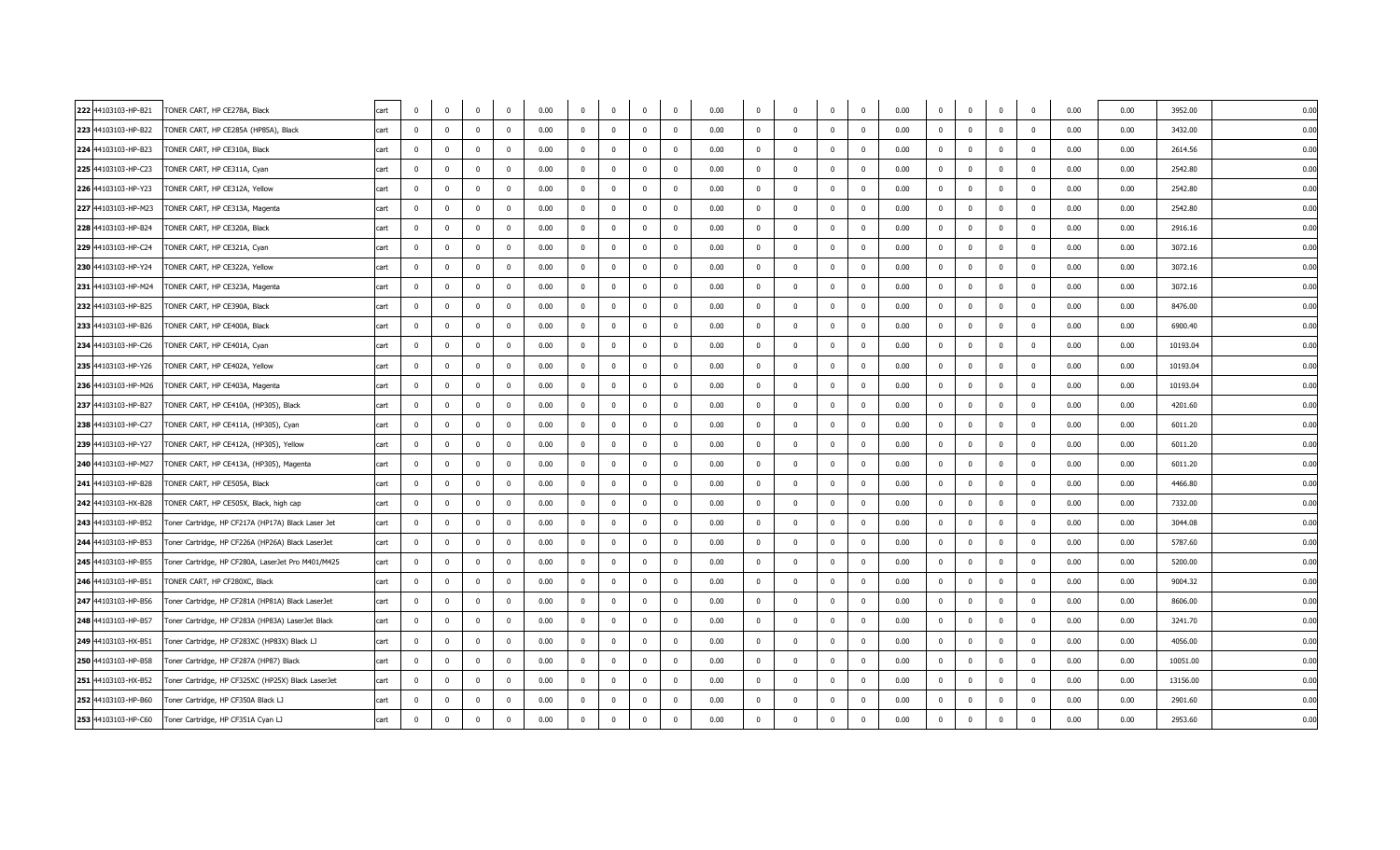| 254 44103103-HP-Y60 | Toner Cartridge, HP CF352A Yellow LJ               | cart | $\overline{0}$ | $\mathbf 0$             | $\overline{0}$ | $\overline{0}$ | 0.00 | $\overline{0}$ | $\mathbf{0}$ | $\overline{\mathbf{0}}$ | $\mathbf{0}$   | 0.00 | $^{\circ}$     | $\Omega$                | $\mathbf{0}$ | $\overline{0}$          | 0.00 | $\overline{0}$ | $\overline{\mathbf{0}}$ | $\mathbf 0$             | $\mathbf 0$             | 0.00 | 0.00 | 2953.60 | 0.00 |  |
|---------------------|----------------------------------------------------|------|----------------|-------------------------|----------------|----------------|------|----------------|--------------|-------------------------|----------------|------|----------------|-------------------------|--------------|-------------------------|------|----------------|-------------------------|-------------------------|-------------------------|------|------|---------|------|--|
| 255 44103103-HP-M60 | Toner Cartridge, HP CF353A Magenta LJ              | cart | $\mathbf 0$    | $\mathbf 0$             | $\mathbf{0}$   | $\Omega$       | 0.00 | $\mathbf 0$    | $\mathbf{0}$ | $\overline{\mathbf{0}}$ | $\mathbf 0$    | 0.00 | $\mathbf{0}$   | $\overline{0}$          | $\mathbf{0}$ | $\overline{\mathbf{0}}$ | 0.00 | $\overline{0}$ | $\overline{\mathbf{0}}$ | $\bf{0}$                | $\mathbf 0$             | 0.00 | 0.00 | 2953.60 | 0.00 |  |
| 256 44103103-HP-B61 | Toner Cartridge, HP CF360A (HP508A) Black LaserJet | cart | $\Omega$       | $\mathbf 0$             | $\overline{0}$ | $\Omega$       | 0.00 | $\mathbf{0}$   | $\mathbf 0$  | $\overline{0}$          | $^{\circ}$     | 0.00 | $^{\circ}$     | $\mathbf 0$             | $\Omega$     | $\overline{0}$          | 0.00 | $\mathbf 0$    | $\overline{0}$          | $\mathbf 0$             | $\overline{0}$          | 0.00 | 0.00 | 7056.40 | 0.00 |  |
| 257 44103103-HP-C61 | Toner Cartridge, HP CF361A (HP508A) Cyan LaserJet  | cart | $\mathbf 0$    | $^{\circ}$              | $\overline{0}$ | $^{\circ}$     | 0.00 | $\mathbf 0$    | $\mathbf 0$  | $\overline{0}$          | $\mathbf{0}$   | 0.00 | $^{\circ}$     | $\mathbf 0$             | $\mathbf{0}$ | $\overline{0}$          | 0.00 | $\overline{0}$ | $\overline{\mathbf{0}}$ | $\mathbf 0$             | $\overline{\mathbf{0}}$ | 0.00 | 0.00 | 8846.24 | 0.00 |  |
| 258 44103103-HP-Y61 | Toner Cartridge, HP CF362A (HP508A) Yellow         | cart | $\mathbf 0$    | $\mathbf 0$             | $\overline{0}$ | $\mathbf 0$    | 0.00 | $\mathbf 0$    | $\mathbf 0$  | $\mathbf 0$             | $\mathbf 0$    | 0.00 | $\mathbf{0}$   | $\overline{0}$          | $\mathbf{0}$ | $\overline{0}$          | 0.00 | $\mathbf 0$    | $\overline{0}$          | $\mathbf 0$             | $\mathbf 0$             | 0.00 | 0.00 | 8846.24 | 0.00 |  |
| 259 44103103-HP-M61 | Toner Cartridge, HP CF363A (HP508A) Magenta        | cart | $\mathbf{0}$   | $\mathbf 0$             | $\overline{0}$ | $\Omega$       | 0.00 | $\mathbf{0}$   | $\mathbf 0$  | $\overline{0}$          | $^{\circ}$     | 0.00 | $^{\circ}$     | $^{\circ}$              | $^{\circ}$   | $\overline{\mathbf{0}}$ | 0.00 | $\overline{0}$ | $\overline{0}$          | $\mathbf 0$             | $\Omega$                | 0.00 | 0.00 | 8846.24 | 0.00 |  |
| 260 44103103-HP-B62 | Toner Cartridge, HP CF400A (HP201A) Black          | cart | $\mathbf{0}$   | $\Omega$                | $\overline{0}$ | $^{\circ}$     | 0.00 | $\overline{0}$ | $\mathbf 0$  | $\overline{0}$          | $\mathbf 0$    | 0.00 | $\Omega$       | $\mathbf 0$             | $\mathbf{0}$ | $\overline{\mathbf{0}}$ | 0.00 | $\overline{0}$ | $\overline{0}$          | $\mathbf 0$             | $\Omega$                | 0.00 | 0.00 | 3429.78 | 0.00 |  |
| 261 44103103-HP-C62 | Toner Cartridge, HP CF401A (HP201A) Cyan           | cart | $\Omega$       | $\Omega$                | $\overline{0}$ | $\Omega$       | 0.00 | $\mathbf 0$    | $\mathbf 0$  | $\overline{\mathbf{0}}$ | $\overline{0}$ | 0.00 | $\Omega$       | $\Omega$                | $\Omega$     | $\overline{0}$          | 0.00 | $\mathbf 0$    | $\overline{0}$          | $\mathbf 0$             | $\Omega$                | 0.00 | 0.00 | 4043.83 | 0.00 |  |
| 262 44103103-HP-Y62 | Toner Cartridge, HP CF402A (HP201A) Yellow         | cart | $^{\circ}$     | $^{\circ}$              | $^{\circ}$     | $\Omega$       | 0.00 | $^{\circ}$     | $\mathbf 0$  | $\mathbf{0}$            | $^{\circ}$     | 0.00 | $^{\circ}$     | $\mathbf 0$             | $\Omega$     | $\overline{\mathbf{0}}$ | 0.00 | $\overline{0}$ | $\overline{\mathbf{0}}$ | $\overline{0}$          | $\overline{\mathbf{0}}$ | 0.00 | 0.00 | 4043.83 | 0.00 |  |
| 263 44103103-HP-M62 | Toner Cartridge, HP CF403A (HP201A) Magenta        | cart | $\mathbf{0}$   | $\mathbf 0$             | $\mathbf{0}$   | $\mathbf 0$    | 0.00 | $\mathbf 0$    | $\mathbf 0$  | $\mathbf{0}$            | $\mathbf 0$    | 0.00 | $\mathbf{0}$   | $\mathbf{0}$            | $\mathbf{0}$ | $\overline{0}$          | 0.00 | $\mathbf 0$    | $\overline{\mathbf{0}}$ | $\bf{0}$                | $\mathbf 0$             | 0.00 | 0.00 | 4043.83 | 0.00 |  |
| 264 44103103-HP-B63 | Toner Cartridge, HP CF410A (HP410A) black          | cart | $\Omega$       | $\mathbf 0$             | $\overline{0}$ | $\Omega$       | 0.00 | $\mathbf 0$    | $\mathbf 0$  | $\overline{\mathbf{0}}$ | $\overline{0}$ | 0.00 | $\mathbf{0}$   | $\Omega$                | $\Omega$     | $\overline{0}$          | 0.00 | $\mathbf 0$    | $\overline{\mathbf{0}}$ | $\mathbf 0$             | $\overline{0}$          | 0.00 | 0.00 | 4440.80 | 0.00 |  |
| 265 44103103-HX-B54 | Toner Cartridge, HP CF410XC (HP410XC) black        | cart | $^{\circ}$     | $^{\circ}$              | $^{\circ}$     | $\Omega$       | 0.00 | $^{\circ}$     | $\mathbf 0$  | $\mathbf{0}$            | $^{\circ}$     | 0.00 | $^{\circ}$     | $\mathbf 0$             | $^{\circ}$   | $\overline{\mathbf{0}}$ | 0.00 | $\overline{0}$ | $\overline{\mathbf{0}}$ | $\mathbf 0$             | $\overline{\mathbf{0}}$ | 0.00 | 0.00 | 7441.20 | 0.00 |  |
| 266 44103103-HP-C63 | Toner Cartridge, HP CF411A (HP410A) cyan           | cart | $\Omega$       | $\Omega$                | $\Omega$       | $\Omega$       | 0.00 | $\bf{0}$       | $\Omega$     | $\mathbf{0}$            | $\overline{0}$ | 0.00 | $\mathbf{0}$   | $\Omega$                | $\mathbf{0}$ | $\overline{0}$          | 0.00 | $\overline{0}$ | $\Omega$                | $\mathbf 0$             | $\overline{0}$          | 0.00 | 0.00 | 5616.00 | 0.00 |  |
| 267 44103103-HX-C54 | Toner Cartridge, HP CF411XC (HP410XC) cyan         | cart | $^{\circ}$     | $^{\circ}$              | $\overline{0}$ | $^{\circ}$     | 0.00 | $\overline{0}$ | $\mathbf 0$  | $\overline{\mathbf{0}}$ | $\mathbf{0}$   | 0.00 | $\mathbf{0}$   | $\overline{0}$          | $\mathbf 0$  | $\overline{0}$          | 0.00 | $\mathbf 0$    | $\overline{\mathbf{0}}$ | $\mathbf 0$             | $\overline{\mathbf{0}}$ | 0.00 | 0.00 | 7472.40 | 0.00 |  |
| 268 44103103-HP-Y63 | Toner Cartridge, HP CF412A (HP410A) yellow         | cart | $^{\circ}$     | $^{\circ}$              | $^{\circ}$     | $\Omega$       | 0.00 | $^{\circ}$     | $^{\circ}$   | $\mathbf 0$             | $\Omega$       | 0.00 | $\Omega$       | $\Omega$                | $\Omega$     | $\overline{\mathbf{0}}$ | 0.00 | $\overline{0}$ | $\overline{\mathbf{0}}$ | $^{\circ}$              | $\Omega$                | 0.00 | 0.00 | 5616.00 | 0.00 |  |
| 269 44103103-HX-Y54 | Toner Cartridge, HP CF412XC (HP410XC) yellow       | cart | $\Omega$       | $\Omega$                | $\Omega$       | $\Omega$       | 0.00 | $\mathbf{0}$   | $\mathbf 0$  | $\Omega$                | $\Omega$       | 0.00 | $\mathbf{0}$   | $\Omega$                | $\Omega$     | $\overline{0}$          | 0.00 | $\overline{0}$ | $\Omega$                | $\mathbf 0$             | $\mathbf{0}$            | 0.00 | 0.00 | 7472.40 | 0.00 |  |
| 270 44103103-HP-M63 | Toner Cartridge, HP CF413A (HP410A) magenta        | cart | $\overline{0}$ | $^{\circ}$              | $\overline{0}$ | $^{\circ}$     | 0.00 | $\overline{0}$ | $\mathbf 0$  | $\overline{0}$          | $\mathbf{0}$   | 0.00 | $\overline{0}$ | $\overline{\mathbf{0}}$ | $\mathbf{0}$ | $\overline{0}$          | 0.00 | $\overline{0}$ | $\overline{\mathbf{0}}$ | $\mathbf 0$             | $\overline{\mathbf{0}}$ | 0.00 | 0.00 | 5616.00 | 0.00 |  |
| 271 44103103-HX-M54 | Toner Cartridge, HP CF413XC (HP410XC) magenta      | cart | $\mathbf{0}$   | $\mathbf 0$             | $\mathbf{0}$   | $^{\circ}$     | 0.00 | $\overline{0}$ | $\mathbf 0$  | $\mathbf{0}$            | $\mathbf 0$    | 0.00 | $\mathbf{0}$   | $^{\circ}$              | $^{\circ}$   | $\overline{\mathbf{0}}$ | 0.00 | $\mathbf 0$    | $\overline{0}$          | $\mathbf 0$             | $\overline{0}$          | 0.00 | 0.00 | 7472.40 | 0.00 |  |
| 272 44103103-HP-B34 | TONER CART, HP Q2612A, Black                       | cart | $\Omega$       | $\Omega$                | $\Omega$       | $\Omega$       | 0.00 | $\mathbf{0}$   | $\mathbf 0$  | $\Omega$                | $\Omega$       | 0.00 | $\mathbf{0}$   | $\Omega$                | $\mathbf{0}$ | $\overline{\mathbf{0}}$ | 0.00 | $\overline{0}$ | $\overline{0}$          | $\mathbf 0$             | $\mathbf{0}$            | 0.00 | 0.00 | 3900.00 | 0.00 |  |
| 273 44103103-HP-B48 | TONER CART, HP Q7553A, Black                       | cart | $\mathbf 0$    | $^{\circ}$              | $\mathbf{0}$   | $^{\circ}$     | 0.00 | $\mathbf{0}$   | $\mathbf 0$  | $\mathbf 0$             | $^{\circ}$     | 0.00 | $^{\circ}$     | $^{\circ}$              | $^{\circ}$   | $\overline{0}$          | 0.00 | $\overline{0}$ | $\overline{\mathbf{0}}$ | $\mathbf 0$             | $\Omega$                | 0.00 | 0.00 | 4399.20 | 0.00 |  |
| 274 44103103-SA-B06 | TONER CART, SAMSUNG MLT-D101S, Black               | cart | $\mathbf{0}$   | $\Omega$                | $\mathbf{0}$   | $\Omega$       | 0.00 | $\overline{0}$ | $\mathbf{0}$ | $\mathbf{0}$            | $\Omega$       | 0.00 | $\Omega$       | $\Omega$                | $\Omega$     | $\overline{0}$          | 0.00 | $\overline{0}$ | $\overline{\mathbf{0}}$ | $\mathbf 0$             | $\Omega$                | 0.00 | 0.00 | 3406.00 | 0.00 |  |
| 275 44103103-SA-B07 | TONER CART, SAMSUNG MLT-D103S, Black               | cart | $\Omega$       | $^{\circ}$              | $^{\circ}$     | $\Omega$       | 0.00 | $^{\circ}$     | $\mathbf 0$  | $\mathbf{0}$            | $\Omega$       | 0.00 | $\mathbf{0}$   | $\Omega$                | $\Omega$     | $\overline{\mathbf{0}}$ | 0.00 | $\overline{0}$ | $\overline{0}$          | $\overline{\mathbf{0}}$ | $\overline{\mathbf{0}}$ | 0.00 | 0.00 | 2350.40 | 0.00 |  |
| 276 44103103-SA-B08 | TONER CART, SAMSUNG MLT-D104S, Black               | cart | $\mathbf{0}$   | $\mathbf 0$             | $\mathbf{0}$   | $\mathbf 0$    | 0.00 | $\mathbf{0}$   | $\mathbf 0$  | $\mathbf 0$             | $\mathbf 0$    | 0.00 | $\mathbf{0}$   | $\mathbf{0}$            | $\mathbf 0$  | $\overline{0}$          | 0.00 | $\mathbf 0$    | $\overline{\mathbf{0}}$ | $\bf{0}$                | $\overline{\mathbf{0}}$ | 0.00 | 0.00 | 2454.40 | 0.00 |  |
| 277 44103103-SA-B09 | TONER CART, SAMSUNG MLT-D105L, Black               | cart | $\mathbf{0}$   | $\Omega$                | $\mathbf{0}$   | $\Omega$       | 0.00 | $\overline{0}$ | $\mathbf 0$  | $\mathbf{0}$            | $\overline{0}$ | 0.00 | $\Omega$       | $\Omega$                | $\mathbf{0}$ | $\overline{0}$          | 0.00 | $\overline{0}$ | $\Omega$                | $\mathbf 0$             | $\Omega$                | 0.00 | 0.00 | 3380.00 | 0.00 |  |
| 278 44103103-SA-B14 | TONER CART, Samsung MLT-D108S, Black               | cart | $\mathbf 0$    | $^{\circ}$              | $^{\circ}$     | $\mathbf{0}$   | 0.00 | $^{\circ}$     | $\mathbf 0$  | $^{\circ}$              | $\mathbf{0}$   | 0.00 | $^{\circ}$     | $\mathbf 0$             | $^{\circ}$   | $\overline{0}$          | 0.00 | $\overline{0}$ | $\overline{0}$          | $\overline{0}$          | $\overline{\mathbf{0}}$ | 0.00 | 0.00 | 2875.58 | 0.00 |  |
| 279 44103103-SA-B21 | TONER CART, Samsung MLT-D203E, Black               | cart | $\mathbf{0}$   | $\mathbf 0$             | $\mathbf{0}$   | $\mathbf 0$    | 0.00 | $\mathbf 0$    | $\mathbf 0$  | $\mathbf 0$             | $\mathbf 0$    | 0.00 | $\mathbf{0}$   | $\overline{0}$          | $\mathbf 0$  | $\overline{0}$          | 0.00 | $\overline{0}$ | $\overline{\mathbf{0}}$ | $\mathbf 0$             | $\Omega$                | 0.00 | 0.00 | 7259.20 | 0.00 |  |
| 280 44103103-SA-B18 | TONER CART, Samsung MLT-D203L, Black               | cart | $\overline{0}$ | $\Omega$                | $\mathbf{0}$   | $^{\circ}$     | 0.00 | $\overline{0}$ | $\mathbf 0$  | $\overline{\mathbf{0}}$ | $\overline{0}$ | 0.00 | $\Omega$       | $\Omega$                | $\mathbf{0}$ | $\overline{0}$          | 0.00 | $\overline{0}$ | $\overline{0}$          | $\mathbf 0$             | $\Omega$                | 0.00 | 0.00 | 3458.00 | 0.00 |  |
| 281 44103103-SA-B20 | TONER CART, Samsung MLT-D203U, Black               | cart | $\mathbf 0$    | $^{\circ}$              | $^{\circ}$     | $\mathbf{0}$   | 0.00 | $\mathbf 0$    | $\mathbf 0$  | $\mathbf{0}$            | $\mathbf{0}$   | 0.00 | $\mathbf{0}$   | $\mathbf 0$             | $^{\circ}$   | $\overline{0}$          | 0.00 | $\overline{0}$ | $\overline{0}$          | $\overline{0}$          | $\overline{\mathbf{0}}$ | 0.00 | 0.00 | 6442.80 | 0.00 |  |
| 282 44103103-SA-B12 | TONER CART, SAMSUNG MLT-D205E, Black               | cart | $\Omega$       | $\Omega$                | $\mathbf{0}$   | $\Omega$       | 0.00 | $\mathbf{0}$   | $\mathbf{0}$ | $\mathbf{0}$            | $\Omega$       | 0.00 | $\Omega$       | $\Omega$                | $\Omega$     | $\overline{0}$          | 0.00 | $\overline{0}$ | $\Omega$                | $\mathbf 0$             | $\Omega$                | 0.00 | 0.00 | 7321.14 | 0.00 |  |
| 283 44103103-SA-B05 | TONER CART, SAMSUNG MLT-D205L, Black               | cart | $^{\circ}$     | $^{\circ}$              | $\mathbf{0}$   | $\Omega$       | 0.00 | $\overline{0}$ | $\mathbf 0$  | $\mathbf 0$             | $\mathbf{0}$   | 0.00 | $\mathbf{0}$   | $\Omega$                | $\mathbf{0}$ | $\overline{0}$          | 0.00 | $\overline{0}$ | $\overline{0}$          | $\mathbf 0$             | $\overline{\mathbf{0}}$ | 0.00 | 0.00 | 3962.24 | 0.00 |  |
| 284 44103103-SA-B10 | TONER CART, SAMSUNG SCX-D6555A, Black              | cart | $^{\circ}$     | $\overline{\mathbf{0}}$ | $\mathbf 0$    | $\mathbf{0}$   | 0.00 | $\mathbf 0$    | $\mathbf 0$  | $\mathbf 0$             | $^{\circ}$     | 0.00 | $\mathbf 0$    | 0                       | $^{\circ}$   | $\overline{\mathbf{0}}$ | 0.00 | $\overline{0}$ | $\overline{\mathbf{0}}$ | $\mathbf 0$             | $\overline{0}$          | 0.00 | 0.00 | 4066.40 | 0.00 |  |
| 285 44103103-BR-B15 | TONER CART, BROTHER TN-3478, Black                 | cart | $\Omega$       | $\mathbf 0$             | $\mathbf{0}$   | $\Omega$       | 0.00 | $\Omega$       | $\mathbf{0}$ | $\Omega$                | $\Omega$       | 0.00 | $\Omega$       | $\Omega$                | $\Omega$     | $\overline{\mathbf{0}}$ | 0.00 | $\mathbf 0$    | $\Omega$                | $\mathbf 0$             | $\overline{0}$          | 0.00 | 0.00 | 6370.00 | 0.00 |  |
|                     |                                                    |      |                |                         |                |                |      |                |              |                         |                |      |                |                         |              |                         |      |                |                         |                         |                         |      |      |         |      |  |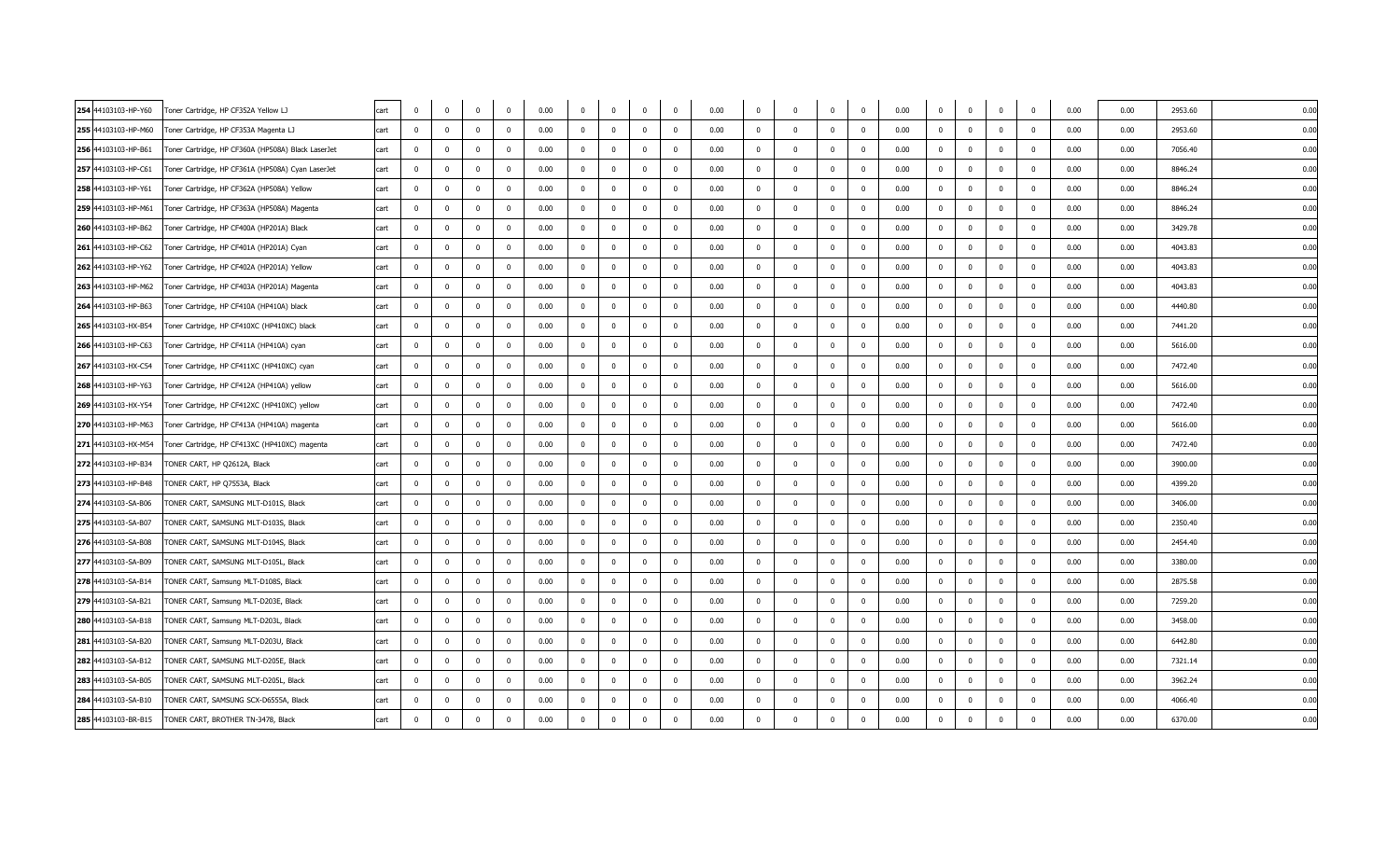| 286 44103103-CA-B00                | TONER CART, CANON CRG 324 II                                        | cart    | $\overline{0}$          | $\mathbf 0$    | $\mathbf 0$    | $\mathbf 0$             | 0.00     |                         |                | $^{\circ}$              | $\mathbf{0}$            | 0.00     | $\overline{0}$ |                | $\mathbf{0}$ | $\mathbf 0$    | 0.00     | $\mathbf{0}$            | $\mathbf 0$    | $\overline{0}$          | $\mathbf{0}$            | 0.00     | 0.00   | 13399.36 | 0.00     |
|------------------------------------|---------------------------------------------------------------------|---------|-------------------------|----------------|----------------|-------------------------|----------|-------------------------|----------------|-------------------------|-------------------------|----------|----------------|----------------|--------------|----------------|----------|-------------------------|----------------|-------------------------|-------------------------|----------|--------|----------|----------|
|                                    | AUDIO AND VISUAL EQUIPMENT AND SUPPLIES                             |         |                         |                |                |                         |          |                         |                |                         |                         |          |                |                |              |                |          |                         |                |                         |                         |          |        |          |          |
| 287 45121517-DO-C02                | DOCUMENT CAMERA, 8 MP                                               | unit    | $\overline{\mathbf{0}}$ | $\mathbf{0}$   | $\mathbf{0}$   | $\mathbf 0$             | 0.00     | $\overline{\mathbf{0}}$ | $\mathbf{0}$   | $\overline{\mathbf{0}}$ | $\overline{\mathbf{0}}$ | 0.00     | $\mathbf{0}$   | $\overline{0}$ | $\mathbf{0}$ | $\mathbf 0$    | 0.00     | $\overline{\mathbf{0}}$ | $\mathbf 0$    | $\bf{0}$                | $\overline{\mathbf{0}}$ | 0.00     | 0.00   | 23623.60 | 0.00     |
| 288 45111609-MM-P01                | MULTIMEDIA PROJECTOR                                                | unit    | $\overline{\mathbf{0}}$ | $\mathbf{0}$   | $\overline{0}$ | $\overline{0}$          | 0.00     | $\mathbf{0}$            | $\mathbf 0$    | $\overline{0}$          | $\overline{0}$          | 0.00     | $\bf{0}$       | $\mathbf 0$    | $\bf{0}$     | $\mathbf 0$    | 0.00     | $\mathbf 0$             | $\mathbf 0$    | $\mathbf 0$             | $\overline{\mathbf{0}}$ | 0.00     | 0.00   | 17472.00 | 0.00     |
| <b>FLAG OR ACCESSORIES</b>         |                                                                     |         |                         |                |                |                         |          |                         |                |                         |                         |          |                |                |              |                |          |                         |                |                         |                         |          |        |          |          |
| 289 55121905-PH-F01                | PHILIPPINE NATIONAL FLAG                                            | piece   | $\overline{\mathbf{0}}$ | $\mathbf 0$    | $\mathbf{0}$   | $\overline{0}$          | 0.00     | $\overline{0}$          | $\mathbf 0$    | $\overline{0}$          | $\overline{\mathbf{0}}$ | 0.00     | $\mathbf{0}$   | $\overline{0}$ | $\mathbf{0}$ | $\mathbf 0$    | 0.00     | $\overline{\mathbf{0}}$ | $\mathbf 0$    | $\overline{\mathbf{0}}$ | $\overline{\mathbf{0}}$ | 0.00     | 0.00   | 284.84   | 0.00     |
| <b>PRINTED PUBLICATIONS</b>        |                                                                     |         |                         |                |                |                         |          |                         |                |                         |                         |          |                |                |              |                |          |                         |                |                         |                         |          |        |          |          |
| 290 55101524-RA-H01                | HANDBOOK (RA 9184), 8th edition                                     | book    | $\overline{\mathbf{0}}$ | $\Omega$       | $\mathbf 0$    | $\mathbf 0$             | 0.00     | $\mathbf{0}$            | $\Omega$       | $\mathbf 0$             | $\overline{0}$          | 0.00     | $\overline{0}$ | $\overline{0}$ | $\mathbf 0$  | $\mathbf 0$    | 0.00     | $\mathbf 0$             | $\mathbf{0}$   | $\mathbf{0}$            | $\mathbf{0}$            | 0.00     | 0.00   | 37.21    | 0.00     |
| <b>FIRE FIGHTING EQUIPMENT</b>     |                                                                     |         |                         |                |                |                         |          |                         |                |                         |                         |          |                |                |              |                |          |                         |                |                         |                         |          |        |          |          |
| 291 46191601-FE-M01                | FIRE EXTINGUISHER, dry chemical                                     | unit    | $\overline{0}$          | $\mathbf 0$    | $\mathbf 0$    | $\mathbf{0}$            | 0.00     | $\mathbf{0}$            | $\mathbf{0}$   | $\overline{0}$          | $\overline{0}$          | 0.00     | $\mathbf{0}$   | $\overline{0}$ | $\mathbf 0$  | $\overline{0}$ | 0.00     | $\mathbf 0$             | $\mathbf 0$    | $\mathbf 0$             | $\overline{\mathbf{0}}$ | 0.00     | 0.00   | 1144.00  | 0.00     |
| 292 46191601-FE-H01                | FIRE EXTINGUISHER, pure HCFC                                        | unit    | $\overline{0}$          | $\mathbf 0$    | $\mathbf{0}$   | $\mathbf{0}$            | 0.00     | $\mathbf 0$             | $\mathbf{0}$   | $\mathbf{0}$            | $\overline{0}$          | 0.00     | $\mathbf{0}$   | $\Omega$       | $\mathbf{0}$ | $\overline{0}$ | 0.00     | $\mathbf 0$             | $\Omega$       | $\mathbf 0$             | $\overline{0}$          | 0.00     | 0.00   | 5613.25  | 0.00     |
| <b>CONSUMER ELECTRONICS</b>        |                                                                     |         |                         |                |                |                         |          |                         |                |                         |                         |          |                |                |              |                |          |                         |                |                         |                         |          |        |          |          |
| 293 52161535-DV-R01                | DIGITAL VOICE RECORDER                                              | unit    | $\overline{\mathbf{0}}$ | $\mathbf{0}$   | $\overline{0}$ | $\overline{\mathbf{0}}$ | 0.00     | $\overline{\mathbf{0}}$ | $\mathbf{0}$   | $\overline{0}$          | $\overline{0}$          | 0.00     | $\bf{0}$       | $\mathbf{0}$   | $\mathbf{0}$ | $\mathbf 0$    | 0.00     | $\overline{0}$          | $\bf{0}$       | $\overline{\mathbf{0}}$ | $\overline{\mathbf{0}}$ | 0.00     | 0.00   | 6415.64  | 0.00     |
| <b>FURNITURE AND FURNISHINGS</b>   |                                                                     |         |                         |                |                |                         |          |                         |                |                         |                         |          |                |                |              |                |          |                         |                |                         |                         |          |        |          |          |
| 294 56101504-CM-B01                | MONOBLOC CHAIR, beige                                               | piece   | $\overline{\mathbf{0}}$ | $\mathbf 0$    | $\mathbf 0$    | $\overline{0}$          | 0.00     | $\overline{0}$          | $\mathbf 0$    | $\overline{0}$          | $\overline{0}$          | 0.00     | $\overline{0}$ | $\Omega$       | $\mathbf 0$  | $\mathbf 0$    | 0.00     | $\overline{\mathbf{0}}$ | $\mathbf 0$    | $\mathbf{0}$            | $\overline{\mathbf{0}}$ | 0.00     | 0.00   | 303.68   | 0.00     |
| 295 56101504-CM-W01                | MONOBLOC CHAIR, white                                               | piece   | $\overline{0}$          | $\overline{0}$ | $\mathbf 0$    | $\overline{0}$          | 0.00     | $\overline{\mathbf{0}}$ | $\mathbf{0}$   | $\mathbf 0$             | $\overline{0}$          | 0.00     | $\mathbf 0$    | $\mathbf 0$    | $\mathbf 0$  | $\overline{0}$ | 0.00     | $\overline{0}$          | $\mathbf 0$    | $\mathbf{0}$            | $\overline{0}$          | 0.00     | 0.00   | 301.60   | 0.00     |
| 296 56101519-TM-S01                | MONOBLOC TABLE, white                                               | unit    | $\overline{\mathbf{0}}$ | $\mathbf 0$    | $\mathbf 0$    | $\overline{\mathbf{0}}$ | 0.00     | $\overline{0}$          | $\mathbf 0$    | $\mathbf{0}$            | $\overline{0}$          | 0.00     | $\mathbf{0}$   | $\overline{0}$ | $\mathbf 0$  | $\mathbf 0$    | 0.00     | $\overline{\mathbf{0}}$ | $\mathbf 0$    | $\mathbf 0$             | $\overline{0}$          | 0.00     | 0.00   | 1235.52  | 0.00     |
| 297 56101519-TM-S02                | MONOBLOC TABLE, beige                                               | unit    | $\overline{\mathbf{0}}$ | $\mathbf 0$    | $\overline{0}$ | $\overline{\mathbf{0}}$ | 0.00     | $\overline{0}$          | $\overline{0}$ | $\overline{0}$          | $\overline{\mathbf{0}}$ | 0.00     | $\overline{0}$ | $\mathbf 0$    | $\bf{0}$     | $\bf{0}$       | 0.00     | $\overline{0}$          | $\bf{0}$       | $\bf{0}$                | $\overline{\mathbf{0}}$ | 0.00     | 0.00   | 1088.88  | 0.00     |
|                                    | ARTS AND CRAFTS EQUIPMENT AND ACCESSORIES AND SUPPLIES              |         |                         |                |                |                         |          |                         |                |                         |                         |          |                |                |              |                |          |                         |                |                         |                         |          |        |          |          |
| 298 60121413-CB-P01                | CLEARBOOK, 20 Transparent pockets, A4                               | piece   | $\overline{\mathbf{0}}$ | $\mathbf 0$    | $\mathbf{0}$   | $\overline{\mathbf{0}}$ | 0.00     | $\overline{\mathbf{0}}$ | $\mathbf 0$    | $\mathbf{0}$            | $\overline{0}$          | 0.00     | $\mathbf{0}$   | $\overline{0}$ | $\mathbf 0$  | $\mathbf 0$    | 0.00     | $\overline{\mathbf{0}}$ | $\mathbf 0$    | $\mathbf 0$             | $\overline{0}$          | 0.00     | 0.00   | 37.04    | 0.00     |
| 299 60121413-CB-P02                | CLEARBOOK, 20 Transparent pockets, Legal                            | piece   | 10                      | $10\,$         | 10             | 30                      | 1,152.30 | 10                      | 10             | 10                      | 30                      | 1,152.30 | 10             | 10             | 10           | 30             | 1,152.30 | 10                      | 10             | 10                      | 30                      | 1,152.30 | 120.00 | 38.41    | 4609.20  |
| 300 60121534-ER-P01                | ERASER, plastic/rubber                                              | piece   | 10                      | 10             | 10             | 30                      | 131.10   | 10                      | 10             | 10                      | 30                      | 131.10   | 10             | 10             | 10           | 30             | 131.10   | 10                      | 10             | 10                      | 30                      | 131.10   | 120.00 | 4.37     | 524.40   |
| 301 60121524-SP-G01                | SIGN PEN, black                                                     | piece   | 40                      | 40             | 40             | 120                     | 2,431.20 | 40                      | 40             | 40                      | 120                     | 2,431.20 | 40             | 40             | $40\,$       | 120            | 2,431.20 | 40                      | 40             | 40                      | 120                     | 2,431.20 | 480.00 | 20.26    | 9724.80  |
| 302 60121524-SP-G02                | SIGN PEN, blue                                                      | piece   | 80                      | 80             | 80             | 240                     | 4,862.40 | 80                      | 80             | 80                      | 240                     | 4,862.40 | 80             | 80             | 80           | 240            | 4,862.40 | 80                      | 80             | 80                      | 240                     | 4,862.40 | 960.00 | 20.26    | 19449.60 |
| 303 60121524-SP-G03                | SIGN PEN, red                                                       | piece   | $\overline{0}$          | $\mathbf{0}$   | $\mathbf 0$    | $\mathbf 0$             | 0.00     | $\mathbf{0}$            | $\mathbf{0}$   | $\mathbf 0$             | $\overline{0}$          | 0.00     | $\mathbf 0$    | $\Omega$       | $\mathbf 0$  | $\Omega$       | 0.00     | $\mathbf 0$             | $\mathbf 0$    | $\mathbf 0$             | $\Omega$                | 0.00     | 0.00   | 20.26    | 0.00     |
| 304 60121124-WR-P01                | WRAPPING PAPER, kraft                                               | pack    | $\overline{\mathbf{0}}$ | $\mathbf 0$    | $\mathbf 0$    | $\overline{\mathbf{0}}$ | 0.00     | $\overline{\mathbf{0}}$ | $\overline{0}$ | $\mathbf 0$             | $\overline{\mathbf{0}}$ | 0.00     | $\overline{0}$ | $\mathbf 0$    | $\mathbf 0$  | $\mathbf 0$    | 0.00     | $\overline{0}$          | $\mathbf 0$    | $\overline{\mathbf{0}}$ | $\overline{0}$          | 0.00     | 0.00   | 154.84   | 0.00     |
| <b>SOFTWARE</b>                    |                                                                     |         |                         |                |                |                         |          |                         |                |                         |                         |          |                |                |              |                |          |                         |                |                         |                         |          |        |          |          |
| 43231513-SFT-001<br>1              | Business function specific software                                 | license | $\overline{\mathbf{0}}$ | $\mathbf{0}$   | $\mathbf 0$    | $\Omega$                | 0.00     | $\Omega$                | $\mathbf 0$    | $\mathbf{0}$            | $\overline{\mathbf{0}}$ | 0.00     | $\mathbf{0}$   | $\overline{0}$ | $\mathbf{0}$ | $\mathbf 0$    | 0.00     | $\overline{0}$          | $\mathbf 0$    | $\mathbf 0$             | $\overline{0}$          | 0.00     | 0.00   | 0.00     | 0.00     |
| $\overline{2}$<br>43231602-SFT-002 | Finance accounting and enterprise resource planning ERP<br>software | license | $\mathbf 0$             | $\mathbf 0$    | $\mathbf 0$    | $\overline{0}$          | 0.00     | $\overline{0}$          | $\mathbf{0}$   | $\mathbf 0$             | $\overline{0}$          | 0.00     | $\mathbf{0}$   | $\overline{0}$ | $\mathbf 0$  | $\mathbf 0$    | 0.00     | $\overline{0}$          | $\mathbf 0$    | $\mathbf 0$             | $\overline{0}$          | 0.00     | 0.00   | 0.00     | 0.00     |
| lз<br>13232004-SFT-003             | Computer game or entertainment software                             | license | $\mathbf 0$             | $\Omega$       | $\mathbf 0$    | $\overline{0}$          | 0.00     | $\overline{\mathbf{0}}$ | $\mathbf{0}$   | $\mathbf 0$             | $\overline{\mathbf{0}}$ | 0.00     | $\mathbf 0$    | $\overline{0}$ | $\mathbf 0$  | $\Omega$       | 0.00     | $\mathbf 0$             | $\mathbf{0}$   | $\mathbf{0}$            | $\mathbf{0}$            | 0.00     | 0.00   | 0.00     | 0.00     |
| 4<br>13232107-SFT-004              | Content authoring and editing software                              | license | $\mathbf 0$             | $\mathbf 0$    | $\mathbf{0}$   | $\mathbf 0$             | 0.00     | $\mathbf 0$             | $\Omega$       | $\mathbf{0}$            | $\overline{0}$          | 0.00     | $\mathbf 0$    | $\Omega$       | $\mathbf 0$  | $\overline{0}$ | 0.00     | $\mathbf 0$             | $\overline{0}$ | $\mathbf 0$             | $\mathbf 0$             | 0.00     | 0.00   | 0.00     | 0.00     |
| 5<br>43232202-SFT-005              | Content management software                                         | license | $\mathbf 0$             | $\mathbf 0$    | $\mathbf 0$    | $\overline{0}$          | 0.00     | $\overline{\mathbf{0}}$ | $\mathbf 0$    | $\overline{0}$          | $\overline{0}$          | 0.00     | $\bf{0}$       | $\overline{0}$ | $\mathbf 0$  | $\mathbf 0$    | 0.00     | $\overline{0}$          | $\mathbf 0$    | $\mathbf 0$             | $\overline{0}$          | 0.00     | 0.00   | 0.00     | 0.00     |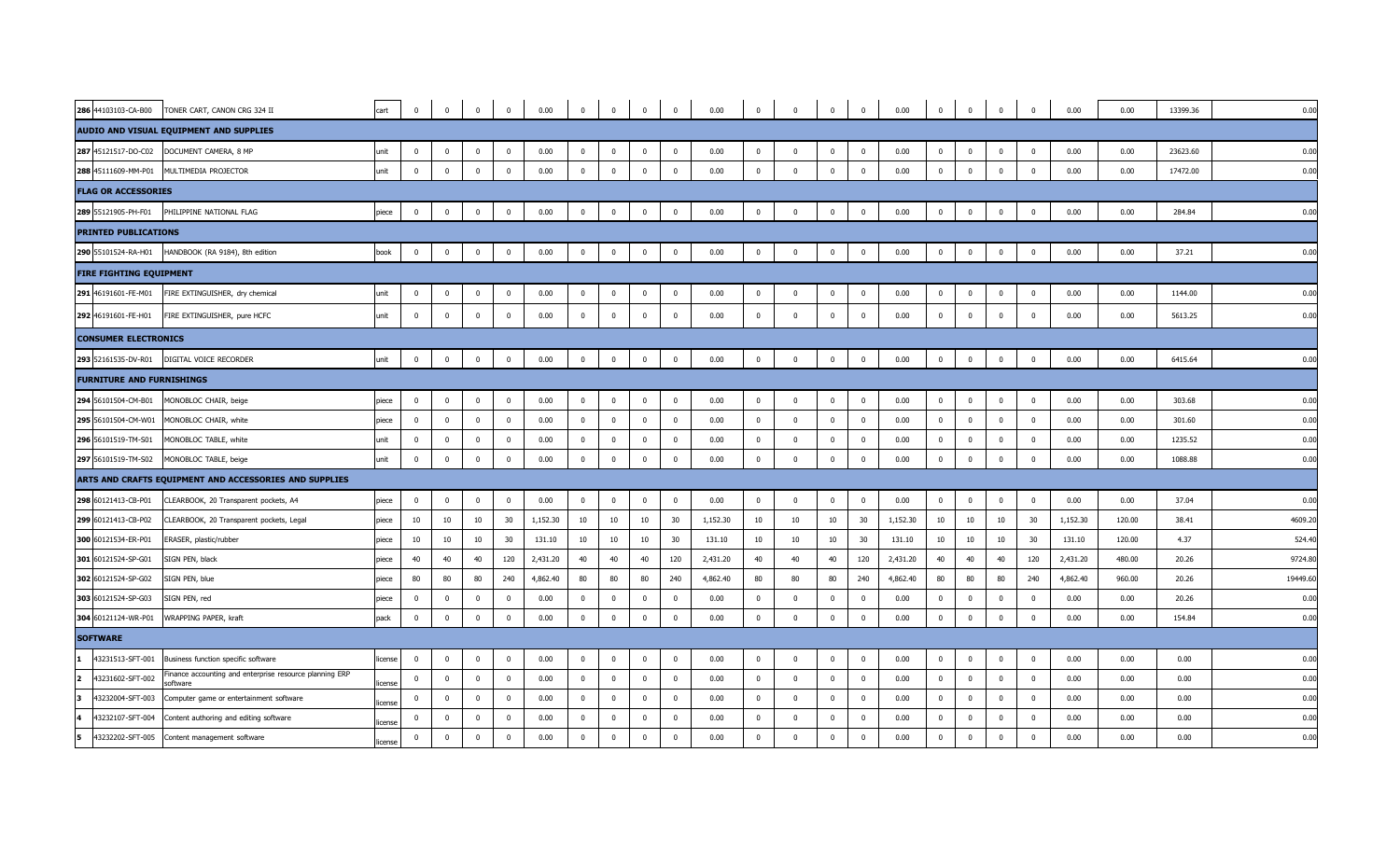| 6                                       | 43232304-SFT-006 Data management and query software                                                                               | icense       | $\mathbf 0$             | $\overline{0}$ | $\overline{0}$ | $\overline{0}$          | 0.00 | $\overline{\mathbf{0}}$ | $\overline{0}$ | $\overline{0}$          | $\overline{0}$          | 0.00 | $\overline{0}$ | $\overline{0}$          | $\overline{0}$ | $\overline{0}$ | 0.00 | $\overline{0}$          | $\mathbf 0$    | $\overline{\mathbf{0}}$ | $\overline{\mathbf{0}}$ | 0.00 | 0.00 | 0.00 | 0.00 |
|-----------------------------------------|-----------------------------------------------------------------------------------------------------------------------------------|--------------|-------------------------|----------------|----------------|-------------------------|------|-------------------------|----------------|-------------------------|-------------------------|------|----------------|-------------------------|----------------|----------------|------|-------------------------|----------------|-------------------------|-------------------------|------|------|------|------|
| 7<br>43232402-SFT-007                   | Development software                                                                                                              | icense       | $\mathbf 0$             | $\mathbf 0$    | $\overline{0}$ | $\overline{0}$          | 0.00 | $\overline{\mathbf{0}}$ | $\mathbf{0}$   | $\overline{0}$          | $\mathbf 0$             | 0.00 | $\mathbf 0$    | $\Omega$                | $\mathbf 0$    | $\overline{0}$ | 0.00 | $\overline{0}$          | $\mathbf 0$    | $\overline{0}$          | $\overline{\mathbf{0}}$ | 0.00 | 0.00 | 0.00 | 0.00 |
| 43232505-SFT-008<br>8                   | Educational or reference software                                                                                                 | icense       | $\mathbf 0$             | $\overline{0}$ | $\mathbf 0$    | $\overline{\mathbf{0}}$ | 0.00 | $\overline{\mathbf{0}}$ | $\mathbf{0}$   | $\overline{\mathbf{0}}$ | $\overline{\mathbf{0}}$ | 0.00 | $\overline{0}$ | $\mathbf{0}$            | $\bf{0}$       | $\mathbf{0}$   | 0.00 | $\overline{\mathbf{0}}$ | $\mathbf 0$    | $\mathbf 0$             | $\mathbf 0$             | 0.00 | 0.00 | 0.00 | 0.00 |
| 9                                       | 43232603-SFT-009 Industry specific software                                                                                       | icense       | $\Omega$                | $\Omega$       | $\mathbf{0}$   | $\overline{0}$          | 0.00 | $\overline{0}$          | $\overline{0}$ | $\overline{0}$          | $\overline{0}$          | 0.00 | $\mathbf{0}$   | $\Omega$                | $\overline{0}$ | $\mathbf{0}$   | 0.00 | $\overline{0}$          | $\mathbf{0}$   | $\Omega$                | $\overline{0}$          | 0.00 | 0.00 | 0.00 | 0.00 |
|                                         | 10 43232701-SFT-010 Network applications software                                                                                 | cense        | $\overline{0}$          | $\mathbf 0$    | $\mathbf 0$    | $\overline{0}$          | 0.00 | $\overline{0}$          | $\mathbf 0$    | $\overline{0}$          | $\mathbf 0$             | 0.00 | $\mathbf 0$    | $\overline{0}$          | $\mathbf{0}$   | $\overline{0}$ | 0.00 | $\overline{0}$          | $\mathbf 0$    | $\mathbf 0$             | $\overline{\mathbf{0}}$ | 0.00 | 0.00 | 0.00 | 0.00 |
| 11 43232802-SFT-011                     | Network management software                                                                                                       | icense       | $\mathbf 0$             | $\Omega$       | $\Omega$       | $\Omega$                | 0.00 | $\overline{0}$          | $\Omega$       | $\Omega$                | $\overline{\mathbf{0}}$ | 0.00 | $\mathbf{0}$   | $\Omega$                | $\overline{0}$ | $\mathbf 0$    | 0.00 | $\Omega$                | $\mathbf{0}$   | $\Omega$                | $\Omega$                | 0.00 | 0.00 | 0.00 | 0.00 |
| 12 43232905-SFT-012 Networking software |                                                                                                                                   | icense       | $\mathbf 0$             | $\overline{0}$ | $\mathbf 0$    | $\overline{0}$          | 0.00 | $\overline{0}$          | $\mathbf{0}$   | $\overline{0}$          | $\overline{\mathbf{0}}$ | 0.00 | $\mathbf 0$    | $\Omega$                | $\overline{0}$ | $\mathbf 0$    | 0.00 | $\overline{0}$          | $\mathbf 0$    | $\overline{0}$          | $\Omega$                | 0.00 | 0.00 | 0.00 | 0.00 |
|                                         | 13 43233004-SFT-013 Operating environment software                                                                                | <b>Cense</b> | $\bf{0}$                | $\mathbf 0$    | $\bf{0}$       | $\overline{\mathbf{0}}$ | 0.00 | $\overline{\mathbf{0}}$ | $\mathbf 0$    | $\overline{\mathbf{0}}$ | $\overline{\mathbf{0}}$ | 0.00 | $\mathbf 0$    | $\overline{\mathbf{0}}$ | $\mathbf 0$    | $\overline{0}$ | 0.00 | $\overline{\mathbf{0}}$ | $\overline{0}$ | $\bf{0}$                | $\overline{\mathbf{0}}$ | 0.00 | 0.00 | 0.00 | 0.00 |
|                                         | 14 43233205-SFT-014 Security and protection software                                                                              | icense       | $\overline{\mathbf{0}}$ | $\overline{0}$ | $\mathbf{0}$   | $\overline{0}$          | 0.00 | $\overline{\mathbf{0}}$ | $\overline{0}$ | $\mathbf 0$             | $\overline{0}$          | 0.00 | $\overline{0}$ | $\overline{0}$          | $\overline{0}$ | $\mathbf 0$    | 0.00 | $\Omega$                | $\mathbf 0$    | $\mathbf 0$             | $\overline{0}$          | 0.00 | 0.00 | 0.00 | 0.00 |
|                                         | 15 43233405-SFT-015 Utility and device driver software                                                                            | icense       | $\overline{\mathbf{0}}$ | $\mathbf 0$    | $\overline{0}$ | $\overline{0}$          | 0.00 | $\overline{0}$          | $\overline{0}$ | $\overline{0}$          | $\overline{0}$          | 0.00 | $\mathbf 0$    | $\Omega$                | $\mathbf 0$    | $\mathbf 0$    | 0.00 | $\overline{0}$          | $\mathbf 0$    | $\overline{0}$          | $\overline{0}$          | 0.00 | 0.00 | 0.00 | 0.00 |
|                                         | 16 43233501-SFT-016 Information exchange software                                                                                 | license      | $\overline{\mathbf{0}}$ | $\mathbf 0$    | $\mathbf 0$    | $\overline{0}$          | 0.00 | $\overline{0}$          | $\Omega$       | $\overline{0}$          | $\mathbf 0$             | 0.00 | $\mathbf{0}$   | $\Omega$                | $\mathbf 0$    | $\mathbf 0$    | 0.00 | $\overline{0}$          | $\mathbf 0$    | $\mathbf{0}$            | $\overline{0}$          | 0.00 | 0.00 | 0.00 | 0.00 |
|                                         | PART II. OTHER ITEMS NOT AVALABLE AT PS-DBM BUT ARE REGULARLY PURCHASED FROM OTHER SOURCES (Note: Please indicate price of items) |              |                         |                |                |                         |      |                         |                |                         |                         |      |                |                         |                |                |      |                         |                |                         |                         |      |      |      |      |
| 40101701-AC-W01                         | Air Conditioning Unit, Window Inverter Type                                                                                       |              |                         |                |                | $\overline{0}$          | 0.00 |                         |                |                         | $\overline{0}$          | 0.00 |                |                         |                | $\overline{0}$ | 0.00 |                         |                |                         | $\overline{\mathbf{0}}$ | 0.00 | 0.00 | 0.00 | 0.00 |
| $\overline{2}$<br>40101701-AC-S01       | Air Conditioning Unit, Split Type                                                                                                 |              |                         |                |                | $\Omega$                | 0.00 |                         |                |                         | $\mathbf 0$             | 0.00 |                |                         |                | $\mathbf 0$    | 0.00 |                         |                |                         | $\overline{0}$          | 0.00 | 0.00 | 0.00 | 0.00 |
| 3<br>44111905-WB-N01                    | White Board                                                                                                                       |              |                         |                |                | $\Omega$                | 0.00 |                         |                |                         | $\mathbf 0$             | 0.00 |                |                         |                | $\mathbf{0}$   | 0.00 |                         |                |                         | $\Omega$                | 0.00 | 0.00 | 0.00 | 0.00 |
| 44111911-WB-D01                         | White Board, Digital                                                                                                              |              |                         |                |                | $\overline{\mathbf{0}}$ | 0.00 |                         |                |                         | $\overline{0}$          | 0.00 |                |                         |                | $\mathbf{0}$   | 0.00 |                         |                |                         | $\mathbf 0$             | 0.00 | 0.00 | 0.00 | 0.00 |
| 52161505-TV-S01<br>15.                  | <b>SMART Television</b>                                                                                                           |              |                         |                |                | $\Omega$                | 0.00 |                         |                |                         | $\overline{0}$          | 0.00 |                |                         |                | $\mathbf{0}$   | 0.00 |                         |                |                         | $\overline{0}$          | 0.00 | 0.00 | 0.00 | 0.00 |
| 52161520-MC-M01                         | Microphone                                                                                                                        |              |                         |                |                | $\overline{0}$          | 0.00 |                         |                |                         | $\overline{0}$          | 0.00 |                |                         |                | $\mathbf 0$    | 0.00 |                         |                |                         | $\overline{\mathbf{0}}$ | 0.00 | 0.00 | 0.00 | 0.00 |
| 52161512-SP-K01                         | Speakers                                                                                                                          |              |                         |                |                | $\mathbf 0$             | 0.00 |                         |                |                         | $\overline{0}$          | 0.00 |                |                         |                | $\mathbf 0$    | 0.00 |                         |                |                         | $\mathbf 0$             | 0.00 | 0.00 | 0.00 | 0.00 |
| 32101514-AM-P01<br>8                    | Amplifier                                                                                                                         |              |                         |                |                | $\Omega$                | 0.00 |                         |                |                         | $\overline{0}$          | 0.00 |                |                         |                | $\mathbf 0$    | 0.00 |                         |                |                         | $\Omega$                | 0.00 | 0.00 | 0.00 | 0.00 |
| 52161517-EQ-E01<br>9                    | Equalizer                                                                                                                         |              |                         |                |                | $\overline{0}$          | 0.00 |                         |                |                         | $\mathbf 0$             | 0.00 |                |                         |                | $\mathbf 0$    | 0.00 |                         |                |                         | $\mathbf 0$             | 0.00 | 0.00 | 0.00 | 0.00 |
| 10 46171615-HD-C01                      | <b>HD Camera</b>                                                                                                                  |              |                         |                |                | $\overline{0}$          | 0.00 |                         |                |                         | $\overline{0}$          | 0.00 |                |                         |                | $\mathbf 0$    | 0.00 |                         |                |                         | $\overline{\mathbf{0}}$ | 0.00 | 0.00 | 0.00 | 0.00 |
| 11 45121504-DS-C01                      | <b>DSLR Camera</b>                                                                                                                |              |                         |                |                | $\overline{0}$          | 0.00 |                         |                |                         | $\mathbf 0$             | 0.00 |                |                         |                | $\mathbf 0$    | 0.00 |                         |                |                         | $\overline{0}$          | 0.00 | 0.00 | 0.00 | 0.00 |
| 12 45121516-VH-C01                      | HD Video Camera                                                                                                                   |              |                         |                |                | $\overline{0}$          | 0.00 |                         |                |                         | $\mathbf 0$             | 0.00 |                |                         |                | $\mathbf 0$    | 0.00 |                         |                |                         | $\Omega$                | 0.00 | 0.00 | 0.00 | 0.00 |
| 13 45121506-VC-C01                      | Video Conference Equipment                                                                                                        |              |                         |                |                | $\overline{\mathbf{0}}$ | 0.00 |                         |                |                         | $\overline{0}$          | 0.00 |                |                         |                | $\mathbf{0}$   | 0.00 |                         |                |                         | $\mathbf 0$             | 0.00 | 0.00 | 0.00 | 0.00 |
| 14 39112102-LB-B01                      | LED bulb                                                                                                                          |              |                         |                |                | $\Omega$                | 0.00 |                         |                |                         | $\overline{0}$          | 0.00 |                |                         |                | $\mathbf{0}$   | 0.00 |                         |                |                         | $\overline{0}$          | 0.00 | 0.00 | 0.00 | 0.00 |
| 15 43212104-PI-M01                      | PRINTER, Inkjet, Monochrome                                                                                                       |              |                         |                |                | $\overline{0}$          | 0.00 |                         |                |                         | $\overline{\mathbf{0}}$ | 0.00 |                |                         |                | $\mathbf 0$    | 0.00 |                         |                |                         | $\overline{\mathbf{0}}$ | 0.00 | 0.00 | 0.00 | 0.00 |
| 16 43212104-PI-C01                      | PRINTER, Inkjet, Color                                                                                                            |              |                         |                |                | $\mathbf 0$             | 0.00 |                         |                |                         | $\overline{0}$          | 0.00 |                |                         |                | $\mathbf 0$    | 0.00 |                         |                |                         | $\Omega$                | 0.00 | 0.00 | 0.00 | 0.00 |
| 17 43212105-PP-001                      | Portable Printer                                                                                                                  |              |                         |                |                | $\overline{0}$          | 0.00 |                         |                |                         | $\overline{\mathbf{0}}$ | 0.00 |                |                         |                | $\mathbf 0$    | 0.00 |                         |                |                         | $\overline{0}$          | 0.00 | 0.00 | 0.00 | 0.00 |
| 18 43211509-AT-001                      | Android Tablet                                                                                                                    |              |                         |                |                | $\overline{\mathbf{0}}$ | 0.00 |                         |                |                         | $\overline{0}$          | 0.00 |                |                         |                | $\mathbf{0}$   | 0.00 |                         |                |                         | $\overline{\mathbf{0}}$ | 0.00 | 0.00 | 0.00 | 0.00 |
| 19 43222610-HS-001                      | Hub/Switches                                                                                                                      |              |                         |                |                | $\Omega$                | 0.00 |                         |                |                         | $\overline{\mathbf{0}}$ | 0.00 |                |                         |                | $\Omega$       | 0.00 |                         |                |                         | $\Omega$                | 0.00 | 0.00 | 0.00 | 0.00 |
| 20 43222609-NR-001                      | Network Routers                                                                                                                   |              |                         |                |                | $\Omega$                | 0.00 |                         |                |                         | $\overline{0}$          | 0.00 |                |                         |                | $\mathbf 0$    | 0.00 |                         |                |                         | $\Omega$                | 0.00 | 0.00 | 0.00 | 0.00 |
|                                         |                                                                                                                                   |              |                         |                |                |                         |      |                         |                |                         |                         |      |                |                         |                |                |      |                         |                |                         |                         |      |      |      |      |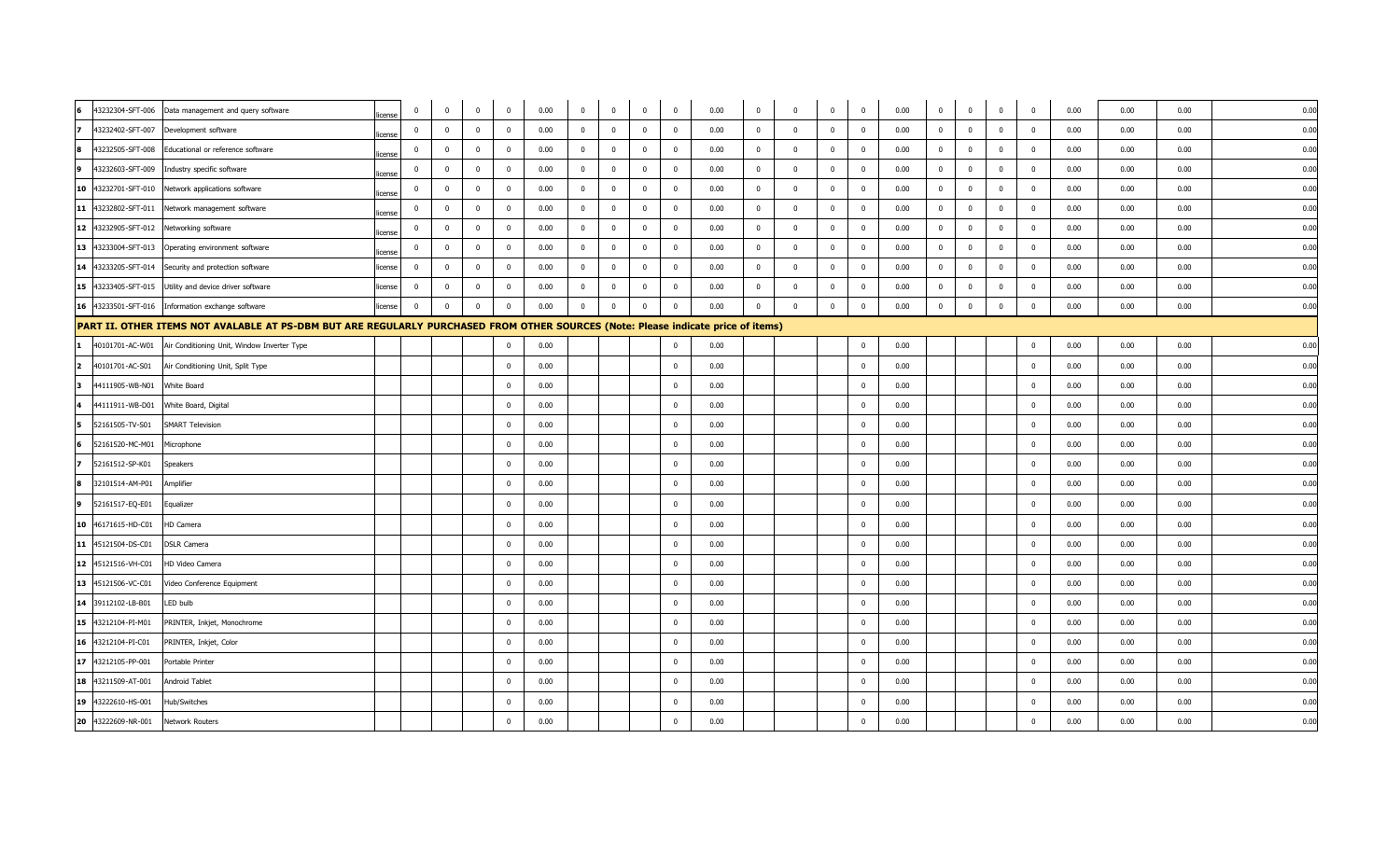| 21 | 43222640-WA-P01    | Wireless Access Point                                                                                                     |  | $\mathbf 0$             | 0.00 | $\mathbf 0$             | 0.00 |  | $\overline{0}$ | 0.00 |  | $\mathbf 0$             | 0.00 | 0.00 | 0.00 | 0.00 |
|----|--------------------|---------------------------------------------------------------------------------------------------------------------------|--|-------------------------|------|-------------------------|------|--|----------------|------|--|-------------------------|------|------|------|------|
|    | 22 43211711-SF-001 | Scanner, Flatbed                                                                                                          |  | $\mathbf{0}$            | 0.00 | $\overline{0}$          | 0.00 |  | $\mathbf 0$    | 0.00 |  | $\mathbf{0}$            | 0.00 | 0.00 | 0.00 | 0.00 |
|    | 23 45111601-WP-P01 | Wireless Pointing Device / Laser Pointer                                                                                  |  | $\mathbf 0$             | 0.00 | $\overline{\mathbf{0}}$ | 0.00 |  | $\mathbf 0$    | 0.00 |  | $\mathbf{0}$            | 0.00 | 0.00 | 0.00 | 0.00 |
|    | 24 81112306-MF-P01 | Multi Function PRINTER                                                                                                    |  | $\mathbf 0$             | 0.00 | $\overline{0}$          | 0.00 |  | $\mathbf 0$    | 0.00 |  | $\mathbf 0$             | 0.00 | 0.00 | 0.00 | 0.00 |
|    | 25 39121011-UP-S01 | UNINTERRUPTIBLE POWER SUPPLY (UPS)                                                                                        |  | $\mathbf 0$             | 0.00 | $\overline{0}$          | 0.00 |  | $\mathbf 0$    | 0.00 |  | $\Omega$                | 0.00 | 0.00 | 0.00 | 0.00 |
|    | 26 43191501-MP-001 | Mobile Phone                                                                                                              |  | $\mathbf 0$             | 0.00 | $\overline{0}$          | 0.00 |  | $\mathbf 0$    | 0.00 |  | $\overline{0}$          | 0.00 | 0.00 | 0.00 | 0.00 |
|    | 27 43211711-SC-D01 | Scanner, Colored, Double sided, feeder type                                                                               |  | $\mathbf 0$             | 0.00 | $\overline{0}$          | 0.00 |  | $\mathbf 0$    | 0.00 |  | $\mathbf{0}$            | 0.00 | 0.00 | 0.00 | 0.00 |
|    | 28 53121601-GB-001 | GO BAG, for disaster relief, rescue operations                                                                            |  | $\overline{0}$          | 0.00 | $\overline{0}$          | 0.00 |  | $\overline{0}$ | 0.00 |  | $\overline{\mathbf{0}}$ | 0.00 | 0.00 | 0.00 | 0.00 |
|    | 29 60104701-SP-001 | Solar Panel                                                                                                               |  | $\mathbf{0}$            | 0.00 | $\overline{0}$          | 0.00 |  | $\mathbf 0$    | 0.00 |  | $\overline{\mathbf{0}}$ | 0.00 | 0.00 | 0.00 | 0.00 |
|    | 30 46161604-LV-L01 | Life Vest / Life Jacket<br>(for emergency purposes / emergency preparedness / for<br>lisaster relief / rescue operations) |  | $\mathbf{0}$            | 0.00 | $\overline{0}$          | 0.00 |  | $\mathbf 0$    | 0.00 |  | $\overline{0}$          | 0.00 | 0.00 | 0.00 | 0.00 |
|    | 31 26111607-CC-S01 | Charge Controller and DC Inverter for Solar Panel                                                                         |  | $\mathbf{0}$            | 0.00 | $\overline{\mathbf{0}}$ | 0.00 |  | $\mathbf 0$    | 0.00 |  | $\overline{\mathbf{0}}$ | 0.00 | 0.00 | 0.00 | 0.00 |
|    | 32 46181502-BF-V01 | Bullet proof vest                                                                                                         |  | $\mathbf 0$             | 0.00 | $\overline{\mathbf{0}}$ | 0.00 |  | $\mathbf{0}$   | 0.00 |  | $\Omega$                | 0.00 | 0.00 | 0.00 | 0.00 |
|    |                    | 33 25172502-WW-001 Wheels, ______ (type of vehicle)                                                                       |  | $\mathbf{0}$            | 0.00 | $\mathbf{0}$            | 0.00 |  | $\mathbf 0$    | 0.00 |  | $\overline{\mathbf{0}}$ | 0.00 | 0.00 | 0.00 | 0.00 |
|    | 34 40161513-FF-001 | <b>Fuel Filters</b>                                                                                                       |  | $\mathbf 0$             | 0.00 | $\overline{\mathbf{0}}$ | 0.00 |  | $\mathbf 0$    | 0.00 |  | $\overline{0}$          | 0.00 | 0.00 | 0.00 | 0.00 |
|    | 35 48101710-DW-F01 | Drinking Water/ Fountain                                                                                                  |  | $\mathbf 0$             | 0.00 | $\overline{\mathbf{0}}$ | 0.00 |  | $\mathbf 0$    | 0.00 |  | $\Omega$                | 0.00 | 0.00 | 0.00 | 0.00 |
|    | 36 26111729-AB-001 | Auto Battery                                                                                                              |  | $\mathbf{0}$            | 0.00 | $\overline{0}$          | 0.00 |  | $\mathbf 0$    | 0.00 |  | $\mathbf{0}$            | 0.00 | 0.00 | 0.00 | 0.00 |
|    |                    |                                                                                                                           |  | $\mathbf{0}$            | 0.00 | $\overline{\mathbf{0}}$ | 0.00 |  | $\bf{0}$       | 0.00 |  | $\mathbf 0$             | 0.00 | 0.00 | 0.00 | 0.00 |
|    |                    |                                                                                                                           |  | $\mathbf 0$             | 0.00 | $\overline{0}$          | 0.00 |  | $\mathbf{0}$   | 0.00 |  | $\mathbf 0$             | 0.00 | 0.00 | 0.00 | 0.00 |
|    |                    |                                                                                                                           |  | $\mathbf 0$             | 0.00 | $\overline{\mathbf{0}}$ | 0.00 |  | $\mathbf{0}$   | 0.00 |  | $\overline{0}$          | 0.00 | 0.00 | 0.00 | 0.00 |
|    |                    |                                                                                                                           |  | $\overline{\mathbf{0}}$ | 0.00 | $\overline{0}$          | 0.00 |  | $\mathbf 0$    | 0.00 |  | $\mathbf{0}$            | 0.00 | 0.00 | 0.00 | 0.00 |
|    |                    |                                                                                                                           |  | $\mathbf 0$             | 0.00 | $\overline{\mathbf{0}}$ | 0.00 |  | $\mathbf 0$    | 0.00 |  | $\mathbf{0}$            | 0.00 | 0.00 | 0.00 | 0.00 |
|    |                    |                                                                                                                           |  | $\mathbf 0$             | 0.00 | $\overline{\mathbf{0}}$ | 0.00 |  | $\bf{0}$       | 0.00 |  | $\mathbf{0}$            | 0.00 | 0.00 | 0.00 | 0.00 |
|    |                    |                                                                                                                           |  | $\mathbf 0$             | 0.00 | $\overline{0}$          | 0.00 |  | $\mathbf{0}$   | 0.00 |  | $\overline{\mathbf{0}}$ | 0.00 | 0.00 | 0.00 | 0.00 |
|    |                    |                                                                                                                           |  | $\mathbf 0$             | 0.00 | $\overline{\mathbf{0}}$ | 0.00 |  | $\mathbf 0$    | 0.00 |  | $\overline{0}$          | 0.00 | 0.00 | 0.00 | 0.00 |
|    |                    |                                                                                                                           |  | $\mathbf{0}$            | 0.00 | $\mathbf{0}$            | 0.00 |  | $\mathbf 0$    | 0.00 |  | $\overline{\mathbf{0}}$ | 0.00 | 0.00 | 0.00 | 0.00 |
|    |                    |                                                                                                                           |  | $\mathbf{0}$            | 0.00 | $\overline{0}$          | 0.00 |  | $\mathbf 0$    | 0.00 |  | $\mathbf{0}$            | 0.00 | 0.00 | 0.00 | 0.00 |
|    |                    |                                                                                                                           |  | $\mathbf 0$             | 0.00 | $\overline{0}$          | 0.00 |  | $\mathbf 0$    | 0.00 |  | $\overline{\mathbf{0}}$ | 0.00 | 0.00 | 0.00 | 0.00 |
|    |                    |                                                                                                                           |  | $\mathbf 0$             | 0.00 | $\overline{0}$          | 0.00 |  | $\bf{0}$       | 0.00 |  | $\overline{\mathbf{0}}$ | 0.00 | 0.00 | 0.00 | 0.00 |
|    |                    |                                                                                                                           |  |                         |      |                         |      |  |                |      |  |                         |      |      |      |      |